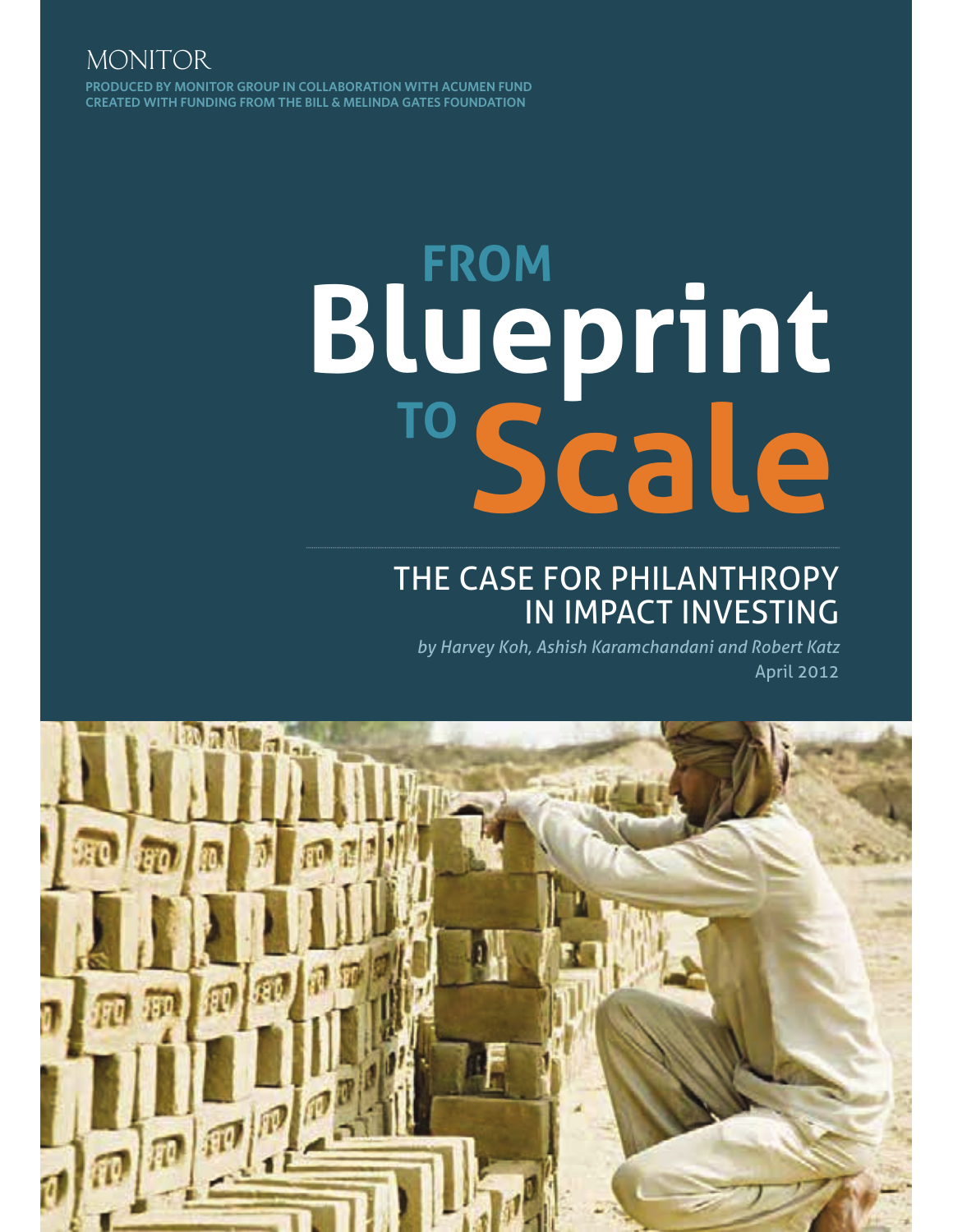#### HOW WE ARRIVED HERE

This report springs from a point of view shared by Monitor and Acumen Fund — that philanthropy is the essential but often overlooked catalyst that unlocks the impact potential of inclusive business and impact investing. The report has been created with funding from the Bill & Melinda Gates Foundation.

The key themes discussed here are based on the sum of Monitor's extensive research into more than 700 inclusive businesses in Africa and India, and Acumen Fund's decade of experience as a pioneering impact investor. They also draw together the experiences and observations of dozens of impact investors, grant funders, academics and other experts who were generous enough to share their thoughts with us.

In addition, a Monitor team conducted a three-month study of companies in the Acumen Fund portfolio whose development had been significantly affected by grant subsidies, to further develop our insights and provide helpful illustrations. Four company case studies are contained in the main report, and two further case studies can be found as an appendix.

Finally, a thoughtful, diverse and generous group of external expert reviewers helped us to fine-tune the report and its recommendations for clarity and impact.

This report has focused on developing an in-depth, demand-side understanding of the needs and challenges facing inclusive businesses, rather than on studying the drivers and constraints of grantmakers and investors. However, we acknowledge that the latter is a valuable area for further study and action going forward.

Copyright Designation: This work is licensed under a Creative Commons copyright that allows the copying, distribution, and display of this material — and the ability to make derivative works based on it — if credit is given to the authors and if those derivative works are distributed under a similar agreement. This license is classified as an Attribution-Share Alike 3.0 Unported License.

© 2012 Monitor Group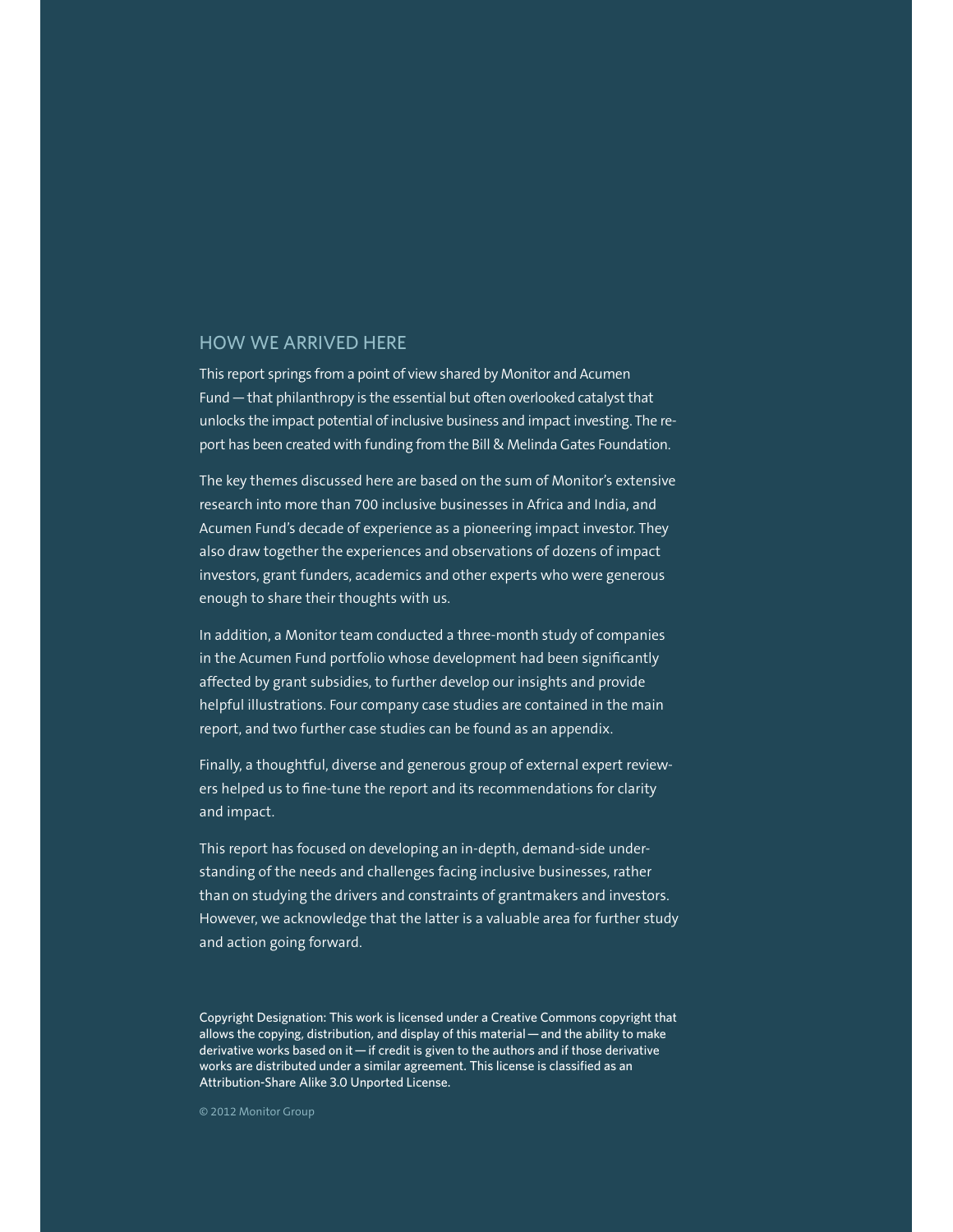# **FROM TO Blueprint**

# THE CASE FOR PHILANTHROPY IN IMPACT INVESTING

*by Harvey Koh, Ashish Karamchandani and Robert Katz with the assistance of Ravi Swarup, Nidhi Hegde, Swati Chaudhary and Sahil Shah*



We take a close look at the challenges facing those who are pioneering inclusive businesses today, and explain how philanthropy can play an essential role in situations where investor capital cannot.

## **2. THE PIONEER GAP • 10**

We follow the development of these pioneering inclusive businesses through the lens of Monitor's four-stage business lifecycle framework, and draw out the implications for capital. We describe the phenomenon of the 'pioneer gap' in investment, and the potential for 'enterprise philanthropy' to establish new inclusive business models.

## **3. VALIDATING VIABILITY . 20**

We discuss two case studies drawn from the Acumen Fund portfolio to show how pioneer firms need to *validate* the viability of their business models. We also show how enterprise philanthropy can play a pivotal role, and introduce the 'Four Ps' of effective practice.

# **4. PREPARING MARKETS . 34**

We discuss two further case studies to show how enterprise philanthropy can help firms to *prepare* new markets at the Base of the Pyramid (BoP) and revisit the Four Ps.

# **5. CLOSING THE PIONEER GAP . 44**

We set out our key recommendations for interested funders and for impact investors.

## **THE ENTERPRISE PHILANTHROPY PLAYBOOK . 50**

We share an initial set of ideas for what to fund, and practical advice on how to apply the Four Ps.

**FURTHER CASE STUDIES • 54 GLOSSARY OF TERMS • 58 RECOMMENDED READING • 60 ACKNOWLEDGEMENTS • 62** 









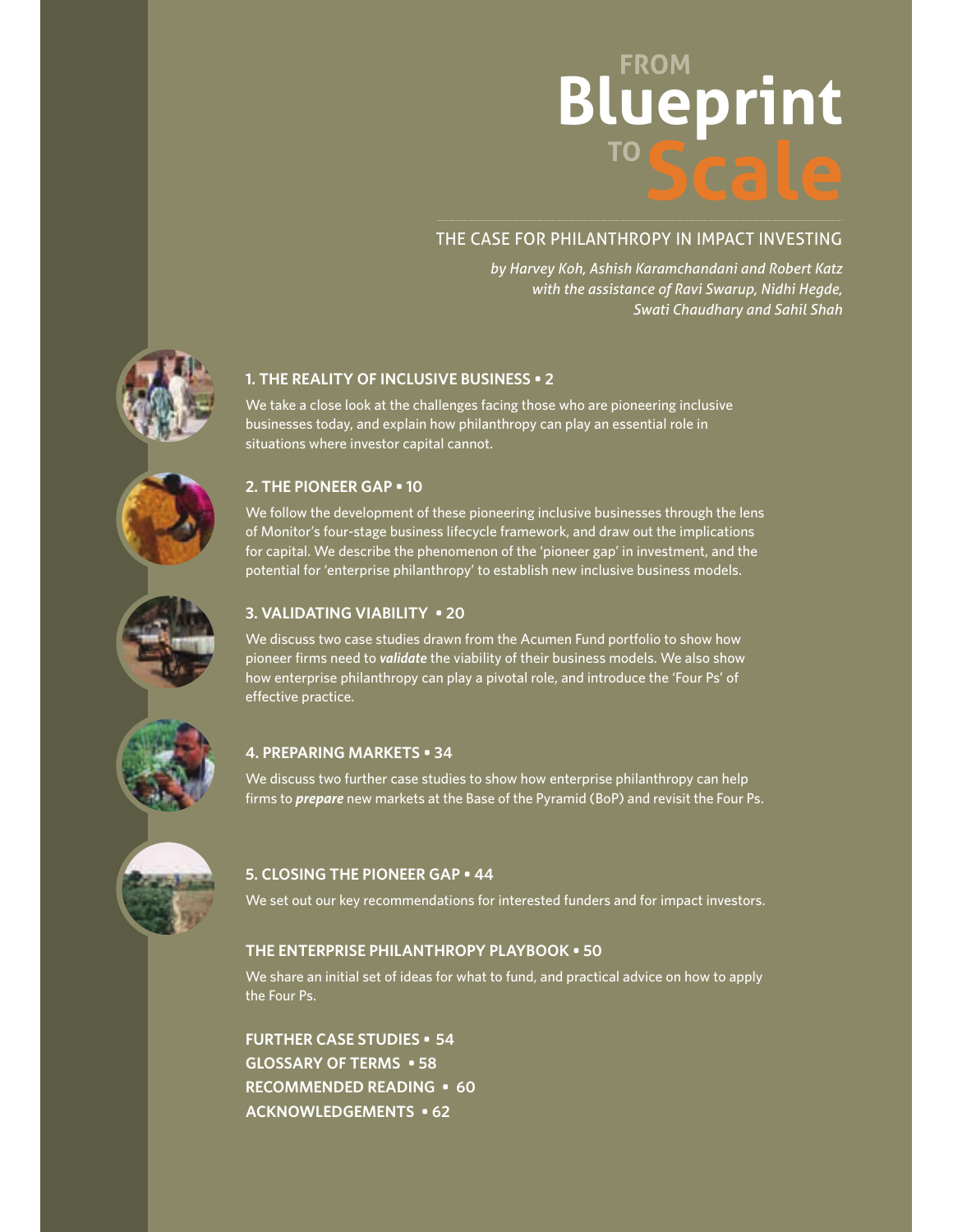*"Creativity is not the finding of a thing, but the making something out of it after it is found."*

**JAMES RUSSELL LOWELL**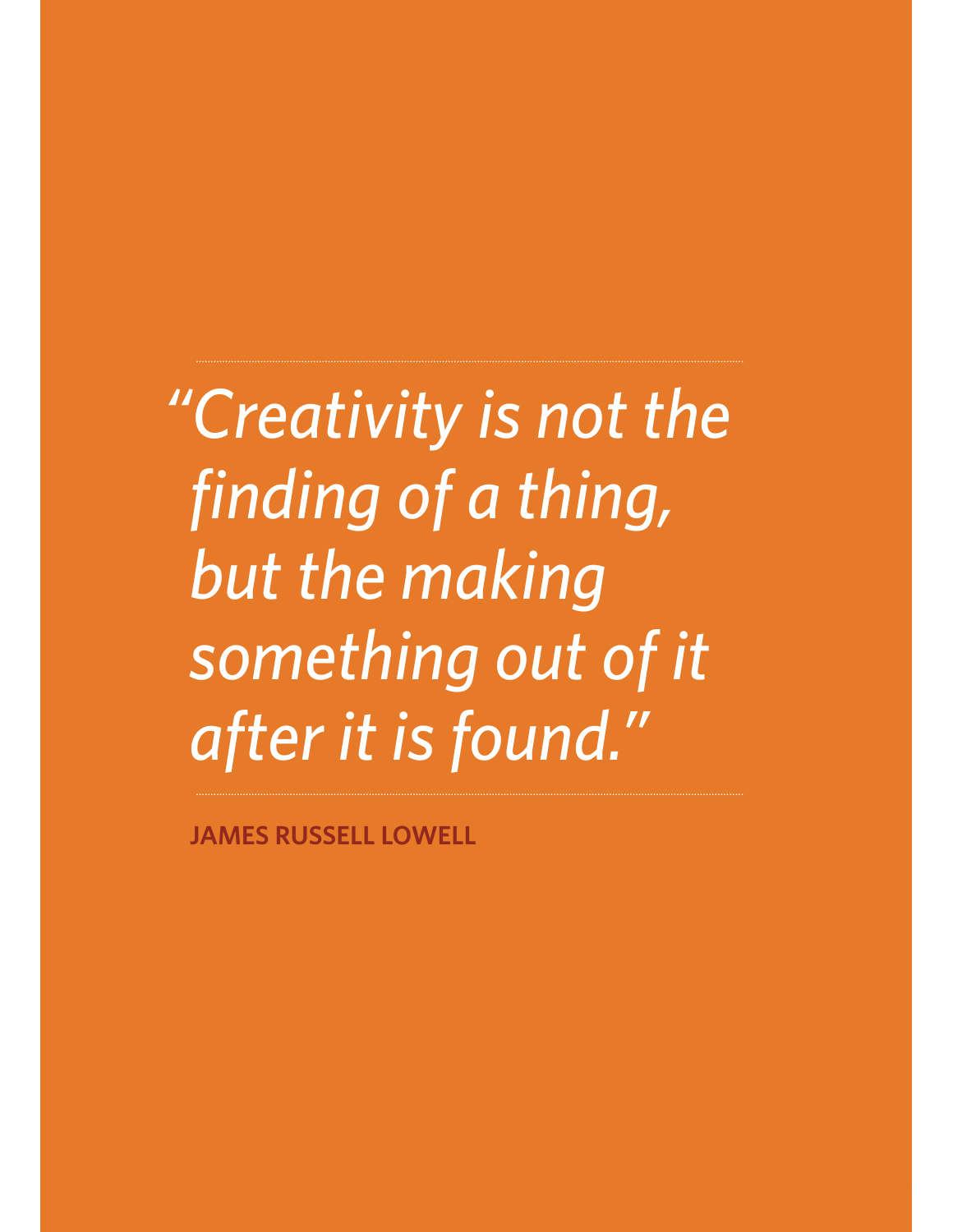# **Introduction**

Times of great crisis can be times of great opportunity.

At the beginning of 2012, there is no end in sight for the economic malaise and fiscal crisis that is gripping many parts of the developed world. Global growth is slowing, even in emerging economic powerhouses like India, billions of people remain trapped in poverty. As politicians debate the best way to reform the financial system to prevent future collapses, protestors around the world are questioning the moral foundations of the capitalist system itself.

Despite the crisis, shifting attitudes, new technologies and the promise shown by the microfinance revolution have led to new opportunities for market-based innovations to serve the global poor. These are being pioneered by ambitious entrepreneurs who are taking great risks for little potential financial reward, but for tremendous potential social value. Such ideas have elicited a rush to the new field of 'impact investing'. Hundreds of funds have been set up in just a few years and billions of dollars are to be invested in the next year alone.

But the field is young and doubts are creeping in as many investors report that they are struggling to find good opportunities in which to invest for impact. Why is that? **And can impact investors take the pioneers of 'the next microfinance revolution' all the way from idea to scale?**

These are important questions, not just for these new investors but for the private philanthropists and aid donors who have been working on these issues for decades. If market-based solutions hold real promise for impact, how should funders in development engage to catalyze its full potential? **If impact investing capital is the key to scaling these solutions, what is the role of philanthropy?**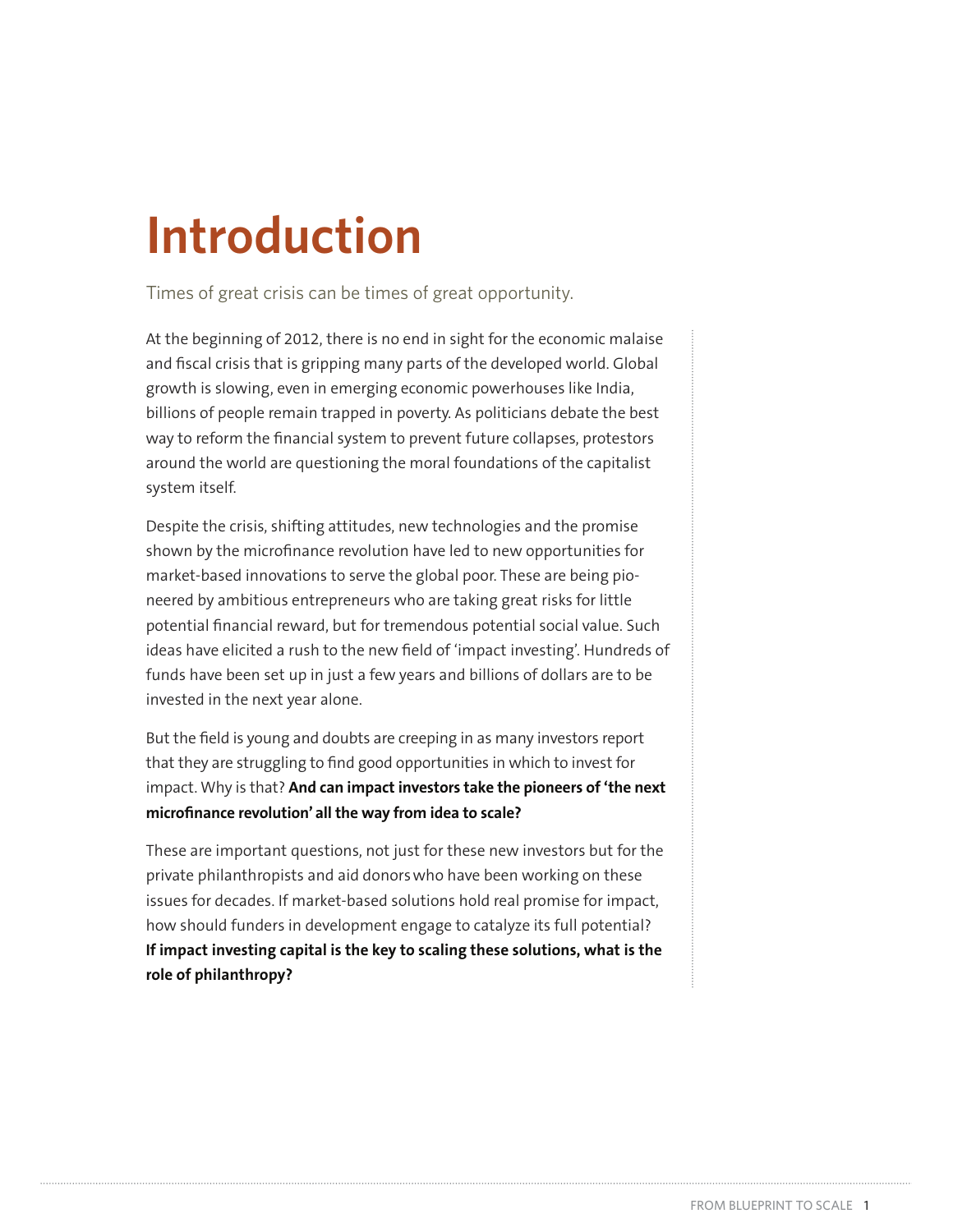# **1 The Reality of Inclusive Business**



*Potential profit for impact investors could range from between \$183 billion and \$667 billion over the next ten years.*

There is tremendous excitement today about 'impact investing' in inclusive businesses that benefit the poor by engaging them as customers and suppliers.

Impact investment is being hailed as an emerging asset class with the exciting prospect of achieving market-rate returns and social good at the same time. In November 2010, a new report<sup>1</sup> by J.P. Morgan, Rockefeller Foundation and the Global Impact Investing Network (GIIN) made waves simultaneously in the worlds of social change and investment. The report estimated that potential profit for impact investors across just five subsectors<sup>2</sup> of inclusive business could range from between \$183 billion and \$667 billion over the next ten years, with invested capital ranging from between \$400 billion and \$1 trillion.

Attracted by this potential for profit and impact, capital is flowing into this space. The Aspen Network of Development Entrepreneurs (ANDE) recently counted no fewer than 199 impact investing funds.<sup>3</sup> A survey by J.P. Morgan and the GIIN in late 2011 found that the 52 impact investors surveyed intended to deploy \$3.8 billion of capital collectively in the next 12 months.<sup>4</sup>

In 2011, the Overseas Private Investment Corporation (OPIC) — the US Government's development finance institution — attracted more than 80 applicants when they issued a call for impact investment proposals.

- 1 O'Donohoe, N., Leijonhufvud, C., Saltuk, Y., Bugg-Levine, A. and Brandenburg, M. (2010) *Impact Investments, An Emerging Asset Class,* J. P. Morgan Global Research, Rockefeller Foundation and GIIN.
- 2 The sub-sectors studied were: affordable urban housing; primary education; maternal healthcare; clean water for rural communities; and microfinance.
- 3 *Impact Report*, (2010) Aspen Network of Development Entrepreneurs.
- 4 Saltuk, Y., Bouri, A. and Leung, G. (2011) *Insight into the Impact Investment Market*, J. P. Morgan and GIIN.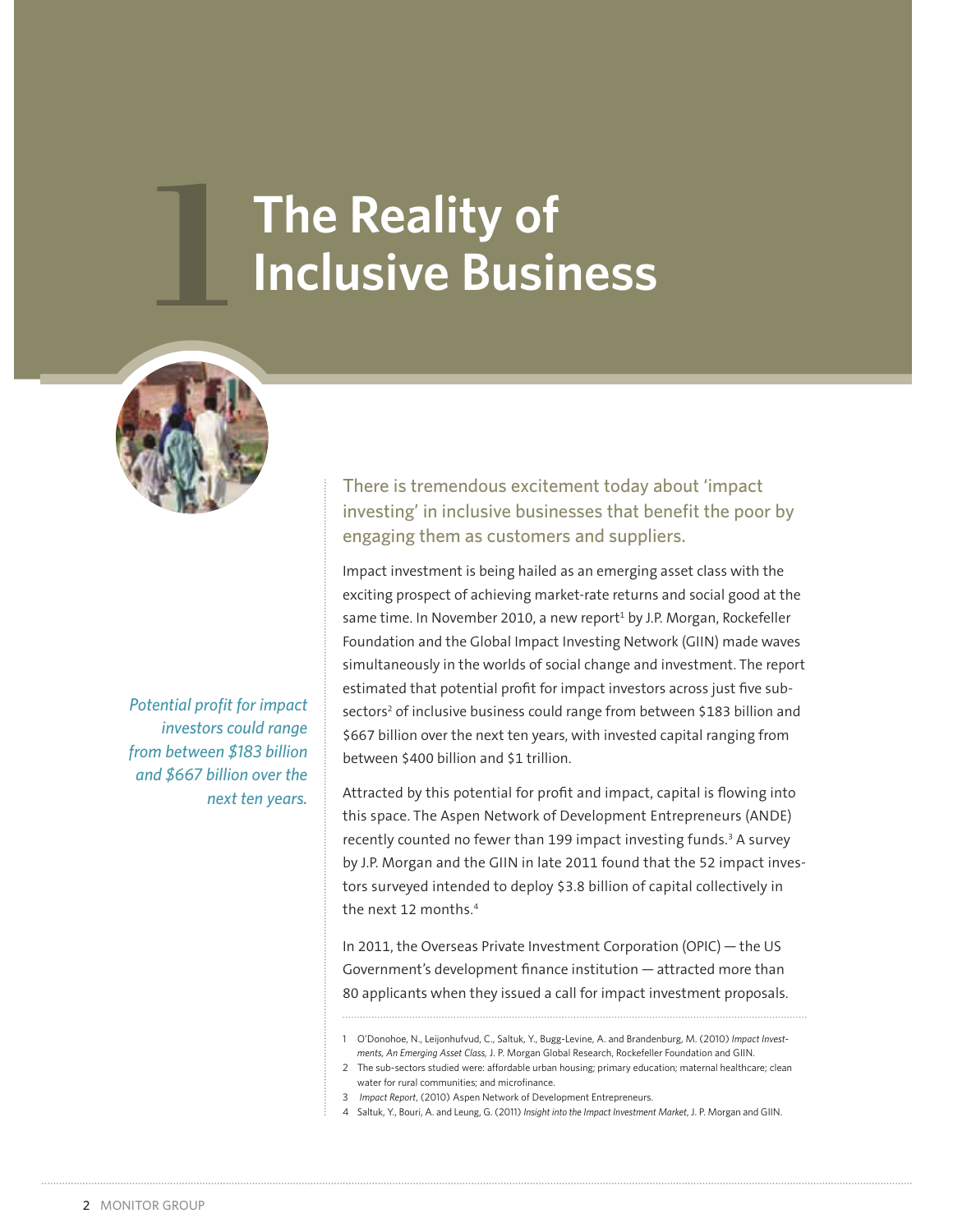OPIC committed \$285 million to the first six equity funds, with the aim of mobilizing up to \$875 million for investment. In November 2011, the Indian Government announced a \$1 billion India Inclusive Innovation Fund; more than 80 percent of the capital for this is expected to be raised from the private sector. And in December 2011, the Group of 20 (G20) and International Finance Corporation (IFC) launched the Challenge for Inclusive Business to find innovative, scalable and commercially viable inclusive businesses to be showcased at the G20 summit of world leaders in Mexico City in June 2012.

We believe there are good reasons for this excitement. Inclusive businesses promise effective models for generating social benefits that can become sustainable without relying on donations, and are scalable through the investment of return-seeking capital.

- For **private philanthropists and aid donors**,<sup>5</sup> this offers the hope of drawing vast sums of private capital into their efforts to solve entrenched social problems, and of achieving lasting solutions that do not rely on charitable donations.
- **For investors**, this offers the prospect of targeting a level of social impact alongside private financial return, and of doing this much more actively than the negative screen approach that is already well established for ethical (or socially responsible) investing.
- **•** Meanwhile, **governments** recognize this as an additional way of addressing pressing problems like poverty and inequality in their own countries that harnesses the power of the private sector at a time when economic uncertainty and fiscal pressure are constraining the public sector's scope of action.

Last but not least, these models hold the promise of involving **beneficiaries** as willing suppliers and customers, and of recognizing their innate drive and capacity to improve their lives in significant ways, instead of seeing them as mere recipients of charity.

## REALITY CHECK

While we believe that this potential is real, we also believe that we are a long way from realizing it fully. The rosy picture of abundant opportunities to make high returns that many have drawn from the hype may be obscuring the challenges faced by investors seeking to deploy capital into inclusive businesses.

In *Investing for Social and Environmental Impact*, 6 Monitor Institute colleagues argued that the newly identified impact investing industry was entering a phase *Inclusive businesses promise effective models for producing social benefits that are sustainable and scalable.*

<sup>5</sup> Where we have drawn out implications and recommendations for philanthropy, we intend those to apply to both private philanthropy and aid, unless otherwise stated.

<sup>6</sup> Freireich, J. and Fulton, K. (2009) *Investing for Social & Environment Impact*, Monitor Institute.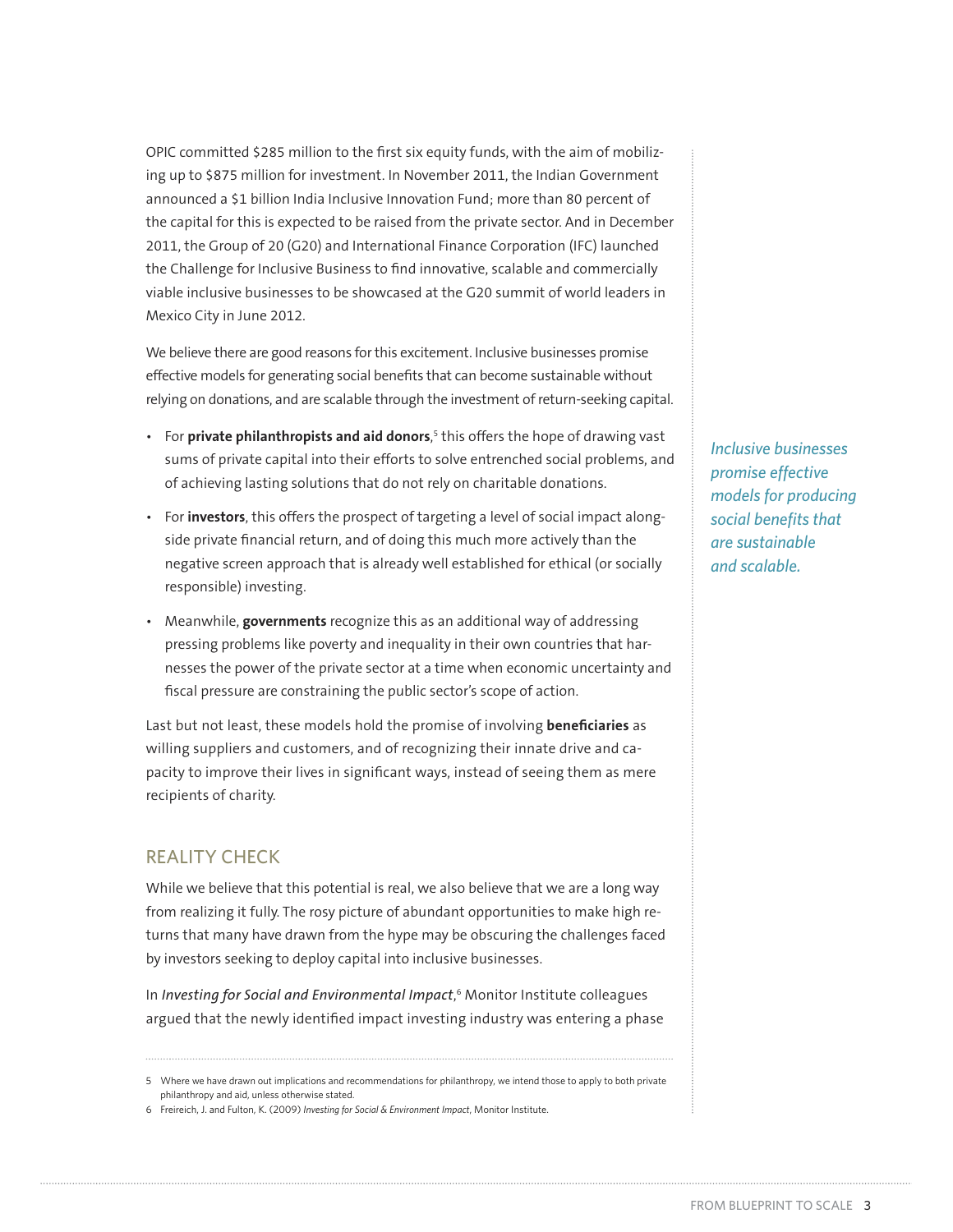*Of 439 promising inclusive firms studied by Monitor in Africa, only a third were commercially viable and only 13% were actually at scale.*

of 'marketplace building' that would likely take five to ten years. They identified three key challenges. The first was the lack of efficient intermediation, with high search and transaction costs caused by fragmented demand and supply, small and complex deals, and a lack of understanding of risk. The second was the lack of enabling infrastructure to help people identify and function as part of an industry since the market was structured around a history of bifurcation between philanthropy and investment.

The third, and most relevant for this report, is the lack of sufficient absorptive capacity for capital. This means there is an imminent lack of impact investing opportunities into which large amounts of capital could be placed at investors' required rates of return. Monitor's conversations with numerous impact investors have confirmed that this remains a major challenge for the industry. This has also been corroborated by a recent survey<sup>7</sup> of more than 50 impact investors conducted by J.P. Morgan. When asked about the most critical challenges to growth of the impact investment industry, respondents ranked "shortage of quality investment opportunities" second, right after "lack of track record of successful investments."

This shortage of opportunities is particularly acute when it comes to inclusive businesses whose activities are clearly socially beneficial to Base of the Pyramid (BoP) households, and whose work is therefore credibly part of a market-based approach to solving some of the problems of poverty.

Acumen Fund's investing experience reflects this reality: it has considered more than 5,000 companies in the past ten years and has invested in just 65 of those. Recent Monitor studies of inclusive businesses on the ground paint a similarly challenging picture. In 2009-10, a team led by Mike Kubzansky conducted an ambitious 16-month study of inclusive businesses across nine countries in sub-Saharan Africa. Their aim was to gain a better understanding of when, where and how marketbased approaches in Africa succeed.<sup>8</sup> The team looked at 439 promising inclusive businesses and found that only 32 percent were commercially viable and had potential to achieve significant scale. Only 13 percent were actually operating at scale.

Many of the companies in Monitor's Africa study faced not only all the challenges of small businesses in Africa — such as difficulty in accessing finance, attracting and retaining human capital, achieving economies of scale, creating trusted brands — but also involved further challenges. They would sell to a hard-to-reach customer base with severely limited resources. They would engage suppliers with limited capabilities, high volatility in production and low loyalty due to cash flow needs. The goods and services offered by these companies were often in 'push'

<sup>7</sup> Saltuk, Y., Bouri, A. and Leung, G. (2011) *Insight into the Impact Investment Market*, J. P. Morgan and GIIN.

<sup>8</sup> Kubzansky, M., Cooper, A. and Barbary V. (2011) *Promise and Progress, Market Based Solutions to Poverty in Africa*, Monitor Group.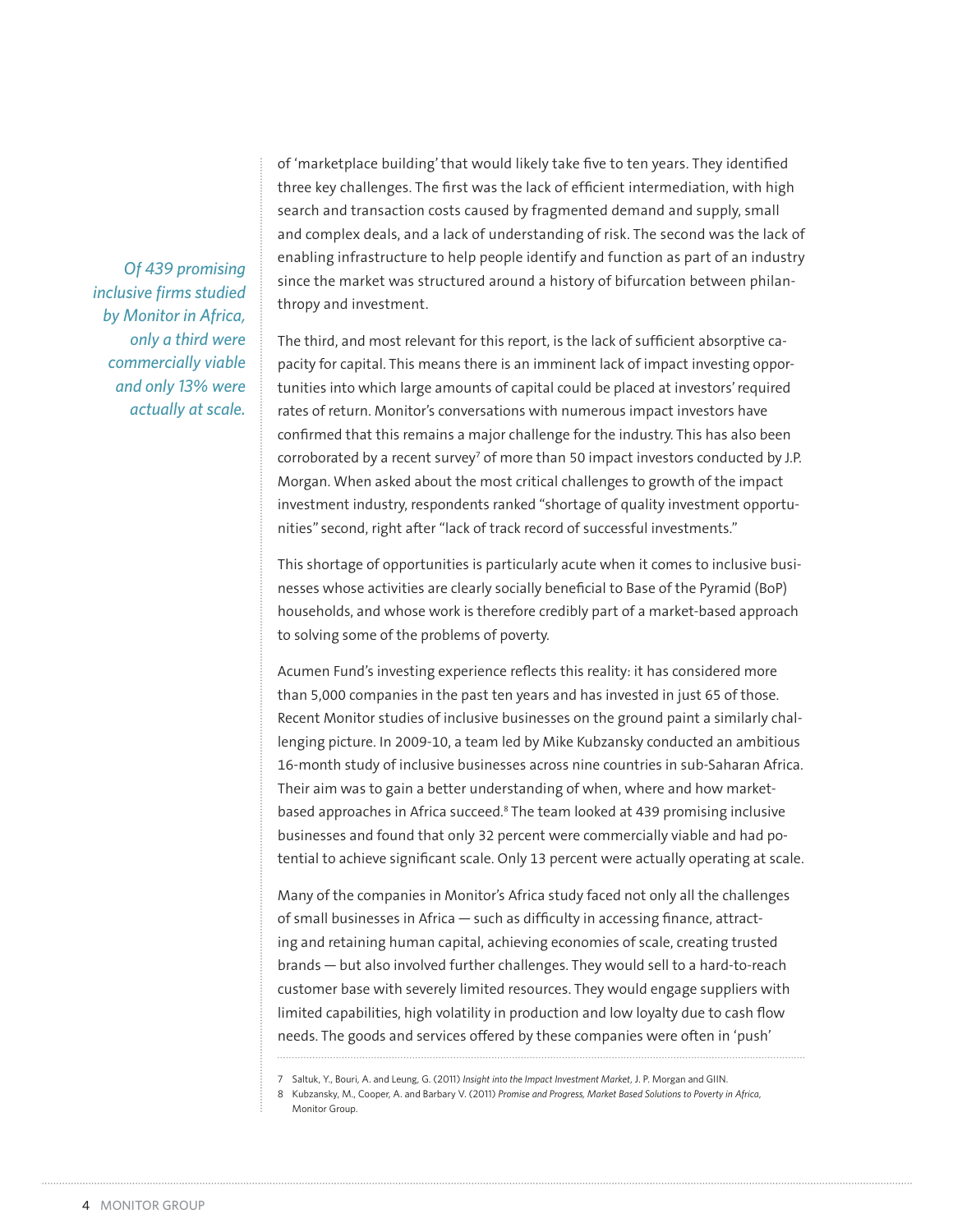# $DEMONSTRATING$ **EXTENSIVE INNOVATION**

Extensive innovation is central to **Husk Power Systems** (HPS), a company based in the Indian state of Bihar that is becoming increasingly well-known as a model of rural biomass energy generation. (For more information on HPS, see the full case study in section 3.)

HPS began by pioneering technology that transforms rice husk, a readily available agricultural waste product, into gas that in turn generates electricity. However, HPS is a micro-grid electrification company seeking to bring power to villages and districts without any pre-existing electricity infrastructure. Therefore, innovation had to go far beyond its core technology, reaching further up and down the value chain relative to a conventional developed-economy power producer (see Figure 1).

HPS had to devise ways of distributing power, using low-cost bamboo poles, to the homes of villagers. It implemented sophisticated power theft prevention systems to achieve theft rates below five percent, compared to the Indian average of over 30 percent. It could not find sufficiently low-cost smart meters and so needed to develop its own, which the company says are the lowest cost smart meters in the world. Meanwhile, the company's target customers

had never bought electricity before and had few appliances, so the company offered a simple tariff based on the number and type of electrical appliances they possessed, and then built an invoicing and collection system accordingly.

Upstream, HPS encountered difficulty sourcing gas-powered generators, and so it developed the capability to convert diesel-powered ones that were much more readily available. The gasification process itself produced a waste product, rice husk char, that had to be disposed of responsibly and this drove up costs. In response to this, HPS developed a method of turning this waste into incense sticks, which has become a significant side business generating additional revenues and providing employment for hundreds of local women.

Unsurprisingly, recruiting skilled staff to build, operate and maintain this complex web of activities in many small villages has been a challenge, especially since there is no existing electricity industry to speak of in the regions where it works. HPS is therefore in the process of setting up 'Husk University' to train the workers it needs now and in the future as it moves into aggressive growth.

FIGURE 1: Husk Power Systems - Innovation Across the Value Chain

| <b>SUPPLIERS/INPUTS</b>                       | <b>CORE ACTIVITY</b>                                        | <b>CHANNELS</b>                                     | <b>CUSTOMERS</b>                    |
|-----------------------------------------------|-------------------------------------------------------------|-----------------------------------------------------|-------------------------------------|
| • Conversion of<br>generators to<br>gas power | • Power generation<br>solely from rice<br>husk gasification | • Physical direct<br>distribution<br>infrastructure | • Simplified pay-per-<br>use tariff |
| • Husk University to<br>train personnel       |                                                             | • Smart meter/<br>theft prevention                  |                                     |
| $\cdot$ Char processing $-$<br>incense sticks |                                                             | $\cdot$ Billing and<br>cash collection              |                                     |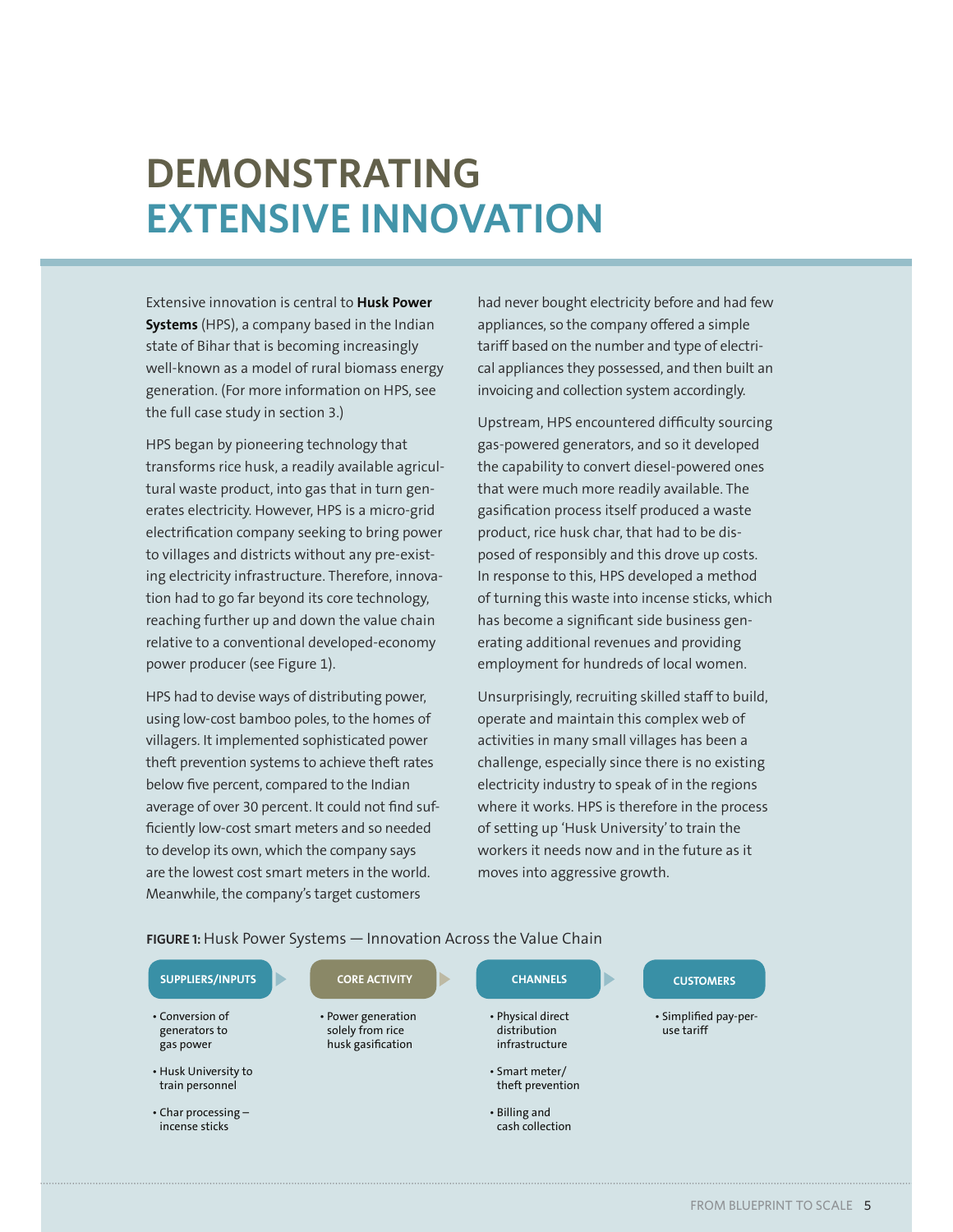categories like preventative healthcare, which required high levels of awareness building and education, unlike 'pull' categories like mobile phones that consumers already desired and demanded. And these challenges would come on top of the pervasive issues of poor infrastructure, and unfriendly and inefficient regulation.

In response to these myriad challenges, many of these businesses cannot simply follow business models that have been established to serve more developed, non-BoP populations. Instead, they are required to innovate on multiple dimensions simultaneously, often pioneering new business models that are tailored to the particular needs and constraints of the BoP marketplace.

## THE PROBLEM AND THE OPPORTUNITY

Innovation is risky. Innovation across multiple dimensions in order to pioneer new business models serving the BoP is especially risky. In the emerging field of inclusive business, there are still many more unproven models than there are proven ones, so the vast majority of investment opportunities are at the early stage. And building and scaling new business models takes time: Monitor's research in India suggests that new inclusive firms take more than a decade to achieve a reasonable level of scale.

Meanwhile, the extreme challenges of the BoP environment mean that operating margins are typically low and volatile. Monitor's recent analysis of 50 inclusive businesses in Africa indicated that net operating margins were, at best, between 10 and 15 percent. As an impact-focused investor, Acumen Fund reports that its portfolio companies have an average profit after tax of minus 20 percent. Its eight most profitable investees record an average profit after tax of just six percent. Despite a highly selective approach, and heavy investment in post-transaction support to enhance value and manage risk, Acumen Fund only expects a return of just over 1x invested capital from its current portfolio. This is in line with its stated aims, but is far off the expectations of mainstream financial-first investors.

Returns from microfinance — by far the most established and mainstream of inclusive business sectors — are higher but still modest. Unitus Capital, for example, reports that net internal rates of return for debt-based microfinance investment vehicles (MIVs) averaged 4.9 percent through 2008, while riskier equity-based MIVs achieved 12.5 percent.<sup>9</sup>

But most models of inclusive business are at a much earlier stage of development than microfinance. Their modest margins and long times to scale combine to generate low internal rates of return. When this is set against the high risk of these

9 *MIV Overview*, (2009), Unitus Capital.

*Modest margins, long times to scale and high risk add up to a tough proposition for investors.*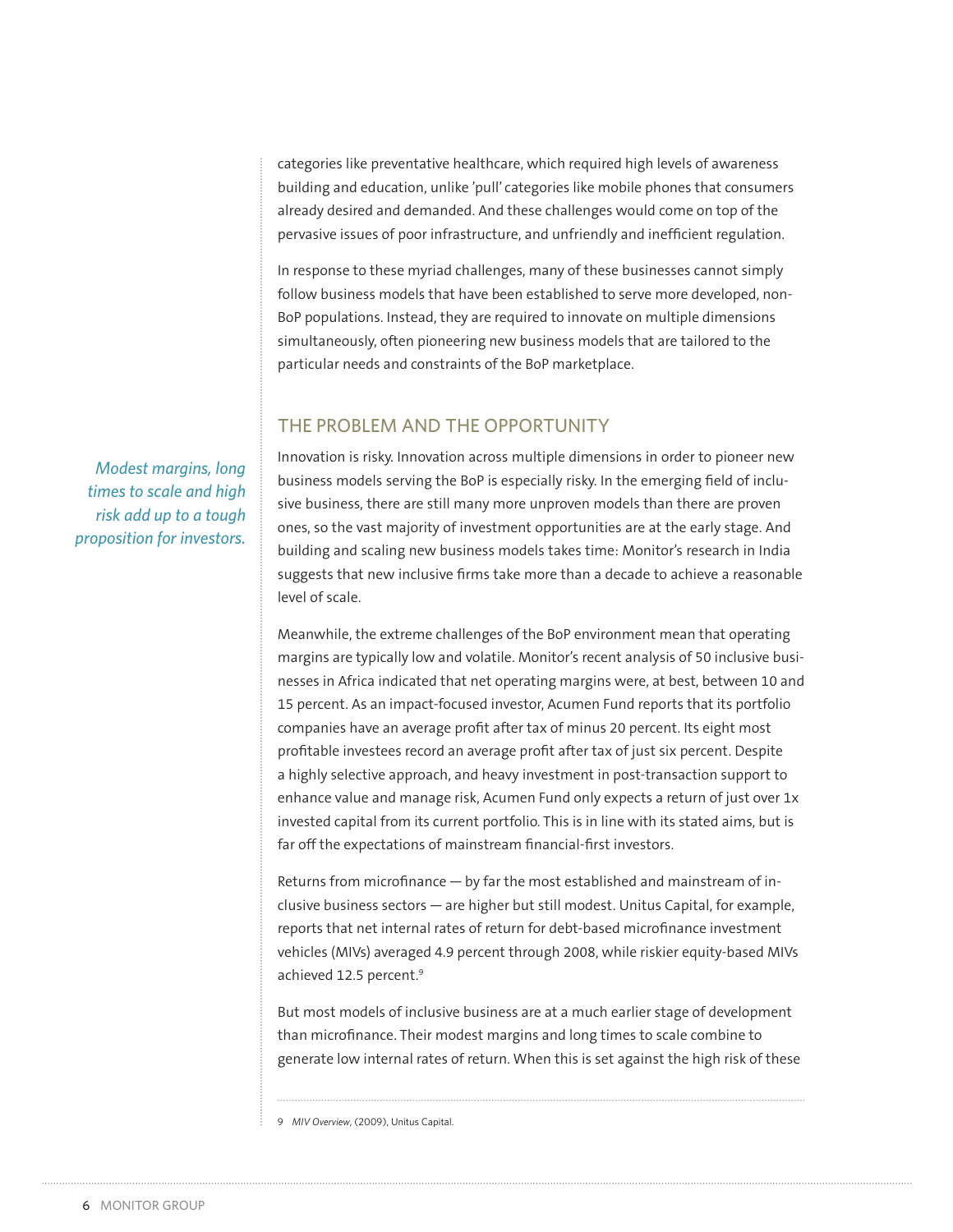situations, it paints a decidedly unattractive proposition for investors, because small gains on a few successes could be far outweighed by heavy losses on many failures; this is particularly true where businesses are pioneering new business models for which commercial viability is unknown. For this reason, the assumption that investor capital will naturally flow to these opportunities and catalyze the full potential of inclusive business is unduly optimistic.

Investor capital may also be unable to support the heavy up-front expenditure that is required to stimulate awareness of (and therefore demand for) new push product categories among customers, or to improve supplier skills to meet the requirements of the business model. This is because of both the quantum of expenditure required and the difficulty for the firm (and its investors) of capturing its exclusive benefit. Unless there are significant barriers to entry (e.g., wellprotected technological advantage, exclusive trading rights), a product's commercial success will likely spawn copycat competitors that freeride on the firm's category marketing investment, thereby diluting the value captured by the firm and returned to investors.

From a philanthropic funder's perspective, however, things look very different. In a world with vast and seemingly intractable problems, and limited philanthropic resources, there is tremendous appetite for innovations to improve effectiveness and sustainability, including those that seek to direct the power of private markets (see sidebar). There is also a growing realization that lofty aspirations for social impact will not be achieved by placing only the safe bets. Moreover, the process of developing and trying out good impact ideas typically produces *some* social good — directly for the beneficiary and sometimes indirectly in the

#### **DONORS AND THE PRIVATE SECTOR**

Some funders will already be familiar with the rationale for engaging with the private sector to achieve their program goals, but many will not be. Louis Boorstin, a deputy director at the Bill & Melinda Gates Foundation who has also been an investment manager at the IFC and an investment banker at Lehman Brothers, explains: "Donors can use the power of the private sector to deliver improved health, sanitation and other benefits for the poor. These interventions with the private sector catalyze changes in the way companies, financial institutions and consumers operate rather than simply procuring specific goods or services for beneficiaries. However, funding must always serve as a complement, not a substitute, for market forces."

Louis describes five potential sources of social value from private-sector interventions by funders: $1$ 

- **SUSTAINABILITY** Once an activity is shown to be commercially viable, the private sector is likely to sustain it without requiring subsidies.
- REPLICATION A success in the private sector naturally leads to imitation by others who also want to earn a profit, producing replication with diminishing levels of further public support.
- LEVERAGE Private capital can be catalyzed to support social objectives, thereby minimizing the use of scarce donor funds.
- **INNOVATION** Engagement with the private sector provides direct access to new technologies and business models that can meet social objectives more effectively.
- **EFFICIENCY** Working directly with the private sector offers access to the latest management techniques and systems, while also benefiting from the focus on efficient operations demanded by the market.

Louis adds a note of caution that engaging with the private sector carries a different set of risks from working with the public or NGO sectors: "You have less control over how a project is implemented, and you need to be aware that market forces can move in unexpected ways."

<sup>1</sup> From a discussion draft prepared by Louis Boorstin for the Workshop on Private Investment for Social Goals held in Geneva, Switzerland, in September 2004.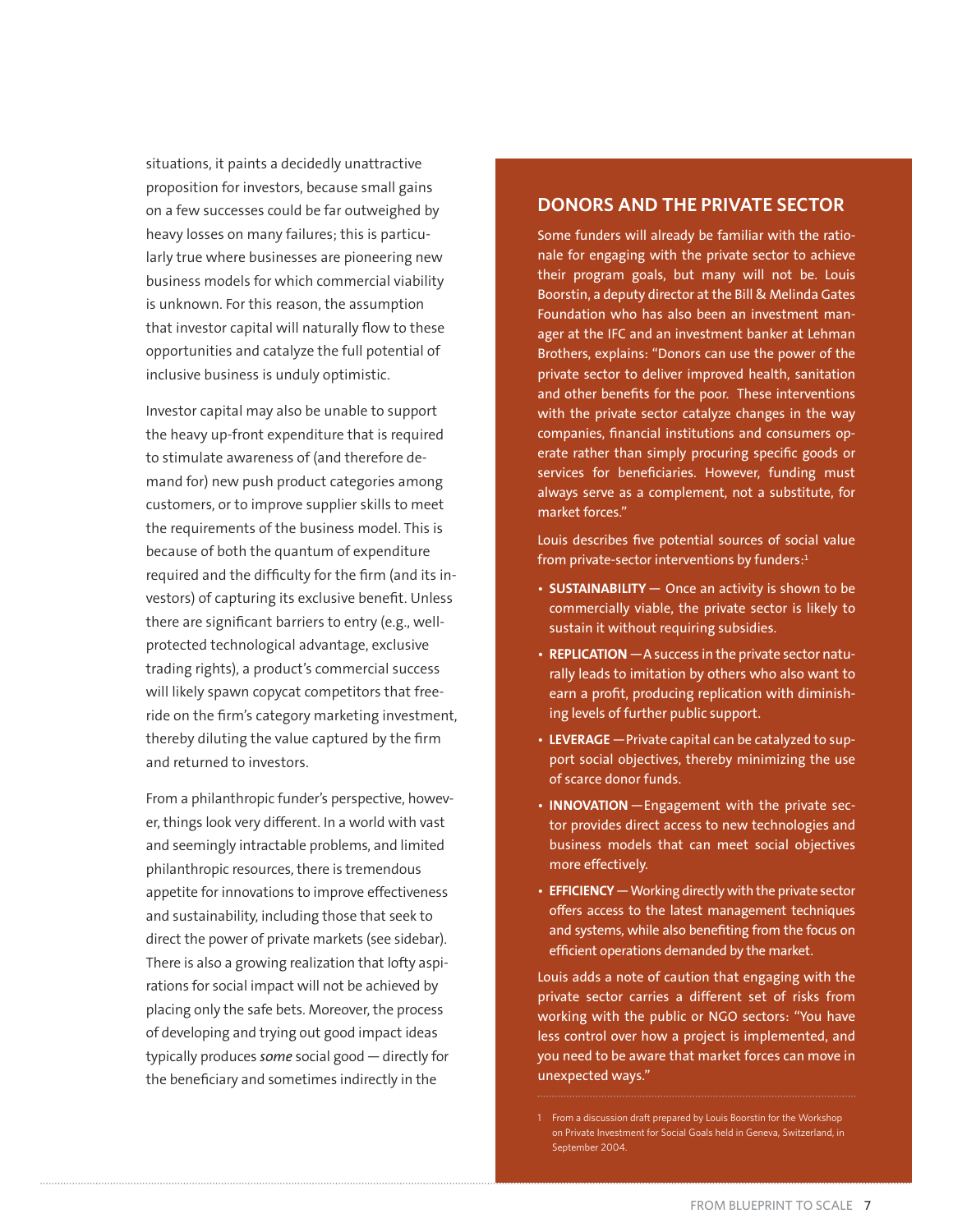form of learning effects for the field — that is valued by the philanthropist, even when it does not result in a viable business. In contrast, an investor faces the prospect of an unmitigated loss of value if a business idea turns out not to be viable.

Funders are also used to committing sizeable resources to such initiatives as 'social marketing' to change behaviors in BoP communities, or training BoP workers and suppliers in new skills. The existence of a business model that can leverage those initiatives to drive sustainable improvement for BoP households makes spending on those programs all the more worthwhile. And funders have little issue with creating valuable public goods — such as business models, labor skills, infrastructure and customer awareness that can be used by more than one firm — so long as they produce the desired social impact. From this perspective, copycat replication that ends up reaching more of the BoP population while improving value, reducing cost and improving choice, is a *good* thing because it multiplies impact.

It is precisely in these situations that philanthropic support can play a catalytic role in ways that investor capital cannot. Nowhere can this be seen more clearly than in the development of the microfinance sector. As is now well known, microfinance (or, rather, microcredit) is based on a radically different business model from mainstream bank lending: namely, joint-liability group lending, mobile agents, very small loan sizes. As microfinance is now seen as a commercially attractive sector with billions of dollars of invested capital, it is easy to forget that the microfinance business model was promising but unprofitable for many years, long before it burst into the public consciousness. In those unprofitable years, subsidies in the form of grants, soft loans and guarantees from philanthropists and aid donors allowed the early pioneers to refine the model through "thousands of cycles of trial and error"<sup>10</sup> until it established its commercial viability and became attractive to investors. It is estimated that the microfinance sector received \$20 billion in such subsidies in its first two decades of development.<sup>11</sup>

The pioneers who received these subsidies not only became successful in their own right, they also paved the way for other players to replicate their model much more quickly and easily. For instance, Grameen Bank, the pioneer of the microcredit model in South Asia, took 17 years to break even after launching in 1976. However, subsequent replicators achieved the same success over a much shorter time: SKS in India, launched in 1996, broke even six years later. The pace continued to accelerate, with Ujjivan (founded in 2005) achieving break-even after four years of operation, and Equitas (founded in 2007) after just one year (see Figure 2). The early subsidies for a pioneer firm such as Grameen did more than just build its own business operations; it also helped to establish the business model for all players in the sector.

10 As the journey of refining the Grameen Bank model was described in Counts, A., (2008), *Small Loans, Big Dreams: How Nobel Prize Winner Muhammed Yunus and Microfinance are Changing the World.*

*The MFI sector received \$ 20 billion in subsidies from philanthropists and aid donors to refine its model over two decades.*

<sup>11</sup> As referenced in Mapping of Funding Flows, (2005), CGAP, from the working paper by Hudon, M., *On the Efficiency Effects of Subsidies in Microfinance: An Empirical Enquiry.*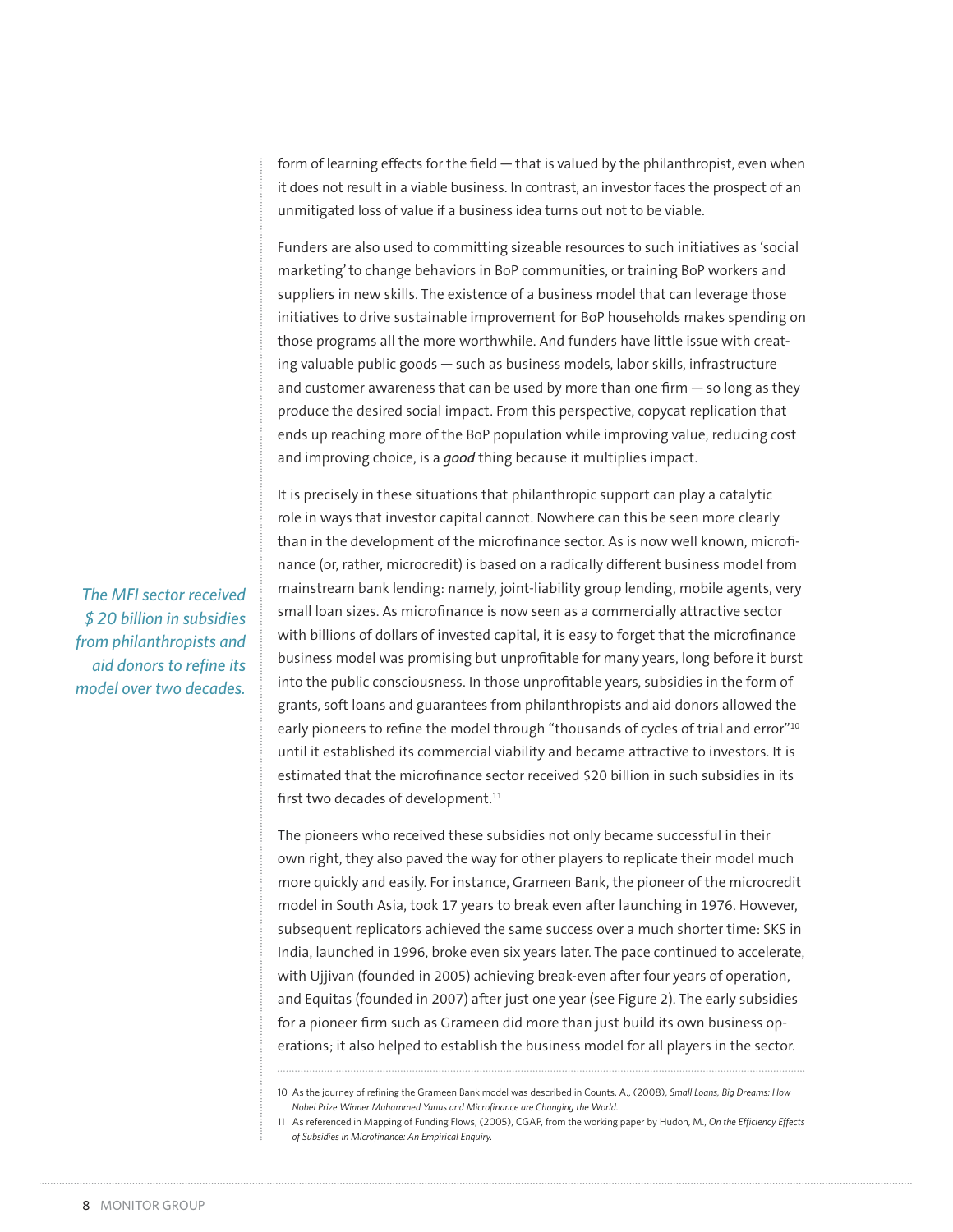

**FIGURE 2:** Time from Start of Operations to Operating Break-even Microfinance Lenders

Today, with interest growing in the potential to profit from impact investing, buoyed by the commercial success of the microfinance model, we risk overlooking the role of philanthropic support in developing the inclusive business models that are emerging today. Without this, 'the next microfinance model' is unlikely to get very far, and the capital that is seeking to invest in such a model will remain on the sidelines.

If we believe that impact-oriented funders can play a crucial role here, this poses some important questions. What is an appropriate role for such funding to play in a situation where firms are seeking to make profits, albeit modest ones? Where and when in the journey of a pioneer firm could such grants be deployed for the greatest benefit? What specific needs should be met by these grants, and what should a funder be seeking to achieve as a result? We address these questions in the next section.

*Buoyed by the commercial success of the microfinance model, we risk overlooking the role of philanthropic support in developing the inclusive business models that are emerging today.* 

#### **WHAT ABOUT ON-GOING SUBSIDIES?**

In the context of commercially viable business, philanthropic funding is a subsidy. The specific focus of this report is on those subsidies that catalyze the development of firms pioneering inclusive business models that are intended to be commercially viable and to grow to scale by tapping into the expanding pool of returnseeking impact capital.

This is not the only role of subsidies in the broader field of market-based solutions to poverty. Notably, on-going subsidies from private or public sources could sustain models that are not fully commercially viable. Examples of this approach are described in Monitor's previously published studies of market-based solutions in India and Africa (see the recommended reading list at the end of this report). These include grant funding for capital expenditure in

rural power generation where regulatory price caps prevent such expenditure from being recouped fully from user charges, and the practice of 'buying down' the price of commercially supplied products to enable access by the poorest customers.

The intuitive logic of this approach has been developed into a robust theoretical argument by economists Andreas Nilsson and David T. Robinson. In a forthcoming paper,<sup>1</sup> they explain how on-going subsidies of this kind, essentially hybridizing charitable and profitable investment, can produce optimal solutions that would be excluded by a strict bifurcation of the world into purely charitable and purely profitable models.

1 Nilsson, A. and Robinson, D. T. (2012) *What is the Business of Business?* (unpublished).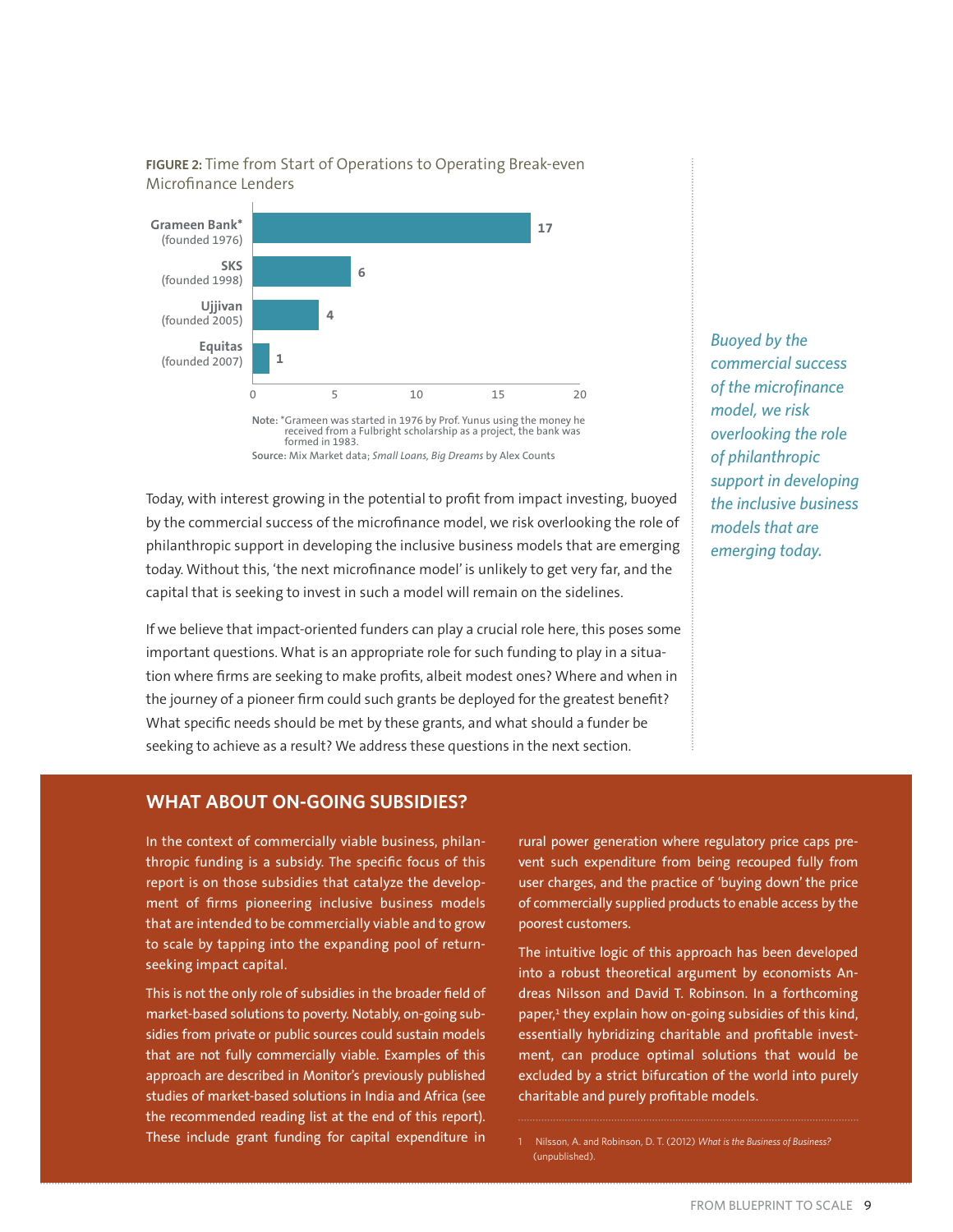# **7he Pioneer Gap**



# "*Pioneering don't pay.*" ANDREW CARNEGIE

Firms that are pioneering new business models shoulder a heavy burden, particularly in the BoP environment. By definition, these firms are blazing new trails rather than following the well-worn paths established by others.

They must develop and refine their models the hard way, by trying them out in an unforgiving, low-margin marketplace. Inevitably they suffer failures and setbacks on the road to viability. Often they also have to invest heavily in educating customers about the possibilities of new 'push' solutions, and in developing unskilled suppliers and fragmented distribution channels to serve their requirements. Although excited by their novelty, investors are often rattled by these firms' risk profiles and are unimpressed by their financial returns, all the while suspecting that they might actually be savvy nonprofits masquerading as commercially viable models.

These are tough challenges that call for strong support. However, knowing how best to support a pioneer firm requires a firm understanding of its needs, which change as the firm evolves over the course of its journey from start-up to eventual scale.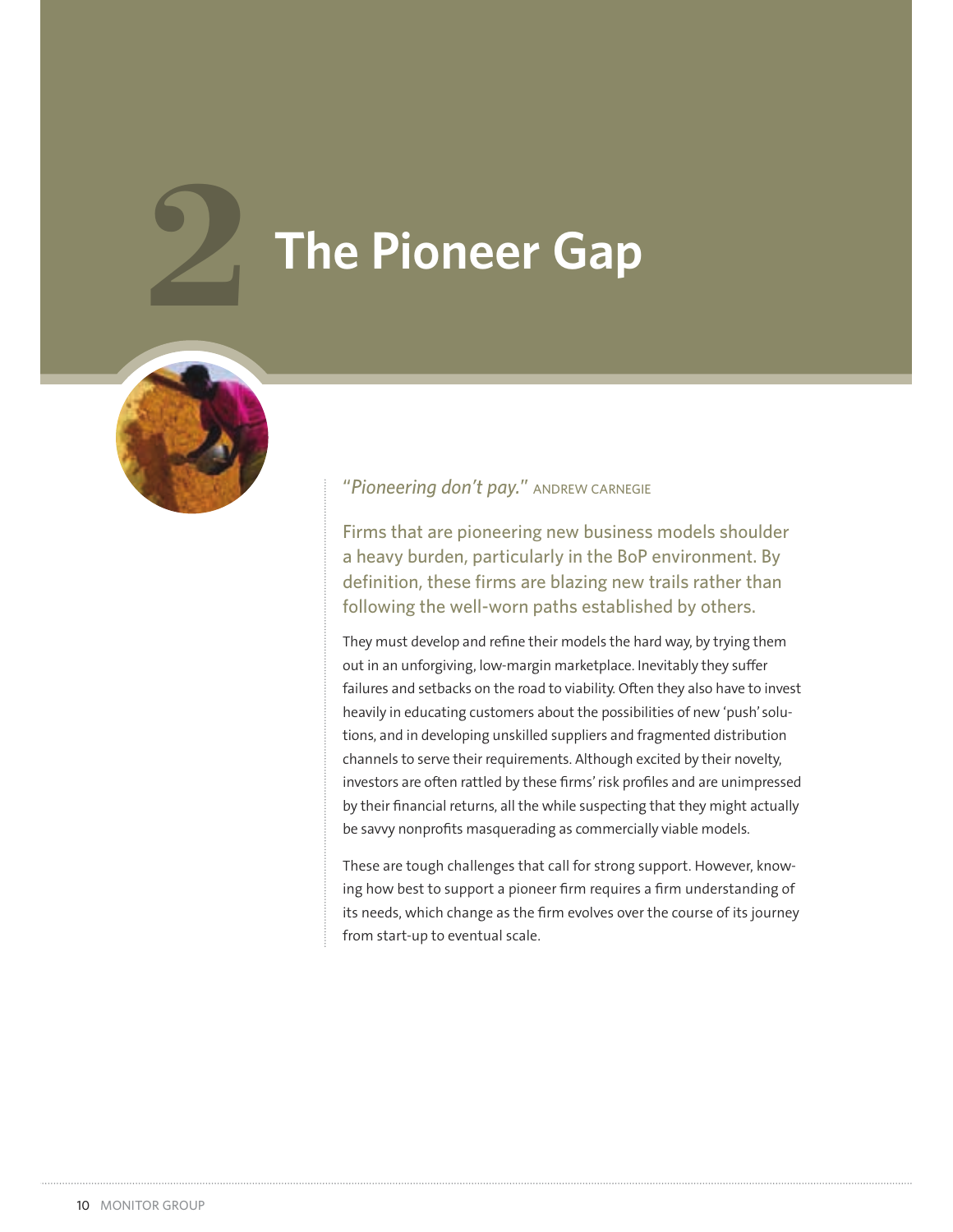Monitor's research has identified the following **four stages of pioneer firm development** that are distinct both from the firm's experience and the investor's perspective:



#### Blueprint

First of all, pioneers need to *blueprint* their designs for the future business. This is often driven by not much more than a strong sense of 'moral imagination', striving for radically better solutions to meet the needs of the poor. This stage involves connecting the capability for business and often technical innovation to address the needs of customers or suppliers in the BoP. This is no trivial matter, as the requisite capabilities for technology, product and business innovation are not as commonplace in the BoP population as they are in more affluent populations. The gulf in experience, understanding and skills that separates these groups of people is a significant barrier to the origination of high-potential inclusive business ideas.

Even so, an idea or concept on its own is not a blueprint. There needs to be a clear sense of what the business will offer, what it will do and how it will do it. In other words, there needs to be a compelling initial business plan. At the end of this first stage, we would also expect product prototypes and any critical novel technologies to have been demonstrated successfully, resulting in what some might call a product or technical 'proof of concept'.

#### Validate

However, having a product that works is not enough. In the second stage, pioneers need to *validate* the commercial viability and scalability of the business model described in the blueprint. This involves running market trials in which business plan assumptions are tested. Will customers want this product? Will they be willing to pay for it from their small and hard-earned incomes? Will this be enough to cover the costs of the business, not just the direct cost of the product itself? These are crucial questions, and the process for answering them is almost always iterative. Market trials often reveal issues and weaknesses in the blueprint, leading to refinements in the product, technology and business model, and further trials. The greater the degree of model innovation involved, the more time and resources need to be invested in this stage.

Models of inclusive business call for particular effort and rigor at this stage because motives are almost always a blend of the social and the financial, which can weaken the focus on commercial viability. Moreover, unlike a mainstream business *Having a product that works is not enough; pioneers need to validate the commercial viability and scalability of the business model.*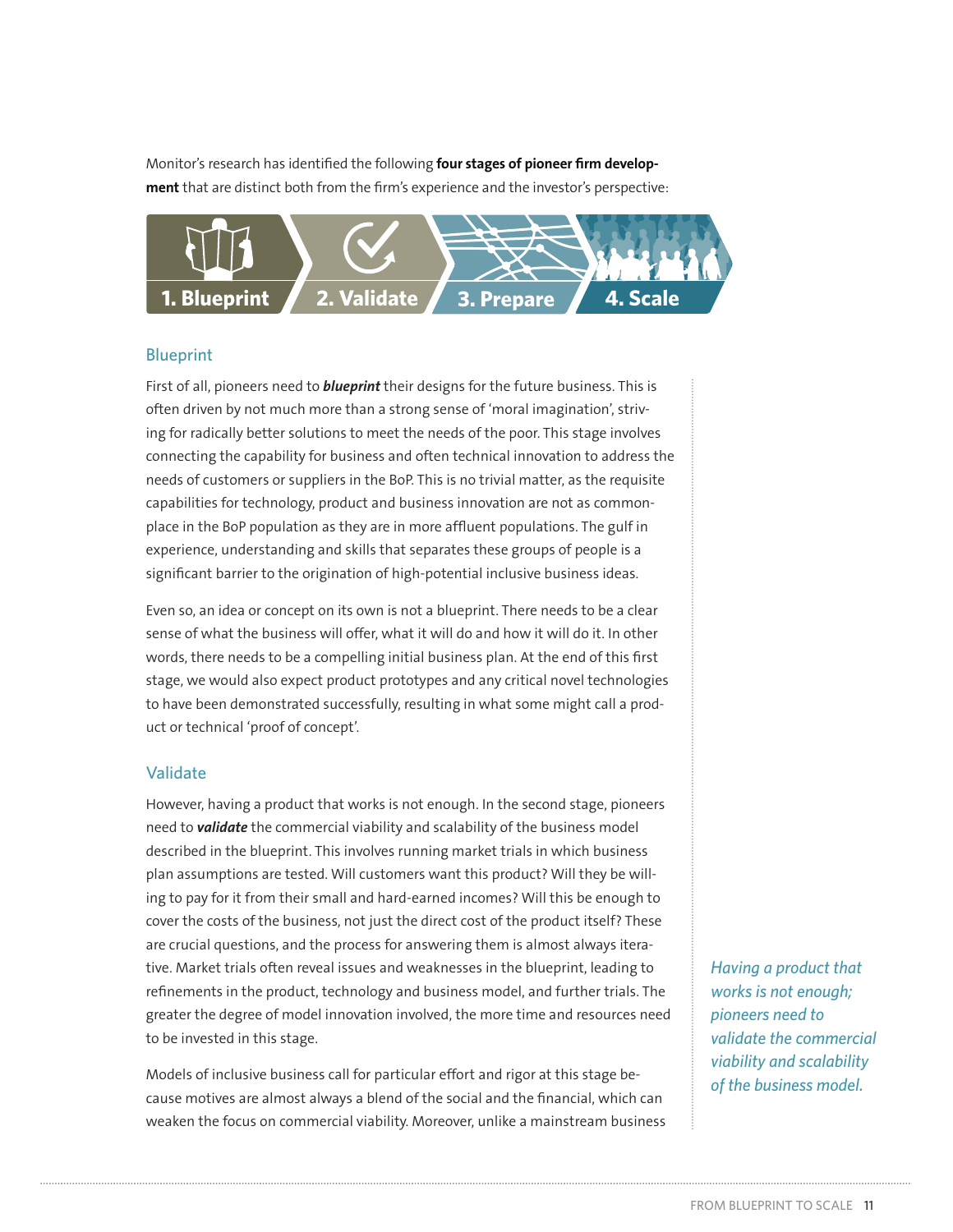pioneer at the same stage, it is important to discern whether a particular social impact model might be able to develop and scale through a non-market-based route, as traditional nonprofit organizations have done.

#### Prepare

Successful validation sets the stage for pioneer firms to launch their products fully into the marketplace. However, alongside this initial period of commercial activity and growth, pioneer firms need to *prepare* the conditions in the market and within the firm in order to support sustainable scaling. This is especially true where the firm is, in effect, attempting to create a new market, by virtue of establishing a new category of product or a new value chain model. On the demand side, the firm may need to pay for customer education and category marketing to drive awareness of and desire for 'push' product categories that BoP customers do not actively demand at present, such as preventative healthcare, low-cost drip irrigation or insurance products. On the supply side, the firm may need to improve the capabilities of suppliers, such as the skills and knowledge of smallholder farmers, or build new distribution networks to reach widely dispersed customer populations in rural villages.

There might also be internal needs that have to be addressed and these often present particular challenges for innovative models in the BoP. Take the need to hire skilled personnel as the firm grows: educated personnel may be in limited supply in the areas where the firm is operating, and the business may require new skills that have not historically been needed in those areas and are therefore not readily available in the labor force.

*Pioneer firms may need to stimulate new demand for 'push' products, or cultivate new value chains.*

#### Scale

If the pioneer firm can successfully surmount these challenges, it emerges in a strong position to *scale* activities in order to reach many more customers or suppliers in the BoP. During this stage, firms face new challenges as they enter new geographies, control costs, exploit efficiencies, and manage a more diverse and sophisticated group of investors and stakeholders. They will often also be responding to competitors, as new entrants are attracted by the success of the pioneer firm and see a way to benefit from the investment that it has made in preparing the market.

#### THE PIONEER GAP

The pioneer firm, like any other firm, needs support and funding at each stage of its journey. In the *blueprint* stage, there is a need to connect more sophisticated capabilities for business innovation to unmet customer needs in the BoP, when the two are normally separated by a vast gulf, socially, culturally and often geographically.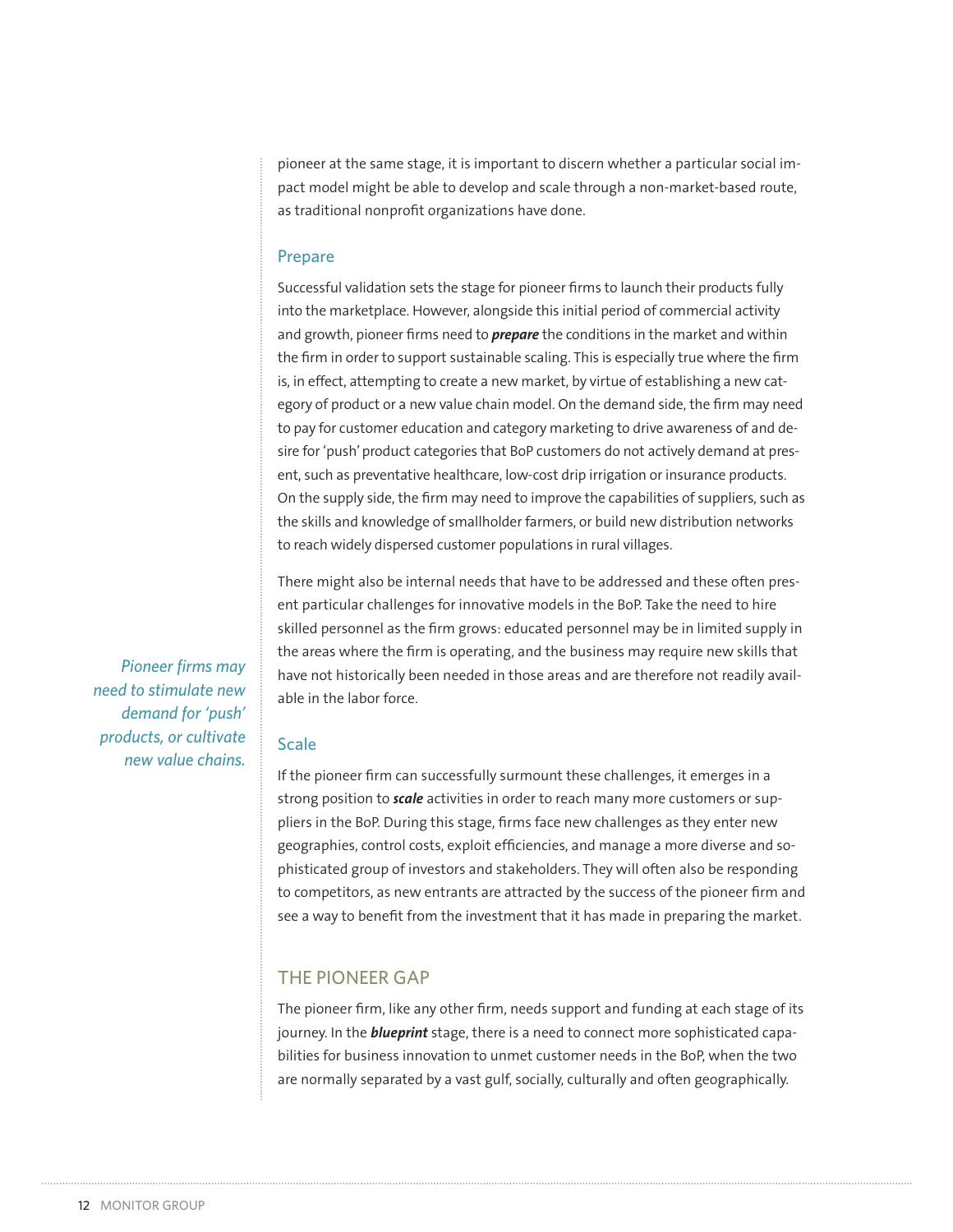# TABLE 1: Four Stages of the Pioneer Firm's Journey

| <b>STAGE</b>                      | Blueprin                                                                                                                                                                    |                                                                                                                                                                                                                    | 3. Prepare                                                                                                                                                                                                        | tera la                                                                                                                                                                                                          |
|-----------------------------------|-----------------------------------------------------------------------------------------------------------------------------------------------------------------------------|--------------------------------------------------------------------------------------------------------------------------------------------------------------------------------------------------------------------|-------------------------------------------------------------------------------------------------------------------------------------------------------------------------------------------------------------------|------------------------------------------------------------------------------------------------------------------------------------------------------------------------------------------------------------------|
|                                   | Developing the blue-<br>print for the future<br>business                                                                                                                    | Testing and refining<br>the business model                                                                                                                                                                         | Enhancing the<br>conditions required for<br>scaling                                                                                                                                                               | Rolling out the model to<br>reach large numbers<br>of customers and/or<br>suppliers                                                                                                                              |
| <b>KEY</b><br><b>ACTIVITIES</b>   | • Understand<br>customer needs<br>• Develop initial<br>customer<br>proposition<br>• Develop business<br>plan<br>• Develop core<br>technologies and/or<br>product prototypes | • Conduct market<br>trials<br>• Test business<br>model<br>assumptions<br>• Refine business<br>model,<br>technologies and/<br>or product as<br>required                                                             | • Stimulate customer<br>awareness and<br>demand<br>• Develop supply<br>chains, upstream and<br>downstream<br>• Build organizational<br>capability to scale:<br>systems, talent,<br>plant, etc.                    | • Move into new<br>geographies and<br>segments<br>• Invest in assets and<br>talent<br>• Enhance systems and<br>processes<br>• Exploit scale<br>efficiencies<br>• Respond to<br>competitors                       |
| <b>KEY NEEDS</b>                  | • Innovation capability<br>• Strategy<br>development and<br>business planning<br>• Talent networks<br>• Seed funding                                                        | • Operationalizing<br>the model<br>• Focus on cost,<br>value and pricing<br>• Learning<br>orientation and<br>flexibility<br>• Innovation<br>capability<br>• Funds to facilitate<br>market trials and<br>refinement | • Marketing strategy<br>and execution<br>· Supply chain design<br>and implementation<br>• Systems and<br>processes<br>• Talent and networks<br>• Funds for marketing,<br>supply chain, fixed<br>assets, inventory | • Competitive strategy<br>• Realizing scale<br>efficiencies<br>• Risk management<br>• Formalization of<br>impact standards<br>and expectations<br>• Stakeholder<br>management<br>• Funds to support<br>expansion |
| <b>END MILE-</b><br><b>STONES</b> | • Compelling initial<br>business plan<br>• Demonstrated core<br>technologies and/or<br>product prototype                                                                    | • Refined<br>business model,<br>technologies,<br>product<br>• Validation of<br>viability and<br>scalability<br>• Indication of<br>customer demand                                                                  | • Strong customer<br>awareness and<br>demand<br>• Effective supply<br>chains<br>• Organizational<br>systems, talent,<br>assets in place to<br>support scaling                                                     | • Sustainably reaching<br>all BoP customers<br>and/or suppliers                                                                                                                                                  |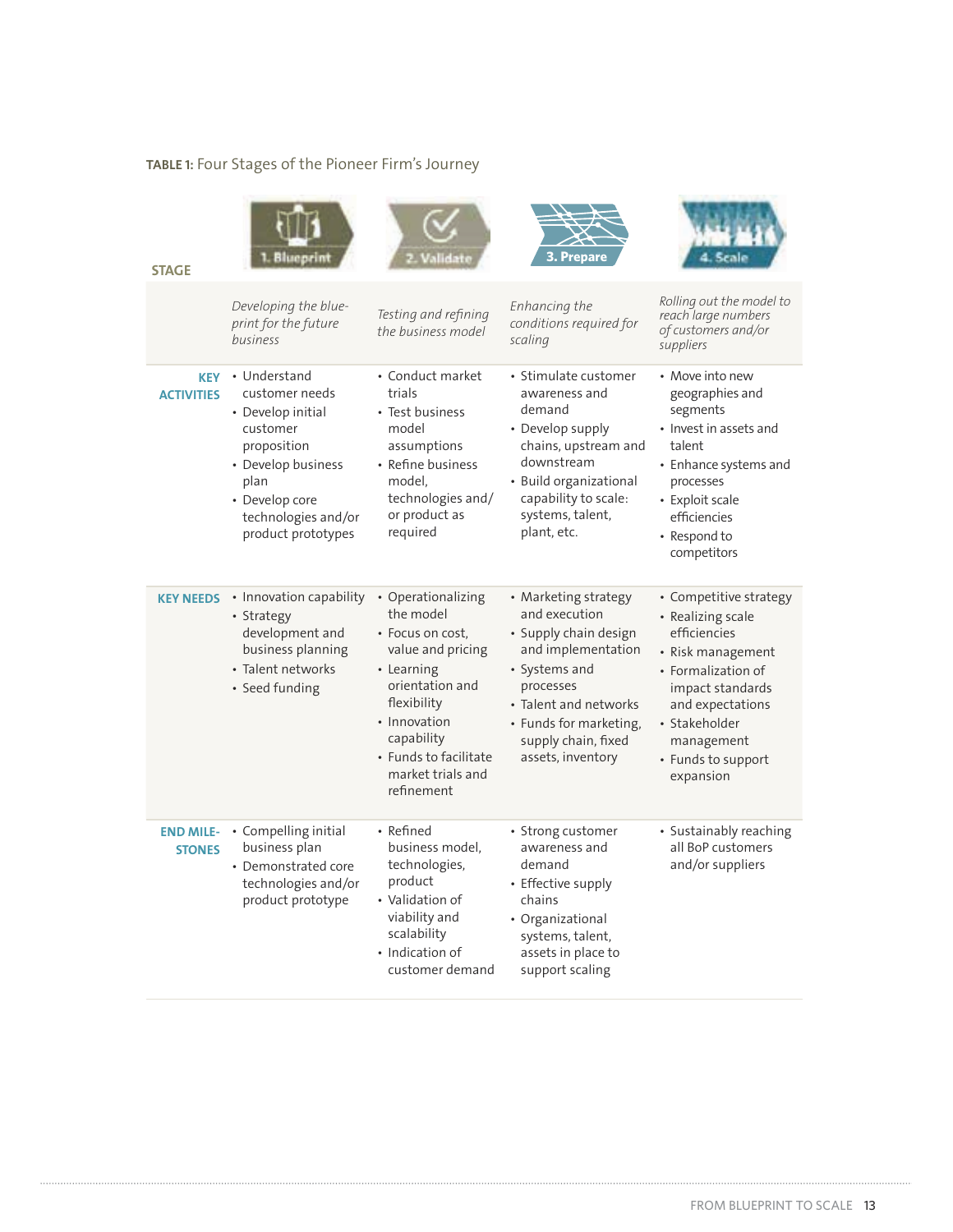*Few impact investors are prepared to provide money in the earlier stages, and this is entirely rational.*

In the *validate* stage, the firm requires up-front investment to enable multiple rounds of market trials as it tests and refines its core business model, and good counsel to help it stay focused on the key questions it must address. In the *prepare* stage, heavy investment is often required to improve the tough conditions of the BoP business environment and to pave the way for growth.

Unfortunately for the pioneer firm, few impact investors seem prepared to provide money and technical assistance in these earlier stages. Monitor's Africa research found that only six of the 84 funds investing in Africa or across regions offered earlystage capital. This has been reinforced by the interviews we conducted as part of this study: the overwhelming majority of impact investing funds and advisors we spoke to expressed a strong preference for investing in the later stage, certainly after commercial viability had been established and preferably once market conditions were well prepared for sustainable scaling.

This is an entirely rational approach. In the *blueprint* and *validate* stages here, unlike in the case of angel or venture capital investing in mainstream business ventures, there is limited potential for outsized financial returns within a timeframe that is

#### **ACUMEN FUND'S DEAL PROFILE EVOLUTION**

As an impact-focused funder and then investor, Acumen Fund has seen a gradual shift in its deal profile towards the later stage. In the first three years of its life, Acumen Fund made 78 percent of its capital and funding deployment in the blueprint and validate stages, compared with 39 percent in the last three years (see Figure 3).

Launched in 2001, Acumen Fund initially made a combination of grants and investments mostly in the high-risk early stages: these included grants to the Aravind Eye Hospital, Project Impact and International Development Enterprises India, as well as investments in Kashf Microfinance Bank, A to Z Textile Mills and WaterHealth International. In 2004, Acumen Fund to moved its approach away from grantmaking and towards providing exclusively investment  $\overline{b}$ capital – debt and equity – to high-potential social ventures, resulting in a dramatic shift in deal activity from the blueprint to the validate stage.

The next step change came in 2009 as Acumen Fund began funding some of its deals out of a return-capital fund (known as Acumen Capital Markets I) in addition to philanthropic funds, specifically targeting second- and

third-round investments in early investees as well as other later-stage opportunities. This evolution in investing style and change in financial return requirements contributed to the further shift in capital deployment towards the later stages.



**FIGURE 3: Acumen's Investment Over Time**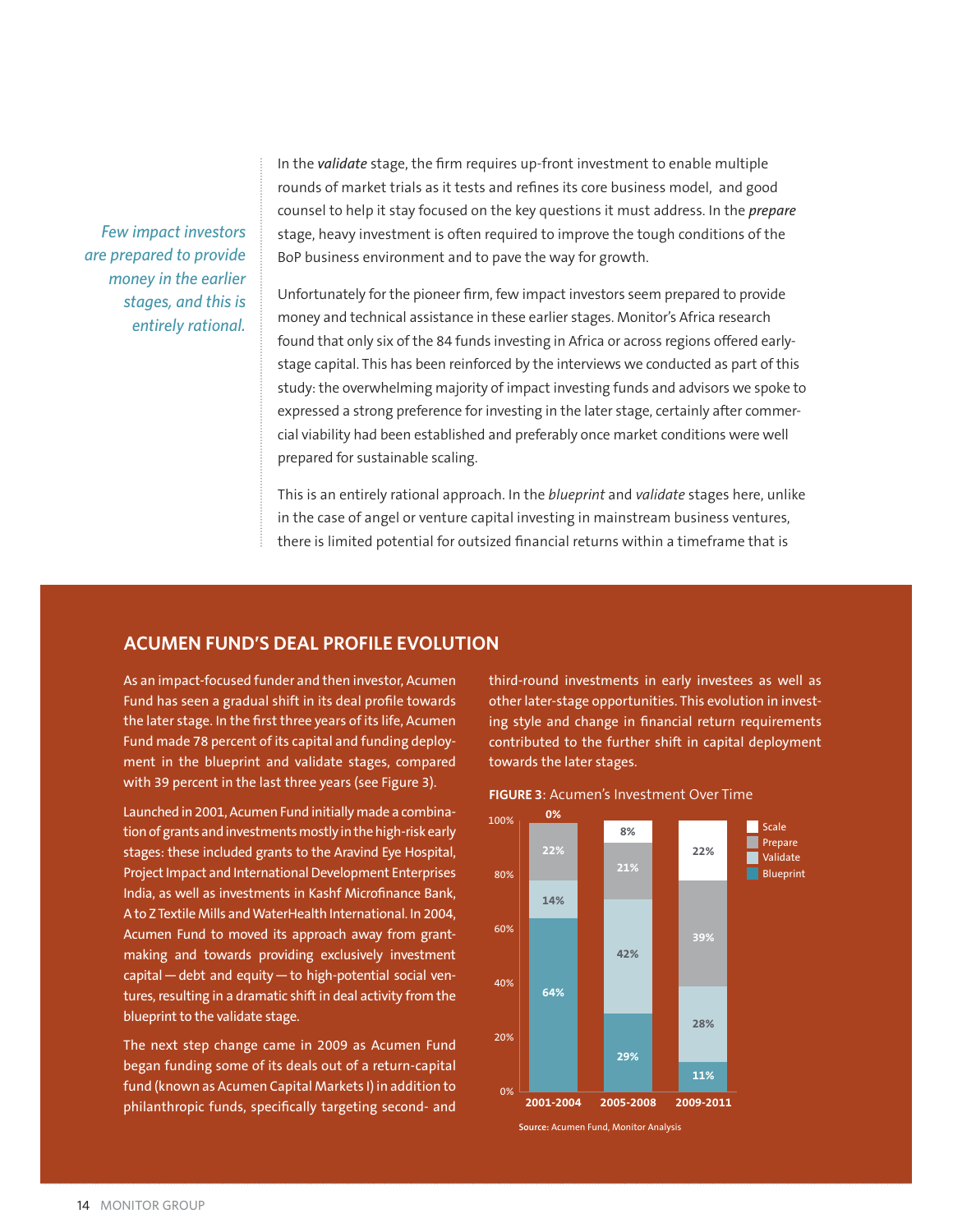acceptable to investors (typically five to seven years) in order to compensate for greater early-stage risk and small deal sizes. In the *prepare* stage, where new product categories or value chain models are being created, there is a high likelihood that initial spending on market preparation may not be recouped by the firm and its investors because much of the benefit accrues to others, such as new entrants, or to the firm's customers or suppliers.

This poses the question: how will promising inclusive business models get to these later stages where they become investable without support earlier on in their journey? We call this critical gap in support the 'Pioneer Gap', and we believe that this is a key factor constraining the availability of investment opportunities for impact investors.

Unless we address this pioneer gap, much impact capital will continue to sit on the sidelines or be deployed into sub-optimal opportunities for impact, and fail to achieve its potential in driving powerful new market-based solutions to the problems of poverty.

# HOW PHILANTHROPY CAN CLOSE THE GAP

We believe that philanthropic funding can play a critical role in closing this pioneer gap. The right grant support can help pioneer firms to develop, validate and establish new business models, and even build entirely new markets to serve the BoP. Grants represent the ultimate 'risk capital' for these businesses because they are not predicated on the likelihood of financial return, and so can tolerate uncertainty around commercial viability. They also lend themselves well to the creation of a public good where heavy investment is required to prepare market conditions, such as building supply chains or stimulating customer awareness. The benefits of this investment accrue not just to the pioneer firm but to the copycat competitors that spring up in its wake. Moreover, the time horizons of private philanthropists in particular can be much longer than that of investors or governments, and so can support the long gestation periods associated with new inclusive business models.

## M-PESA — UK Department for International Development (DFID) and Vodafone

We have already described the role of grants and similar subsidies in the developmental journey of the microfinance sector. Another example is that of M-PESA, a small value electronic payment system accessed using ordinary mobile phones in Africa. Developed by a team at mobile phone giant Vodafone in London, England, and introduced by its affiliate Safaricom in Kenya in 2007, the service has seen dramatic growth in users and is now used by some nine million customers, repre*How will promising inclusive business models get to these later stages where they become investable without support earlier on in their journey? We call this critical gap in support the 'Pioneer Gap'.*

*Grants represent the ultimate 'risk capital' because they can tolerate uncertainty around commercial viability and can seek to create public goods.*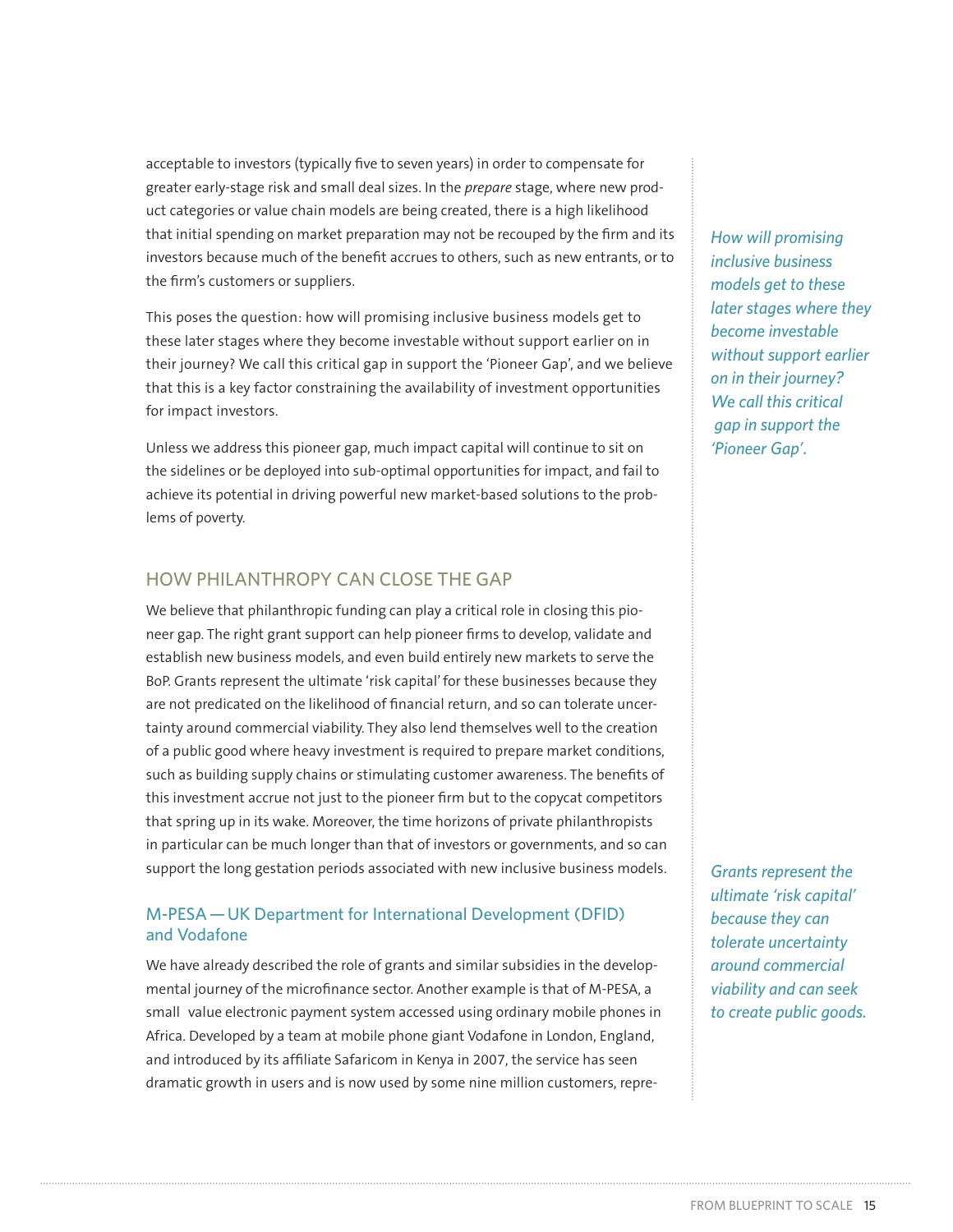senting 40 percent of Kenya's adult population. BoP customers who previously had to use slow, expensive and unreliable methods of sending money to friends, family, colleagues and business partners can now use the M-PESA service to help meet life needs, do business and save regularly.

As in the case of microfinance, M-PESA has achieved considerable public acclaim as a commercially viable model that delivers significant benefits for the poor. It is also too easy in this case to overlook the role that grants played in getting M-PESA to where it is today. The UK's Department for International Development (DFID) provided critical funding to Vodafone in the *blueprint* and *validate* stages, in order to develop the initial idea into a product and to conduct market trials to establish its viability. DFID also funded organizations such as the Financial Sector Deepening Trust, whose FinAccess survey data helped the central bank of Kenya to realize the opportunity presented by this new product and lend its support as a regulator.

More recently, M-PESA's growth in newer geographies has also been supported by grant funding. In 2010, the Bill & Melinda Gates Foundation committed a \$4.8 million grant to Vodacom in Tanzania to help it *prepare* the market for broader M-PESA adoption, by raising awareness about the benefits of the service, particularly among unbanked communities in remote parts of the country.

#### Shell Foundation and clean-burning cookstoves

Another example comes from the clean-burning cookstoves sector. Billions of people in the developing world cook using indoor stoves fuelled by wood, coal or biomass such as dung. According to the World Health Organization, the indoor air pollution produced by these fuels kills almost two million people every year. More than half of those are children under the age of five. The scale of this problem has motivated a range of governments and aid donors to develop and promote alternatives over the past four decades, but many of the initiatives failed to be sustained.

Learning from these past failures, Shell Foundation<sup>12</sup> began to work on identifying financially sustainable solutions that could be taken to scale and replicated to achieve global impact. The foundation took a variety of approaches spanning the *blueprint*, *validate* and *prepare* stages. For instance, the foundation partnered with the United States Agency for International Development (USAID) to fund EnterpriseWorks/VITA to train 78 entrepreneurs in Ghana to develop improved cookstoves and to conduct a category campaign to encourage consumers to switch

12 Shell Foundation is an independent UK charity established by the Shell Group in 2000 to promote enterprise-based solutions to the challenges arising from the impact of energy and globalization on poverty and the environment.

*The UK's Department for International Development (DFID) provided critical funding to Vodafone in the blueprint and validate stages to develop M-PESA*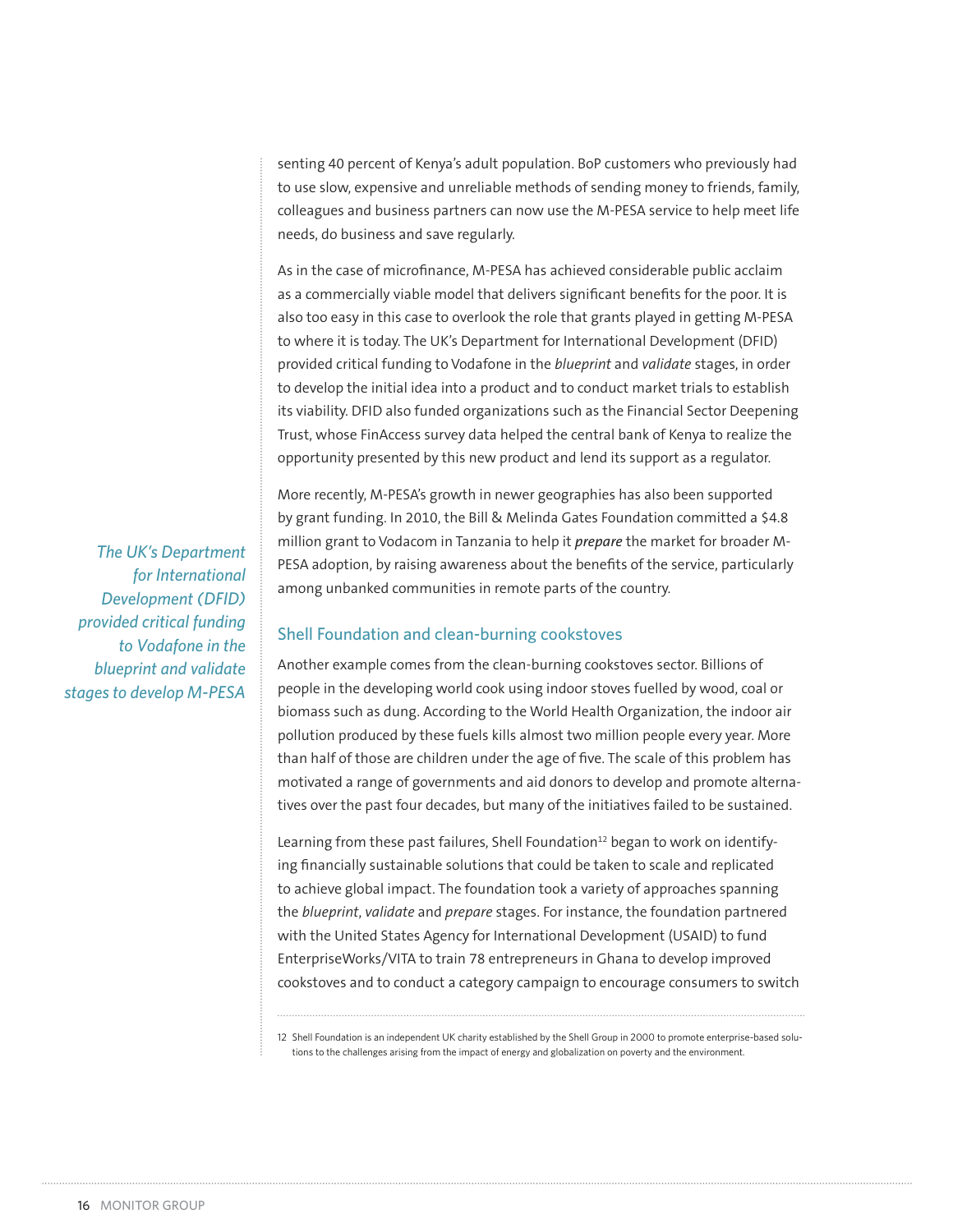to energy-efficient cook stoves. Out of this program came a company called Toyola Energy that went on to secure \$270,000 in investment from impact investor E+Co and has now sold more than 100,000 stoves, with lofty ambitions for further growth across West Africa.

Between 2002 and 2007, Shell Foundation also committed more than \$10 million in seven countries to fund nine cookstove pilot schemes. The realization that better-performing stoves were required, together with a more commercial approach to sales and distribution, led Shell Foundation to partner with a single company, Envirofit, that has now sold more than 300,000 clean cookstoves benefiting over a million people. With a loan guarantee from Shell Foundation, Envirofit is now seeking to lever in debt finance to enable continued growth and market expansion.

Building on its work with individual enterprises, the Foundation has begun to invest in *preparing* the global market for clean-burning cookstoves. In 2010, Shell Foundation — in partnership with the United Nations — spearheaded the creation of the Global Alliance for Clean Cookstoves with some 270 partner organizations, \$130 million of additional funding levered in and strong support from world leaders like US Secretary of State Hillary Clinton. The Alliance aims to strengthen supply, enhance demand and promote an enabling environment to foster the adoption of clean cookstoves and fuels, and hopes to impact 100 million households by 2020.

# **WHAT ABOUT THE DEVELOPED WORLD?**

While this report focuses on the pioneer gap for inclusive businesses serving the poor in the less-developed world, our conversations with funders and impact investors that operate in the developed world suggest that there is a similar need for early-stage philanthropic support for models that may later attract investor capital. For example, the anti-recidivism interventions that now play a central role in the groundbreaking private-sector social financing pilot of the Social Impact Bond (SIB) in Peterborough in the United Kingdom, were developed over many years by charitable organizations using grant funding. Impact-focused investors in the developed world also report similar difficulties in sourcing good investment opportunities, and in achieving sufficient return from successful deals to offset losses on failures in a high-risk environment.

#### Monitor Inclusive Markets and Low-Income Housing in India

Grant support can also help to catalyze entire *market ecosystems*. This is important because sometimes a wide range of innovation is needed across the value chain, as we described in the previous section, and a single firm or type of firm may not be able to achieve this on its own. One example of this is a grant-funded initiative in low-income ownership housing at Monitor Inclusive Markets (MIM) in India, which has successfully established new models for both housing supply and mortgage lending. This is providing an unprecedented opportunity for those living on less than \$3 a day — many of whom live in slums and work in the informal sector with little documented proof of income — to buy and move into high-quality housing,

*Grant support can help catalyze entire market ecosystems that generate sustainable and meaningful impact.*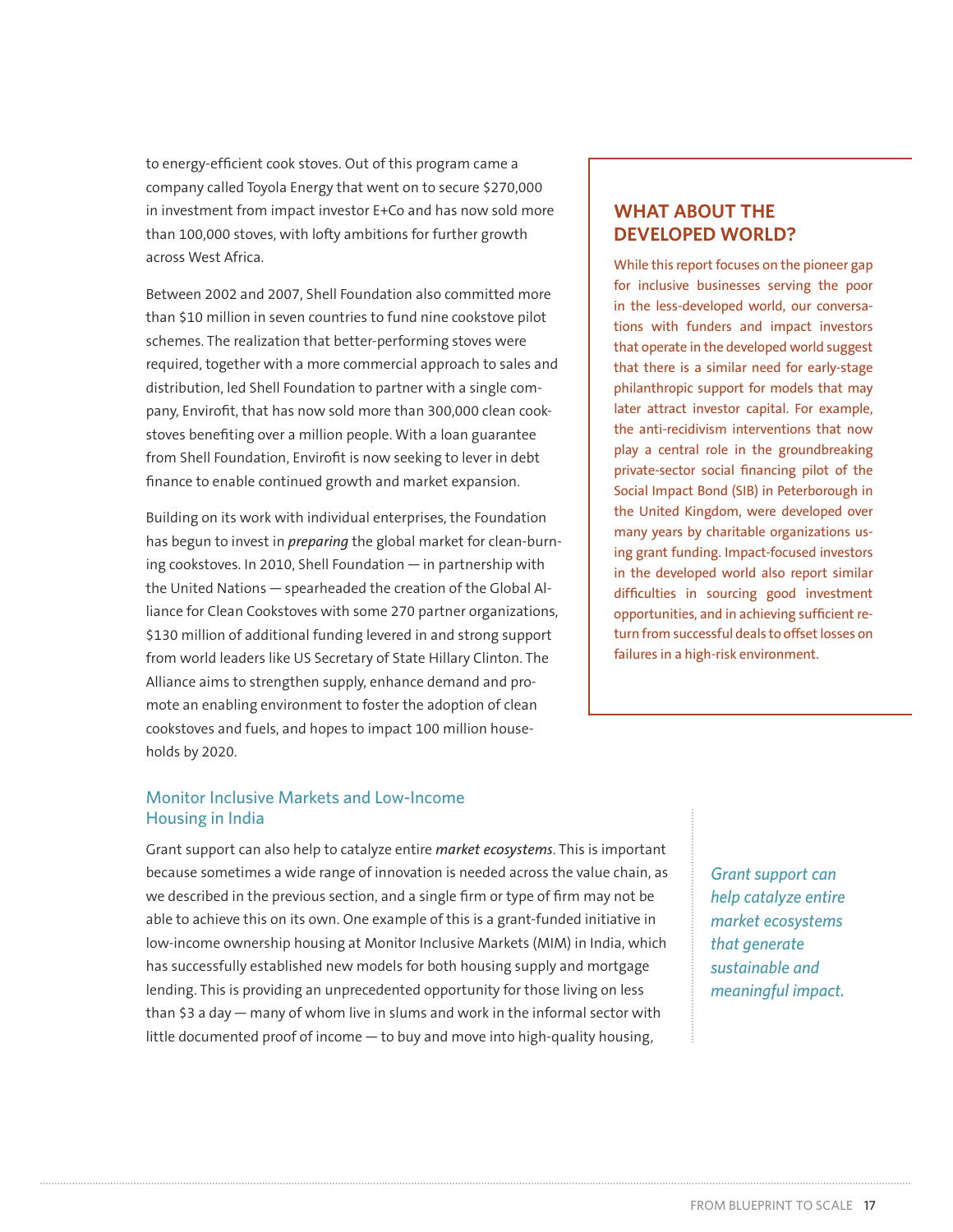financed by 'micromortgages' and delivered on a fully commercial basis. In the past two years, more than 50,000 units have already been sold, and there is growing interest in the model in India and elsewhere.

In the *blueprint* stage of this ecosystem's development, MIM focused on understanding the target customer and developing tailored business models, working closely with the regulator, the National Housing Bank. In the *validate* stage, MIM provided implementation support and, in one case, incubation support, to the first-mover companies in this new industry, the majority of whom were small entrepreneurs with limited resources. In both of these early stages, substantial grant funding from the World Bank, IFC, Michael & Susan Dell Foundation, the Rockefeller Foundation and other donors made it possible for MIM to play a catalytic role in developing solutions for a market segment that mainstream housing players had not historically viewed as being commercially viable.

*Enterprise philanthropy aims to establish models for inclusive business into which returnseeking capital can be invested to drive scale.*

## ENTER ENTERPRISE PHILANTHROPY

What we are describing is not philanthropic funding in a conventional sense. Its immediate beneficiaries are typically businesses with a profit objective — albeit only modest profits in many cases — rather than nonprofit organizations. The focus is still on impact, but instead of paying for specific social goods or services, it aims to establish models for inclusive business enterprise into which return-seeking capital can be invested to drive scale. It supports and develops firms pioneering these new models in the interest of the impact created by those pioneer firms themselves and by those that follow in their wake if they are successful. Because of these characteristics, we have called this emerging practice 'enterprise philanthropy'.

How, then, should enterprise philanthropy be carried out? How can grant funding help pioneer firms to move towards — not away from — being investable? How should existing funders think about approaching this practice of enterprise philanthropy vis-à-vis the established work of giving grants to nonprofits?

In the next two sections, we will use a number of cases taken from the Acumen Fund portfolio to draw out some key learnings from the work of funders and intermediaries in this area, such as the Bill & Melinda Gates Foundation, Shell Foundation and Acumen Fund itself. Our aim is to provide some early answers to these questions, focusing in particular on the *validate* and *prepare* stages of the pioneer firm's journey.<sup>13</sup>

<sup>13</sup> The blueprint stage has not been a focus for this report as the challenges in that stage often relate more to the development of impact-creating interventions and their supporting technical innovations, than to the challenges of building an enterprise. Perhaps in accordance with this, the practice of providing charitable funding for this stage is more established than for later stages. That said, we believe that grant funding for the blueprint stage continues to be a priority need given its high early-stage risk and consequent unattractiveness to investors.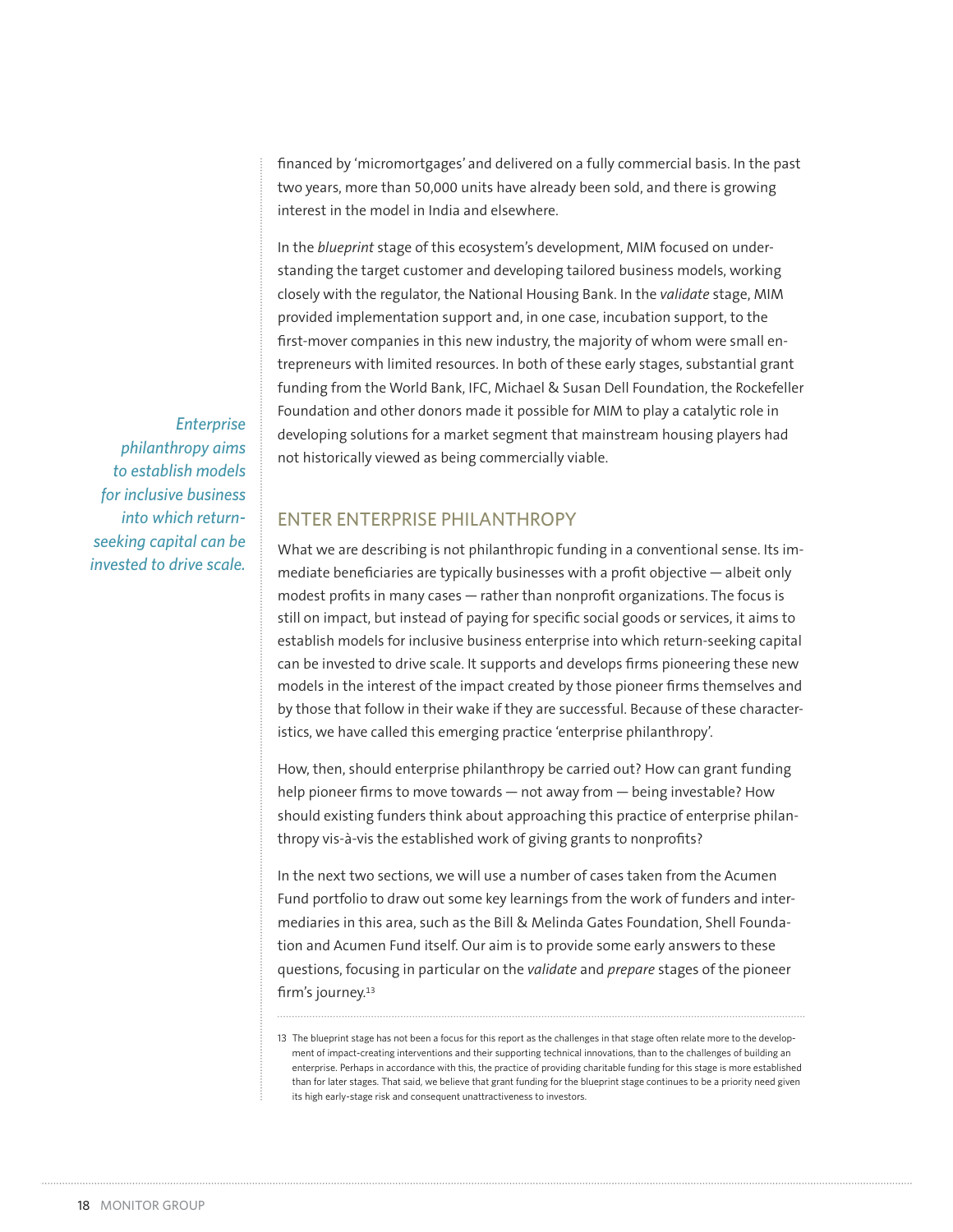While our case study approach will necessarily focus on a small number of companies, the themes reflected in these cases are drawn from Monitor's accumulated research knowledge in this space, Acumen Fund's investing experience, and the reported observations of the investors, funders and other experts interviewed for this study.

Of course, these cases are narratives about firms, their challenges and their opportunities, their successes and their failures, with all the complexity that that implies. It would be unrealistic to suggest that grants were wholly responsible for the business outcomes, good or bad, described in these cases. The many variables relating to leadership, strategy, organizational capability and market conditions are the real factors driving success or failure. It is therefore the potential for grants to affect this complex interplay of people and organizations that is our focus as we delve into the case studies in the following sections.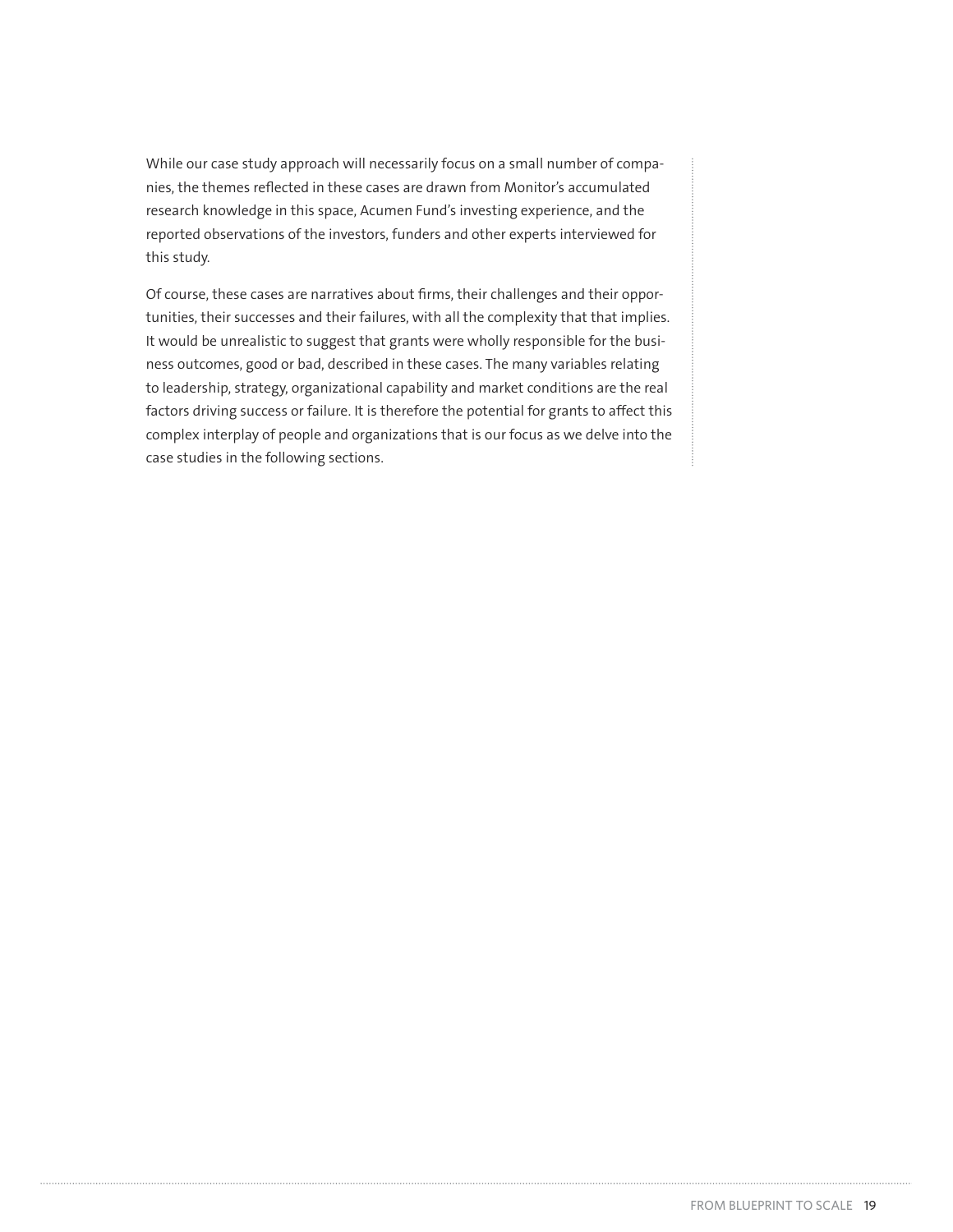# **3 Validating Viability**



Every new business model needs to be validated. Nowhere is this more critical than for businesses that are trying to create social benefit and operate in challenging BoP conditions.



In this section, we discuss two case studies drawn from the Acumen Fund portfolio where significant grant support has been applied to the *validate* stage: one with a

positive trajectory that has been reinforced by grant support, and another with a negative trajectory, where grant support could have played a more effective role. We then summarize four key themes of effective enterprise philanthropy practice that are drawn from our broader field observations and are exemplified by these case studies.

#### **CASE STUDY: LIFTING THE FOG OF DARKNESS**



Husk Power Systems has pioneered a new way of providing electricity to rural India through the gasification of rice husk.

In spite of a booming economy in India that recorded growth rates of nearly 10 percent per year in late 2011, more than 400 million Indian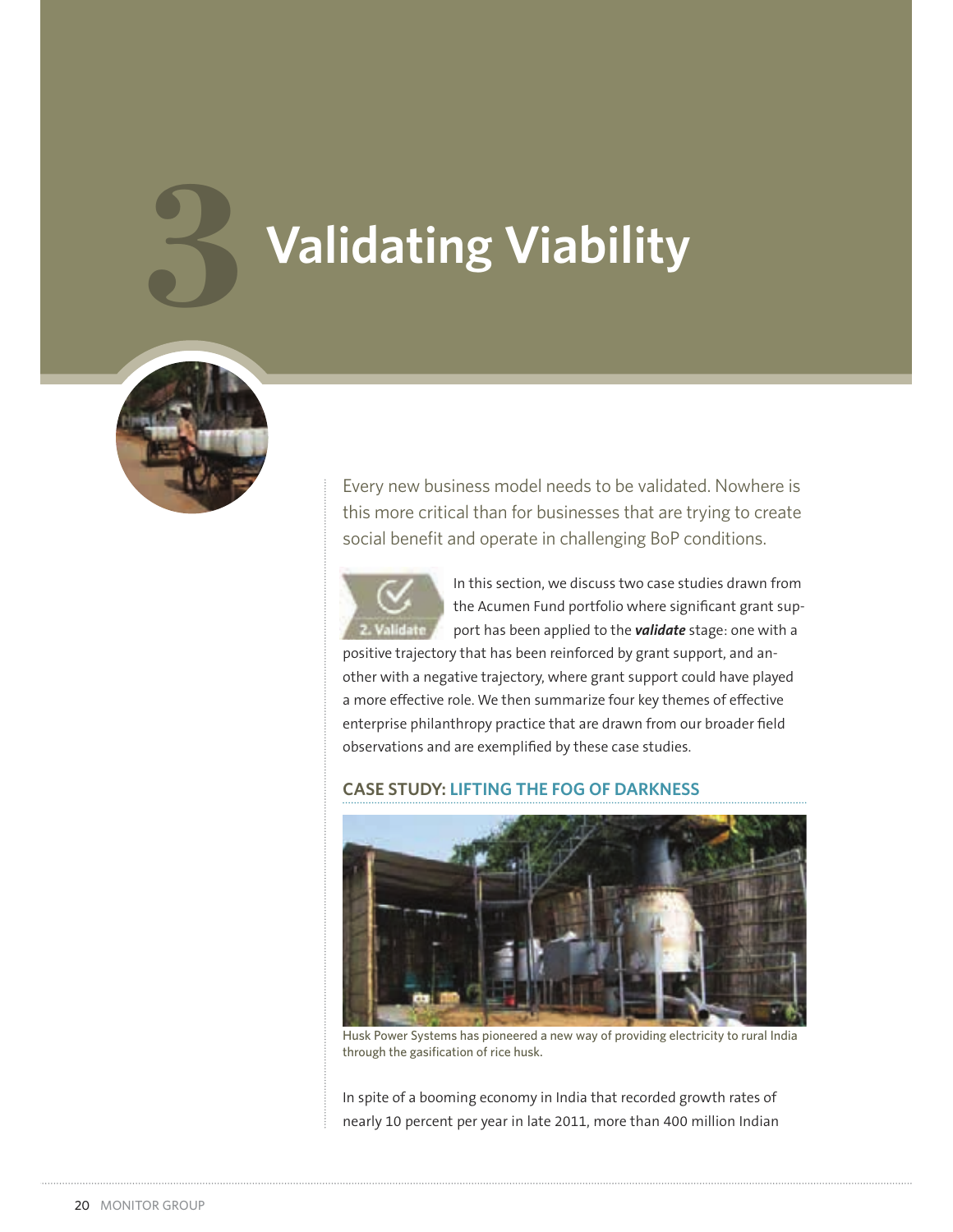$citizens<sup>14</sup>$  – or a third of the population – still have no access to electricity. In rural areas, 45 percent of poor households currently lack access to an electric power source. The Central Electricity Authority (CEA), the main advisory body to the Government, has said that a massive 100,000 megawatts of additional power generation capacity will be needed between 2012 and 2017 to satisfy India's energy needs, a target that is unlikely to be met due to the acute shortage of coal and growing concern about ecological impact. Even if power generation capacity targets were to be met, the country would still face the considerable challenge of distributing electricity to rural areas.

The third of the population that does not have access to electricity live a very different, literally darker life compared to the rest of the country. Their primary access to light is from unsafe and inefficient kerosene lamps and candles, which are more expensive than the equivalent electric lighting. Their enterprises are less productive because work is limited to daylight hours; their children are unable to study in the evenings; they have very limited access to modern information technology; and they suffer from a significant rate of respiratory illnesses related to indoor air pollution.

It was against this backdrop that, in 2007, Gyanesh Pandey and Ratnesh Yadav made a breakthrough. Working through a nonprofit called Samta Samriddhi Foundation, the ambitious entrepreneurs succeeded in producing gas from rice husk, a readily available agricultural waste product. From this gas, they generated electricity, bringing power and light for the first time to the remote and run-down village of Tamkuha (which means 'Fog of Darkness').

The company that sprang from that breakthrough, Husk Power Systems (HPS), now provides electricity to 25,000 households in 250 hamlets and villages across the rural state of Bihar. The company has 75 operational mini power plants. Each of these achieves operating break-even<sup>15</sup> on average within six months of starting operations. HPS has raised \$1.65m of investor capital from Acumen Fund, Draper Fisher Jurvetson, LGT Venture Philanthropy, Bamboo Finance and IFC, and has very recently secured funding to take its model to Africa.

In section 1, we laid out the impressive scale and scope of innovation achieved by HPS in order to serve its target customer. However, back in 2007, very little of this was in place. Personal savings and winnings from business plan competitions allowed HPS to build two working power plants and demonstrate that its core technologies

*Husk Power Systems has 75 operational mini-power plants, each achieving break-even within six months.*

<sup>14</sup> Article published on IEA website, *Energy poverty: The missing Millennium Development Goal?*, (March 1 2011), http://www. iea.org/index\_info.asp?id=1847.

<sup>15</sup> The Indian Ministry of New and Renewable Energy (MNRE) provides on-going sector subsidies to power-generating projects using biomass and wind sources. This contributes significantly to the break-even economics of the HPS model in India.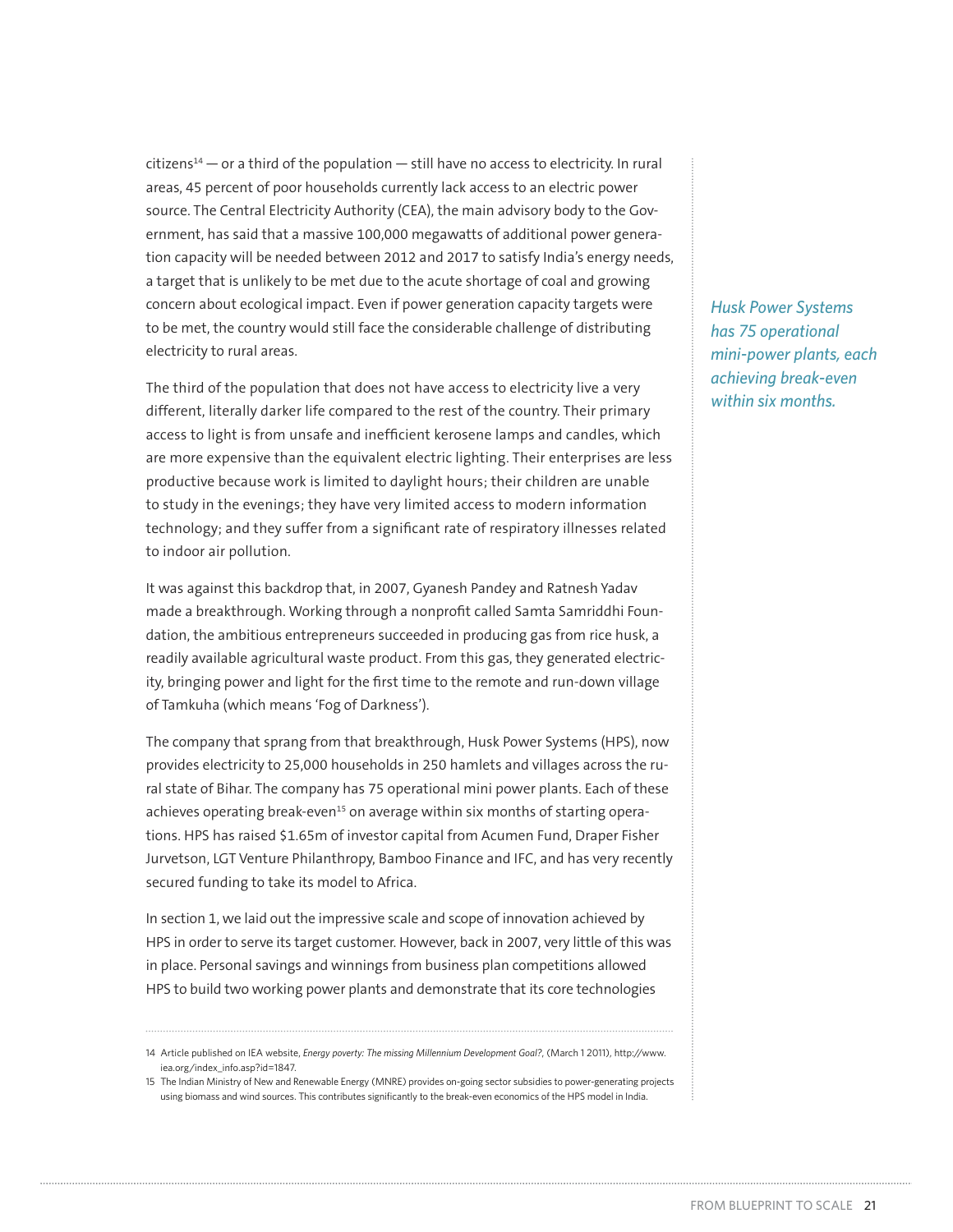worked. However, that was hardly sufficient for either social impact or commercial success in serving the off-grid villagers of Bihar. Relating this back to the four-stage framework we introduced earlier, HPS had made good progress in the *blueprint* stage (see Figure 4). However, it had yet to *validate* the commercial potential for the whole business model, which involved the significant challenge of actually getting power into off-grid village homes and generating revenues from those households.

#### FIGURE 4: Stages of Development of Husk Power Systems



*Shell Foundation made grants rather than investments in the conventional sense, but took an enterprisebased approach to develop businesses that could then attract investment capital.*

**Note:** \*HSSE – Health Safety Security and Environment **Source:** Acumen Fund, Primary research interviews, Monitor Analysis

In 2008, HPS entered into a funding relationship with Shell Foundation, which had been seeking to back promising ventures delivering energy to low-income communities, especially those based on 'bio-energy' technologies. Shell Foundation made grants rather than investments in the conventional sense, but took an enterprisebased approach and intended to develop businesses that could then attract investment capital in order to achieve significant scale; in other words, it was an *enterprise philanthropist*.

Simon Desjardins, who manages Shell Foundation's Access to Energy Program, explains, *"We started by asking the question: what will investors need to be able to back this business? We then designed our support in order to help the business move towards ultimately receiving commercial investment and scaling. If we had to do this all over again, the one thing I would change is that we would start the conversation with investors right at the beginning, so that their input is taken into account far in advance of them actually investing. In fact, this is a process we have since adopted."*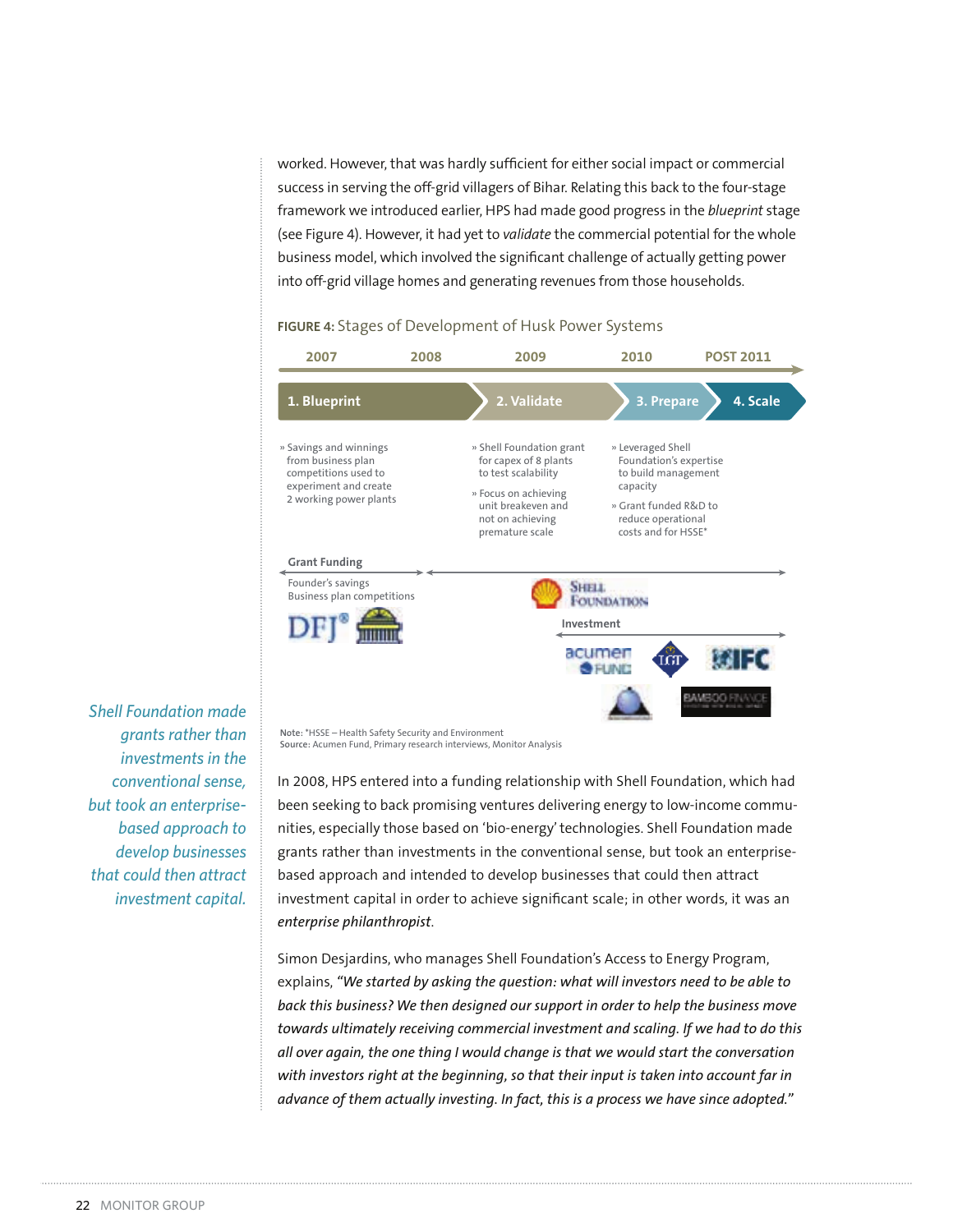#### Table 2: Shell Foundation Grants to Husk Power Systems

| <b>PERIOD</b>                 | <b>SPECIFIED USAGE AND CONDITIONS</b>                                                                                                                                                                                                                                                                                                                                                                                                                                          | <b>KEY OUTCOMES</b>                                                                                                                                                                                                                                                                                                                                                                                                                              |
|-------------------------------|--------------------------------------------------------------------------------------------------------------------------------------------------------------------------------------------------------------------------------------------------------------------------------------------------------------------------------------------------------------------------------------------------------------------------------------------------------------------------------|--------------------------------------------------------------------------------------------------------------------------------------------------------------------------------------------------------------------------------------------------------------------------------------------------------------------------------------------------------------------------------------------------------------------------------------------------|
| <b>JUN 2009</b>               | NOV 2008 - • Research and development<br>• Build 3 new plants to test scalability                                                                                                                                                                                                                                                                                                                                                                                              | • Demonstrated ability to<br>replicate plants at accelerated<br>pace and with consistent<br>performance outcomes                                                                                                                                                                                                                                                                                                                                 |
|                               | <b>JUN 2009 - •</b> Build 5 new plants<br>JAN 2010 • Trial new energy payment system<br>• Initiate carbon credit conversion<br>with the assistance of a specialist<br>consultant<br>• Hire senior management<br>• Further R&D to enable tar reduction,<br>assisted by Shell Global Solutions<br>• Further R&D to reduce plant cost<br>· Complete intellectual property legal<br>work<br>• Establish Husk Power University,<br>a centralized training facility for<br>personnel | • 20 percent reduction in tar<br>• 10 percent reduction in cost of<br>engine development<br>• IP formally protected in India<br>and USA<br>• Training facility established                                                                                                                                                                                                                                                                       |
| APR 2010-<br><b>DEC 2010</b>  | • Pre-paid metering system tested and<br>installed at pilot<br>• Further R&D on operational<br>efficiency<br>• Explore options to monetize waste<br>streams<br>• Hire key senior staff, including<br>director of operations, with partial<br>subsidy support<br>· Conduct an external HSSE audit                                                                                                                                                                               | • \$1.3 million capital raised<br>• Pre-paid meter system<br>developed<br>• Key staff hired and on-boarded<br>• Progress on implementation<br>of recommendations under<br>safety audit report                                                                                                                                                                                                                                                    |
| JAN 2011 -<br><b>JUN 2012</b> | • External consultancy to assist with<br>building Husk Power University<br>• Continued implementation of HSSE<br>audit recommendations<br>• Rolling out of pre-paid meters<br>• Establishment of Husk Power<br>University<br>• HR Subsidy for senior management<br>• Disbursement of final tranche<br>conditional upon successful raising<br>of commercial Series A funding                                                                                                    | · Initial training curriculum<br>and scale-up plan for HPS<br>University developed<br>• Existing plants retrofitted to<br>HSSE standards reflecting<br>audit recommendations, and<br>new plants being installed to<br>the new standard<br>• New meters rolled out<br>• Training facility established<br>and in use as the primary<br>training site for new HPS<br>employees<br>• New senior manager (COO)<br>hired<br>• Series A funding secured |

*"If we had to do this all over again, we would start the conversation with investors right at the beginning."*

SIMON DESJARDINS, SHELL FOUNDATION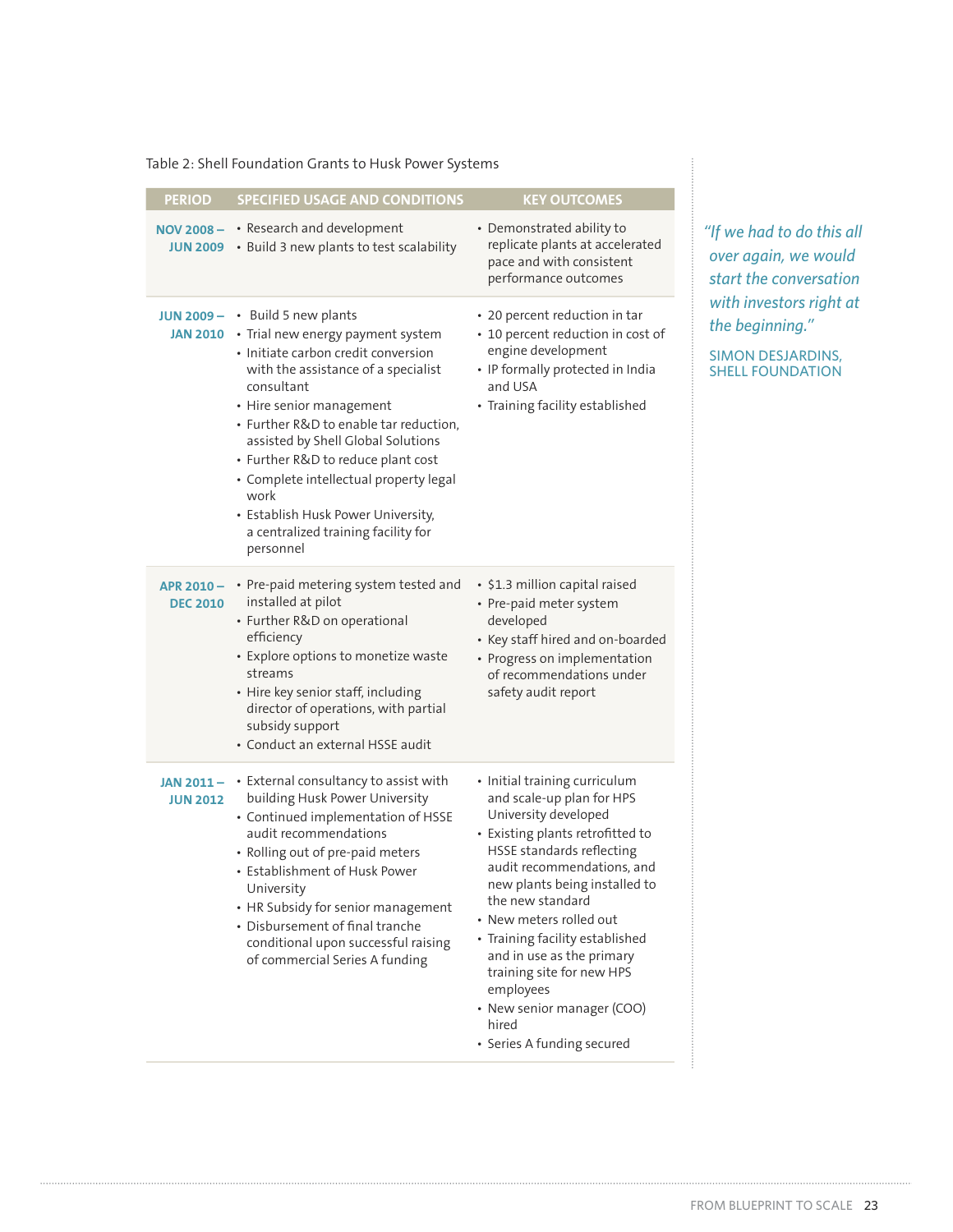Shell Foundation provided a series of targeted grants aligned with key business step changes, complemented by business and technical expertise drawn from the Shell Group as well as from external consultants where appropriate. All in all, the Foundation has made grants totaling \$2.3 million to HPS. It also helped to facilitate the entry of investors that led to the successful close of pre-Series-A investment<sup>16</sup> in 2009. This range of support was provided in the context of a close, collaborative working relationship between HPS management and Simon Desjardins, who spent a third of his time working with HPS on the ground in India. This support proved to be invaluable to HPS as it proceeded to *validate* its business model between 2008 and 2010, and then to *prepare* the business for greater scale through 2010 and 2011.

Each tranche of the grant was targeted and designed to help the business maintain its focus as it progressed towards full investability and scalability. Meanwhile, the specific, time-bound nature of the grants minimized any perception that grant funding might be available to fund any expenditure on a permanent basis within the business. Figure 5 shows how differently the Shell Foundation grants were used in the *validating* and *preparing* stages.



#### FIGURE 5: Usage of Grants from Shell Foundation

**Source:** Shell Foundation, Acumen Fund, Monitor Analysis

From the outset, the premise was that HPS would sustain itself from its customer revenues, as any mainstream business would. The typical HPS customer paid Rs.

16 Early-stage investment.

*Each tranche of the grant was targeted and designed to help the business maintain its focus as it progressed.*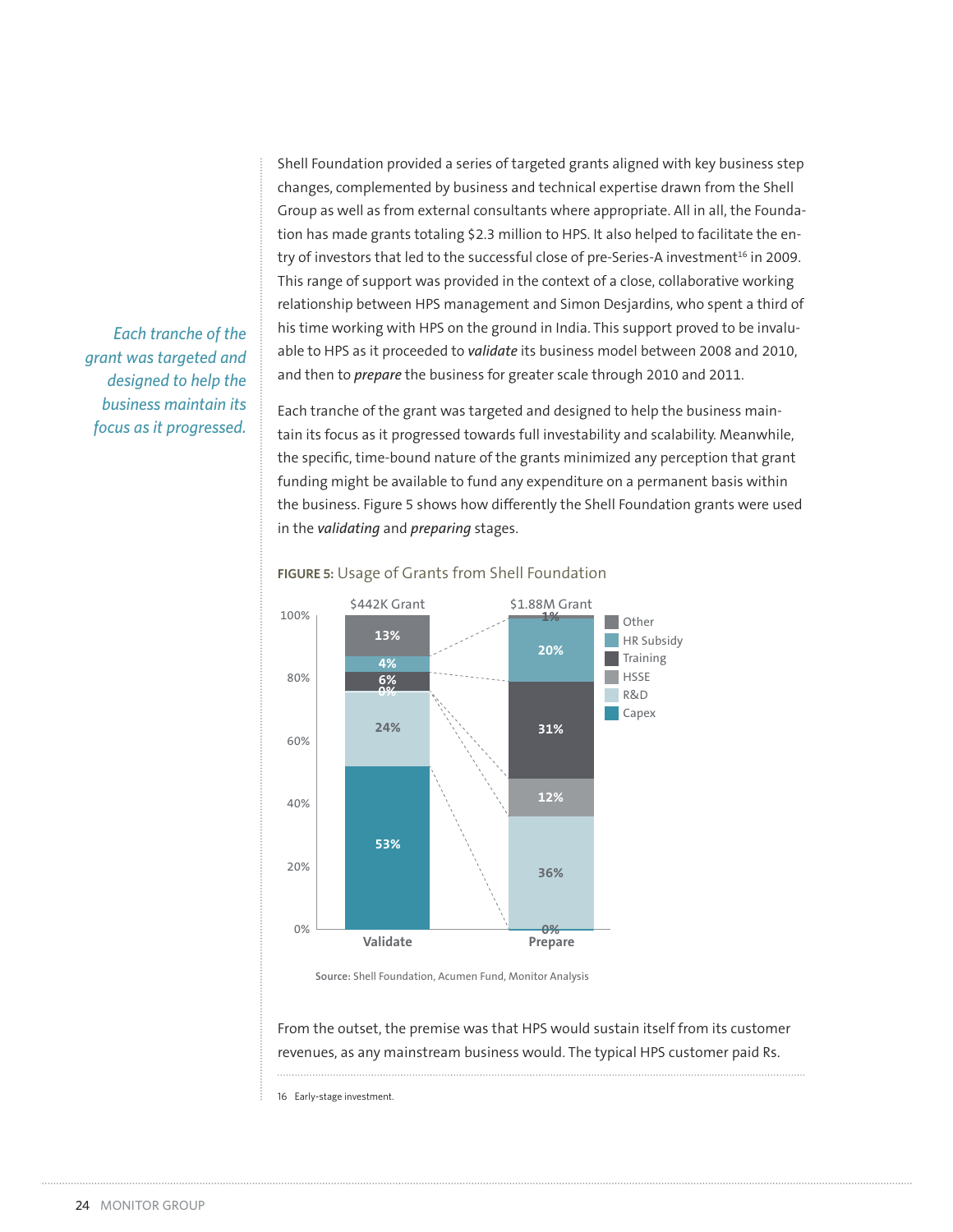100 (\$2) per month, covering the requirements of two light bulbs and a mobile charging point. This focus on charging a 'commercial price' and achieving a cost structure that enabled profitability at that price, was critical to building a business that could scale up commercially. The Shell Foundation grants were carefully designed so as not to compromise this discipline. Furthermore, the Foundation also required HPS to contribute its own funds towards activities that were grant-funded: for example, the Foundation's grant of over half a million dollars for training is being matched by \$950,000 from HPS.

The risk with highly targeted and prescriptive grants is that they run counter to the actual needs of the business, and interfere with the competent decision-making of management. HPS and Shell Foundation managed this risk by ensuring joint prioritization of key needs and grant objectives. Gyanesh and his team helped to formulate the objectives, targets and conditions attached to each grant, as they were closest to the business. There were some exceptions to this, notably the Health Safety Security Environment (HSSE) improvement program in 2009. The primary impetus for this came from Shell Foundation, which saw the critical need for robust safety standards and systems, based on the extensive experience of their Shell Group colleagues.



Gyanesh, who is CEO of HPS, says of the relationship: *"We have a very open, collaborative working relationship with Shell Foundation. Yes, each of the grants is given for a specific purpose — none of it is just free money for us to spend as we wish — but I have never been asked to do something that I didn't think was important for the business."*

*It is critical to charge a commercial price and achieve a cost structure allowing profitability at that price.*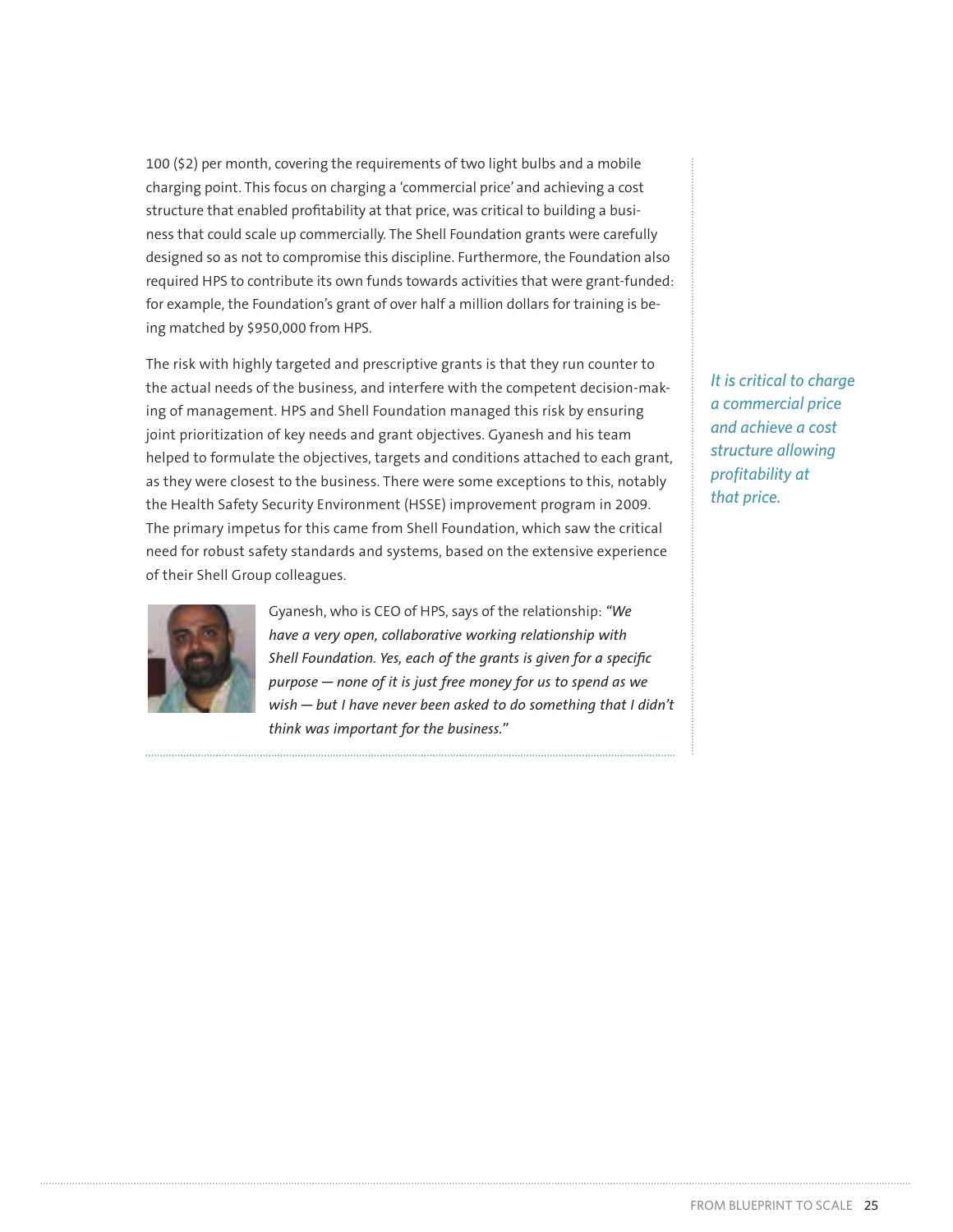#### **CASE STUDY: PROTECTING THE POOR FROM FINANCIAL SHOCKS**



*In 2005, AKAM launched an initiative to test new micro-insurance products to help the poor in which Acumen Fund invested \$384,000 of equity, with the expectation that the firm would grow rapidly and break-even within 3 years.*

FMiA's doctors conduct awareness camps, screenings and consultations with potential and existing policyholders in Pakistan.

The economic development of low-income communities is vulnerable to the financial shock of adverse events such as crop failure, serious illness, death and natural disasters; such shocks can wipe out years of steady progress by a household in a matter of months. These communities also have minimal access to insurance products that could help them to manage these risks more effectively. However, selling insurance in the BoP is difficult as it involves customers sacrificing some cash today (when they have very little as it is) to receive a future benefit that is not only uncertain but also perceived to be unlikely, as most people underestimate their vulnerability to these events.

In 2005, the Geneva-based Aga Khan Agency for Microfinance (AKAM)<sup>17</sup> launched an initiative to test new micro-insurance<sup>18</sup> products to help the poor mitigate the risk caused by severe adverse events. This was funded by a \$5.5 million grant from the Bill & Melinda Gates Foundation. The initiative focused on mitigating two key risks — death of a family breadwinner and hospitalization due to severe illness or maternity complications — which were 'high-severity, low-frequency' events affecting BoP households. By 2005, credit life micro-insurance was well established internationally, but there were no successful precedents for commercially viable health micro-insurance products and so it fell to a new company created by AKAM, First Microinsurance Agency (FMiA), to pioneer a new model in Pakistan.<sup>19</sup>

<sup>17</sup> The Aga Khan Agency for Microfinance (AKAM) was established in 2005 in order to provide a professional dedicated platform for the microfinance activities, programs and banks that had been administered by sister agencies within the Aga Khan Development Network (AKDN) for 25 years.

<sup>18 &#</sup>x27;Micro-insurance' is the term used to describe a range of insurance products aimed at low-income groups not served by mainstream commercial insurance schemes, typically with low premiums and accordingly low caps compared with mainstream products.

<sup>19</sup> While the initiative launched in both Pakistan and Tanzania, the Tanzanian company only offered a credit life product, not a health product, and did not develop its business as much as its sister company in Pakistan. Much of the data used in this case study comes from a detailed report prepared by Aga Khan Foundation USA and AKAM, *"The AKAM Microinsurance Initiative: Case Study and Lessons Learnt,"* supplemented by interviews with individuals who had been involved with FMiA. We are grateful to AKAM for sharing their report with us and allowing us to draw on it in preparing our case study.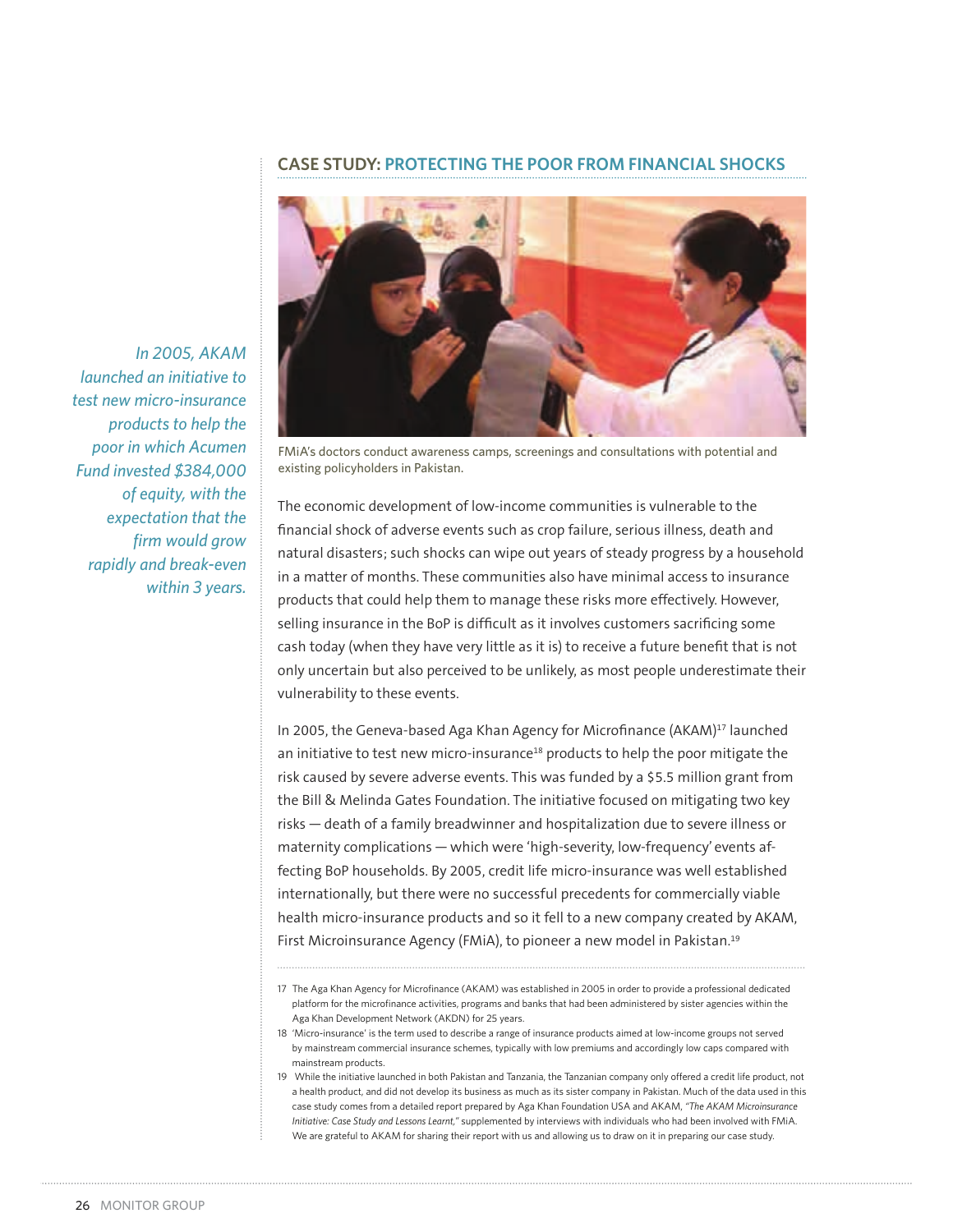

**Source:** Acumen Fund, Primary and secondary research, Monitor Analysis

Following an initial period of research and design — the *blueprint* stage — with work conducted both at AKAM in Geneva and on the ground in Pakistan, FMiA Pakistan was created in January 2008 (see Figure 6). Ten months later, Acumen Fund invested \$384,000 of equity in the new business, with the expectation that it would grow rapidly, just as microcredit had done in Pakistan, and achieve breakeven within three years. AKAM and Acumen Fund injected a further \$1.8 million into a stop loss facility that would bear 90 percent of the company's cumulative underwriting losses (i.e., the shortfall of premium income over claims payments) in order to encourage a mainstream commercial insurer to underwrite FMiA's policies. Because of the low premiums associated with micro-insurance, FMiA decided to focus on group rather than individual sales in order to gain distribution and administration cost efficiencies. Its health insurance products were to be sold to households on a voluntary basis in the rural northern areas of Pakistan, and bundled mandatorily by microfinance institutions (MFIs) with microcredit in cities such as Lahore and Karachi.

In 2008, FMiA Pakistan moved into the *validate* stage with its health insurance product. The city pilot launched in Lahore as a mandatory product for all new borrowers and enrolled some 10,000 persons in 2008. However, by the end of that year the company's MFI distribution partner had run into broader business difficulties and found itself unable to continue. Undeterred, FMiA struck up a partnership with another MFI to run a pilot in Karachi along similar lines. By the end of 2009, close to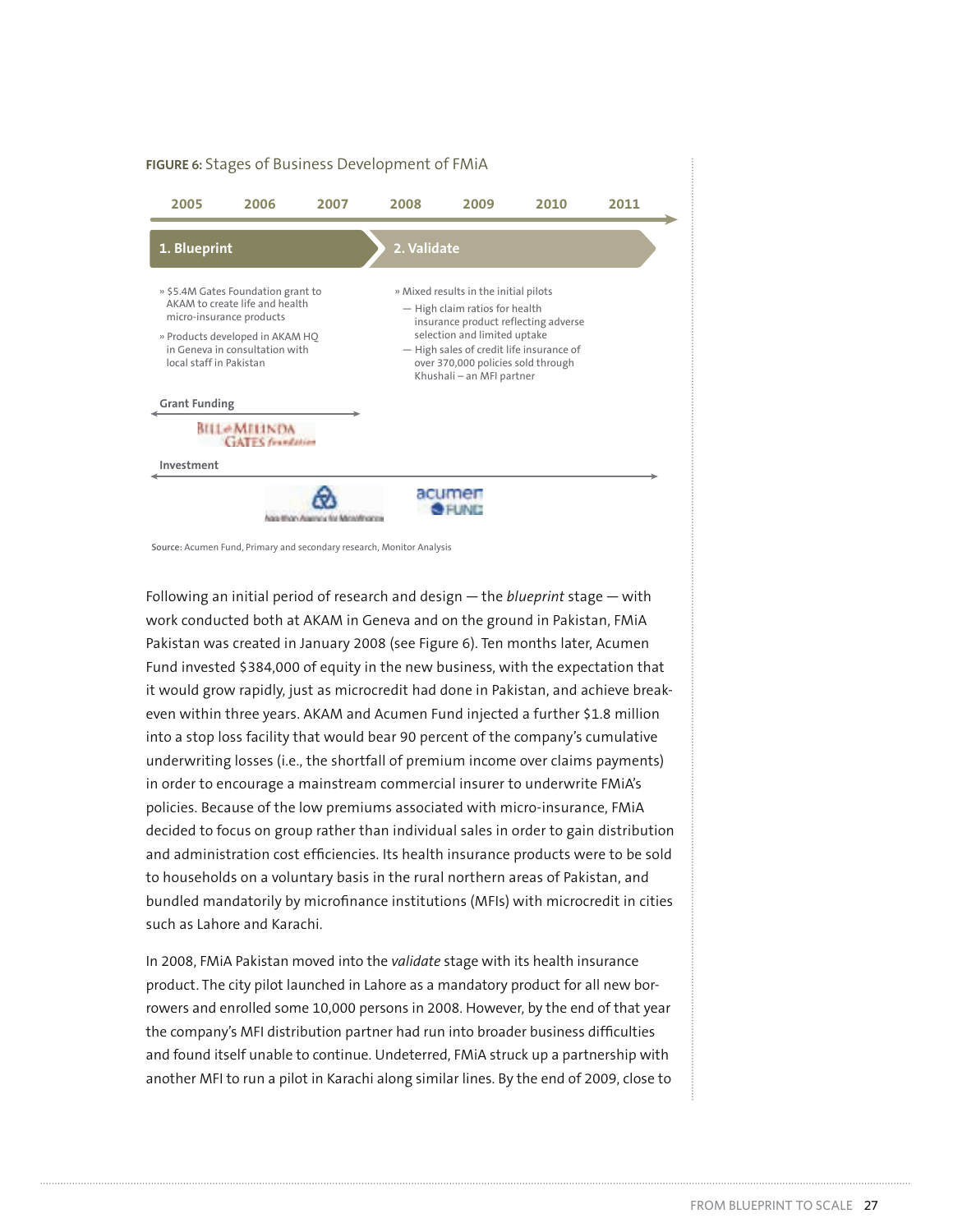21,000 people were insured, but the claims ratio<sup>20</sup> was high at approximately 285 percent. Under pressure from its partner, the company introduced a lower-price 'family package' in October 2009 for a three-month trial, but once launched, these concessionary terms proved difficult to retract and this in turn made it difficult to bring down the claims ratio.

The challenges in the rural northern areas were even greater. To begin with, the population was generally in poorer health than those in the cities. FMiA also very likely experienced the phenomenon of adverse selection: those who were already ill or pregnant were more likely to get insured. The company had tried to prevent this by requiring that sales were made only to pre-existing 'natural groups' such as Village Organizations or Women's Organizations, and that at least half of all households in a group should take up the product. However, it transpired that households could easily join such groups in order to buy the product, and the 50 percent takeup minimum was too low to protect against adverse selection.

*FMiA introduced a lowerprice 'family package' for a three-month trial, but once launched these concessionary terms proved difficult to retract.*

The other part of the challenge was claims management. FMiA implemented a smart card system for patient authentication, but the lack of computer connectivity in many facilities rendered this unusable. And despite the company's close links to the healthcare provider, Aga Khan Hospital Services, it is likely that treatment protocols were not fully enforced and that hospitals sometimes recommended treatment and hospitalization in cases where FMiA doctors would not.

As a result, the northern areas health product registered a high claims ratio of almost 270 percent in 2008. AKAM and FMiA knew that they had to assess the situation in detail, and make the necessary changes to the product and distribution model. However, because of the armed insurgency in the neighbouring Swat region, the AKAM expert team based in Geneva was unable to visit the northern areas until late 2009. Meanwhile, total enrollment tripled to over 23,000 in 2009 without any reduction in claims ratios, with the district of Gilgit-Baltistan registering a peak of 415 percent in that year. Eventually, the expert team was able to assess the situation and make substantial modifications to the health product, to bring down the claims ratio through 2011.

<sup>20</sup> The ratio of claims payments to net premium income in any given period. Insurance models must have claims ratios significantly below 100 percent in order to be sustainable. New insurance schemes often show high claims ratios in the initial period; sometimes these decline automatically through growth and diversification of the risk pool, but at other times these reflect underlying problems with product design or distribution that require rectification.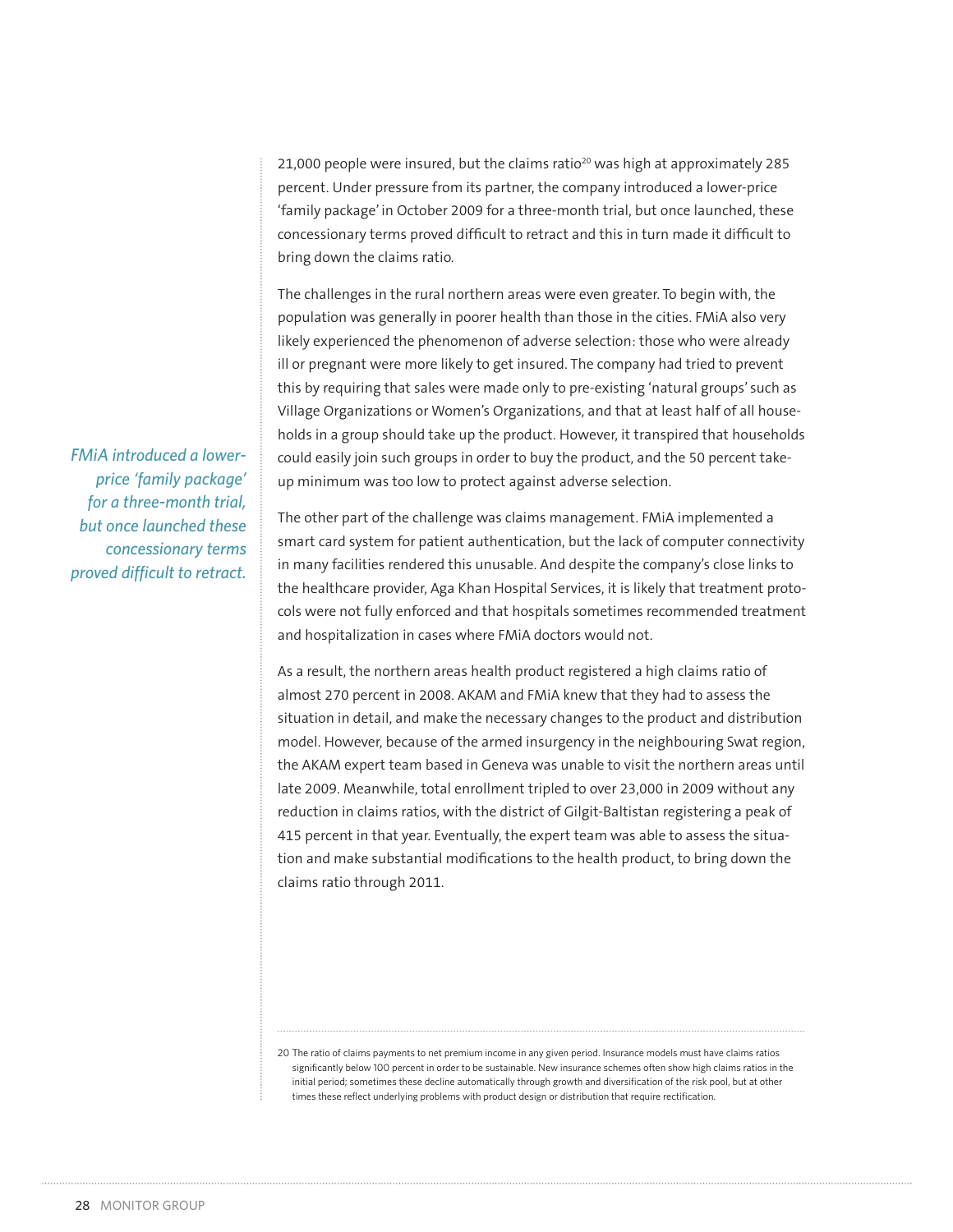

# FIGURE 7: FMiA Northern Areas Health Product — Persons Insured and Claims Ratio

By the end of 2011, there had been heavy underwriting losses from the health product, borne mostly by the stop loss guarantee facility. Meanwhile, even though the more conventional credit life product had grown to cover 370,000 lives and stabilized at an acceptable claims ratio of 60 percent, it did not generate a sufficient income contribution to cover the high fixed costs of the FMiA business, and the company could not see a clear path to independent financial sustainability.

AKAM therefore agreed with the Gates Foundation to end the grant, and FMiA was closed down. Acumen Fund wrote off its equity investment in the company and withdrew its share of remaining funds in the stop loss facility. New Jubilee Life Insurance (NJLI), which had been underwriting FMiA's policies and was considering a move into micro-insurance at the time, decided to acquire the failed company's staff and assets, encouraged by AKAM's decision to continue providing the stop loss facility. AKAM is confident that the work of pioneering a viable micro-insurance model will continue developing within NJLI and a new business plan for the former FMiA unit projects financial break-even in 2016.

*Heavy underwriting losses from the health product and insufficient income from clients led to FMiA closing down.*

**Source:** AKAM Microinsurance Initiative Case Study and Lessons Learnt, Annex 3, Monitor Analysis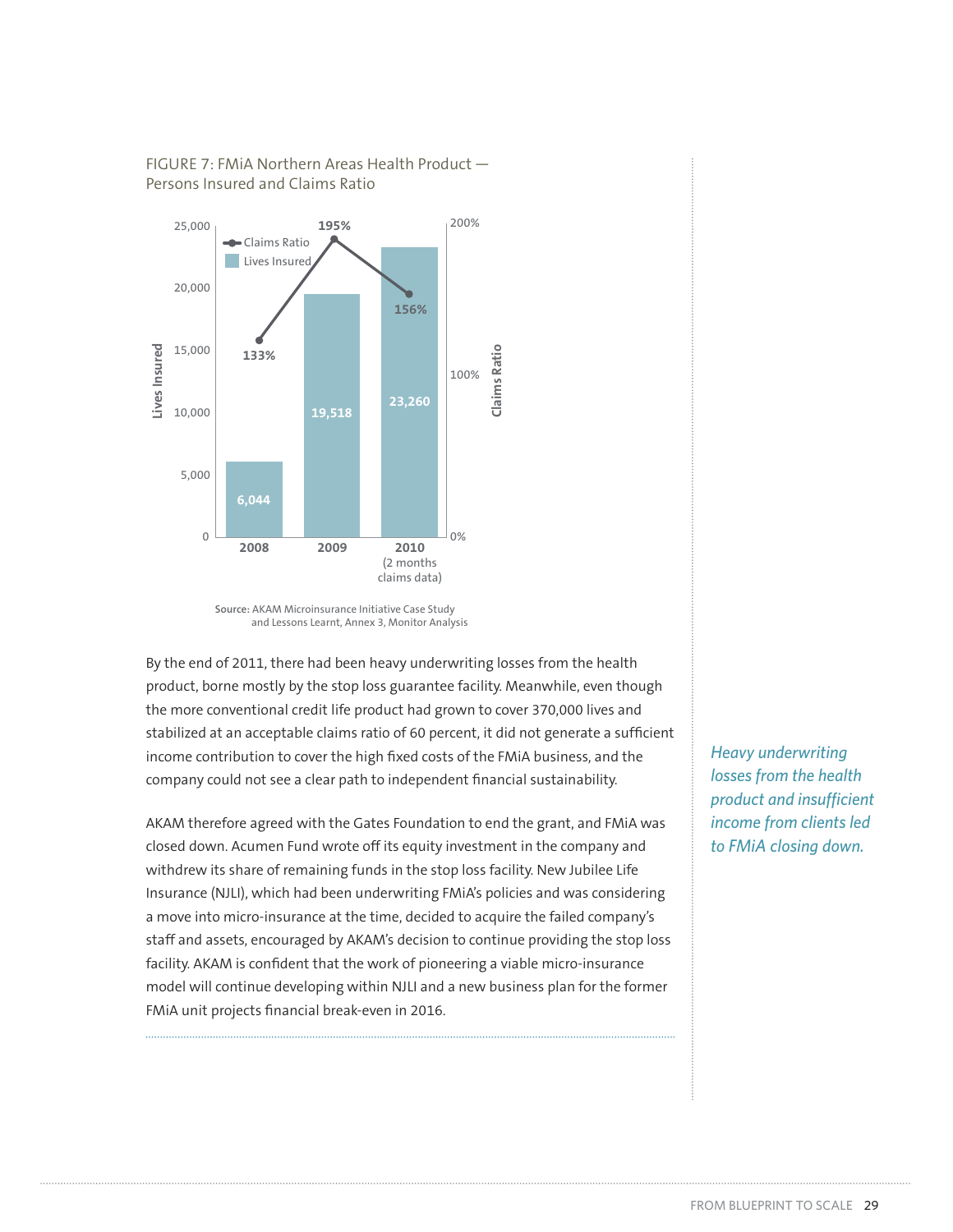## THE FOUR Ps OF ENTERPRISE PHILANTHROPY

These two case studies underscore the importance of *validating* the viability of innovative business models, and highlight the pivotal role that funders such as Shell Foundation and the Gates Foundation, and intermediaries such as AKAM, can play at that critical juncture. We believe there are four general themes  $-$  Four Ps  $-$  of effective enterprise philanthropy practice that are exemplified by these case studies:



#### Purpose

It is essential that management, funders, intermediaries and investors are well-aligned on their goals and expectations for the business. We see this alignment of purpose clearly in the case of HPS: Shell Foundation shared the management team's vision of achieving scale by way of commercial capital and helped to bring in investors, including Acumen Fund, to reinforce this trajectory.

In the case of FMiA, this alignment was not as strong. While there was a shared interest in both impact and viability across the company and its backers, the Gates Foundation and AKAM were focused on testing and learning from an experimental model of health micro-insurance, while Acumen Fund was more focused on building a successful inclusive business that would reach financial break-even within three years. AKAM was also more interested in developing a product that was targeted at the rural, hard-to-reach population to have maximum impact while Acumen expected that the focus would be more on urban growth through MFI partners.

# **P**

## Profitable Proposition

When *validating* the business model, the customer proposition that is offered in the marketplace must be one that is profitable for the firm long term, at prices that customers are actually willing to pay. Market trials are unreliable if they are run with short-term concessionary prices and offerings that are significantly different from those that can be sustained over the longer term, as market conditions in the BoP are so stringent. For much the same reason, businesses in the *validate* stage need to have a robust understanding of unit cost and a tight focus on achieving an efficient cost position. Any investor, funder or intermediary involved in the firm's development at that stage should be aware and supportive of that focus.

From the outset, HPS charged the long-term sustainable price for electricity, using a simplified tariff tailored to its target segment of low-income, low-usage households who were new to buying electricity. In line with this,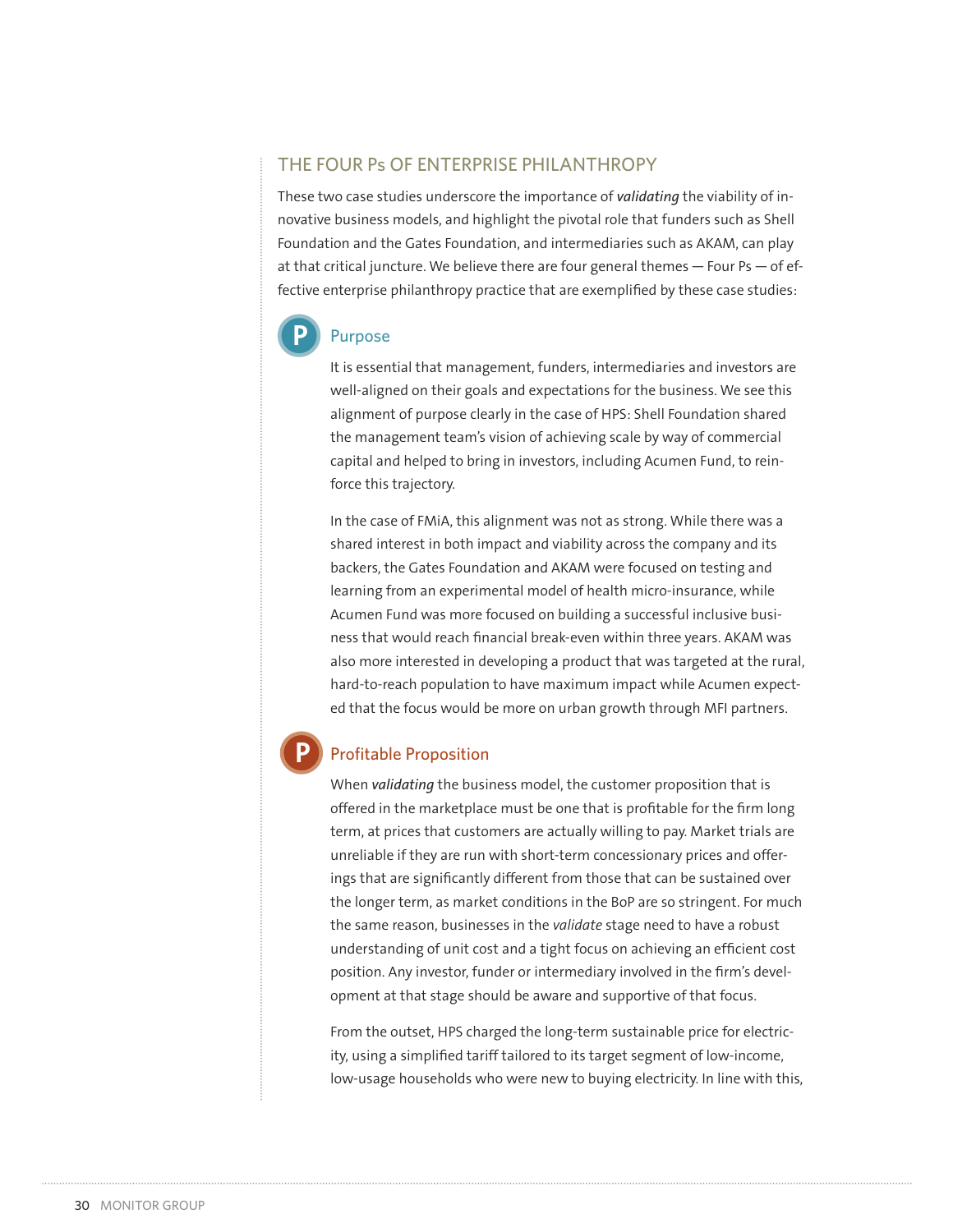HPS and Shell Foundation went to great lengths to reduce the unit cost of electricity, including designing proprietary smart meters (as existing ones were too expensive), further R&D to reduce the cost of plants by 25 percent, and the processing of char into incense sticks to avoid the high cost of disposing of this waste product. At no time was the Shell Foundation grant used to enable provision of the product for free or at a short-term concessionary price.

Meanwhile, FMiA struggled to achieve a profitable proposition in health insurance, in part because it launched products with terms that were too generous (both in the northern areas and in Karachi) and were then difficult to scale back. This reflected an understandable concern that customers would not buy the product because it was not sufficiently attractive. Reflecting on the experience, AKAM now believes that it would have been wiser to start with a less generous product that had a high likelihood of profitability, and then assess the scope for adding cost to deliver more benefits. Another contributing factor identified by AKAM was the low burden of risk borne by NJLI — just 10 percent of losses, compared with 90 percent borne by AKAM (supported by the Gates Foundation grant) and Acumen Fund through the stop loss facility — which may have led to them not pressing more strongly for decisive and effective action on profitability.

#### Progression

**P**

In the *validate* stage, investors, funders and intermediaries should help the pioneer firm progress towards greater viability. A key part of this is helping management to maintain discipline at each step-change milestone and honestly assessing progress towards validation.

The specificity and discipline of the Shell Foundation grants to HPS are a good illustration of this. Contrary to the perception of grants as 'free money', grants can be more prescriptive at an operational level than equity or debt, through a combination of restriction, disbursement conditionality and reporting requirements. Shell Foundation used this quality of grants in designing its instruments, thereby helping HPS to stay focused on the key step changes it was seeking to achieve. The key to this working in practice was Shell Foundation's highly engaged approach, allowing aims and milestones to be developed jointly by both parties so that they were appropriate to the business and thus more likely to be achieved. HPS and Shell Foundation also did not rush into bringing in investors before the model had demonstrated its viability.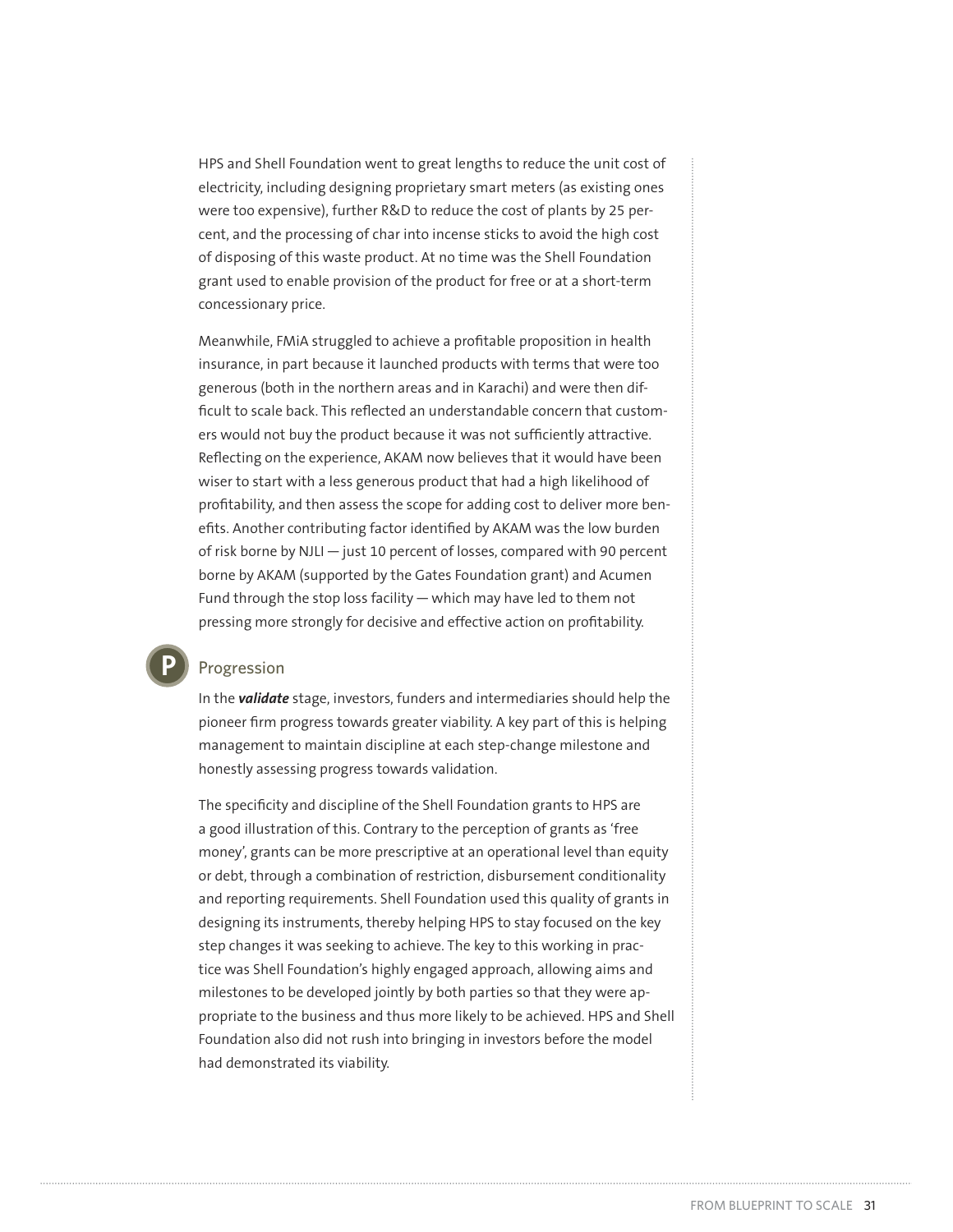The story of FMiA shows how difficult this can be in practice, especially when complicated by external events. The insurgency in Swat prevented the rapid-cycle learning and adjustment that was critical to the refinement of the health insurance product in the remote northern areas, in contrast to the quicker and more effective modifications made in the first six months of the Karachi pilot. Lack of adjustment, combined with accelerating enrolment in the northern areas, led to the escalation of underwriting losses. The Gates Foundation could have instituted stronger measures in its grant to support disciplined progression at FMiA through AKAM; for instance, this could have required the company to restrain continuing growth in enrollment where claims ratio data pointed to serious issues with product design, distribution model or gate-keeping. Acumen Fund could also have used its influence as a major investor to help the business maintain discipline. Evelyn Stark from the Gates Foundation, says: *"The grant was made in the early days of the Financial Services for the Poor program when the team was in a more exploratory phase. Our strategic goals and grant-making practices have been significantly tightened since that time."*

#### **Persistence**

**P**

Persistence is critical because it is not easy to develop new business models that work. As we have explained, the pioneers of the microcredit model spent decades developing and refining the model before they demonstrated viability and became investable.

Shell Foundation took a realistic view of this when it began working with HPS. Instead of rushing to scale, HPS and Shell Foundation worked over a number of years to test key assumptions and build out the model, thinking about each step in the value chain. HPS and Shell Foundation also took time to build the capabilities required to operate efficiently and safely at scale, before pushing ahead with Series A commercial investment and a concerted effort to scale up.

Whether persistence in validating the FMiA business model, within NJLI, will eventually pay off is not certain — it never is, with any new model. However, given the inherent challenges of micro-insurance and the experimental nature of health micro-insurance in particular, many cycles of trial and error were likely necessary. It was highly unlikely that the model would break even within three years of Acumen Fund's investment. Brian Trelstad, the former Chief Investment Officer of Acumen Fund, says: *"The expectation that FMiA would break even in three years was unrealistic. Even in developed markets a new insurance product can take five to seven years to*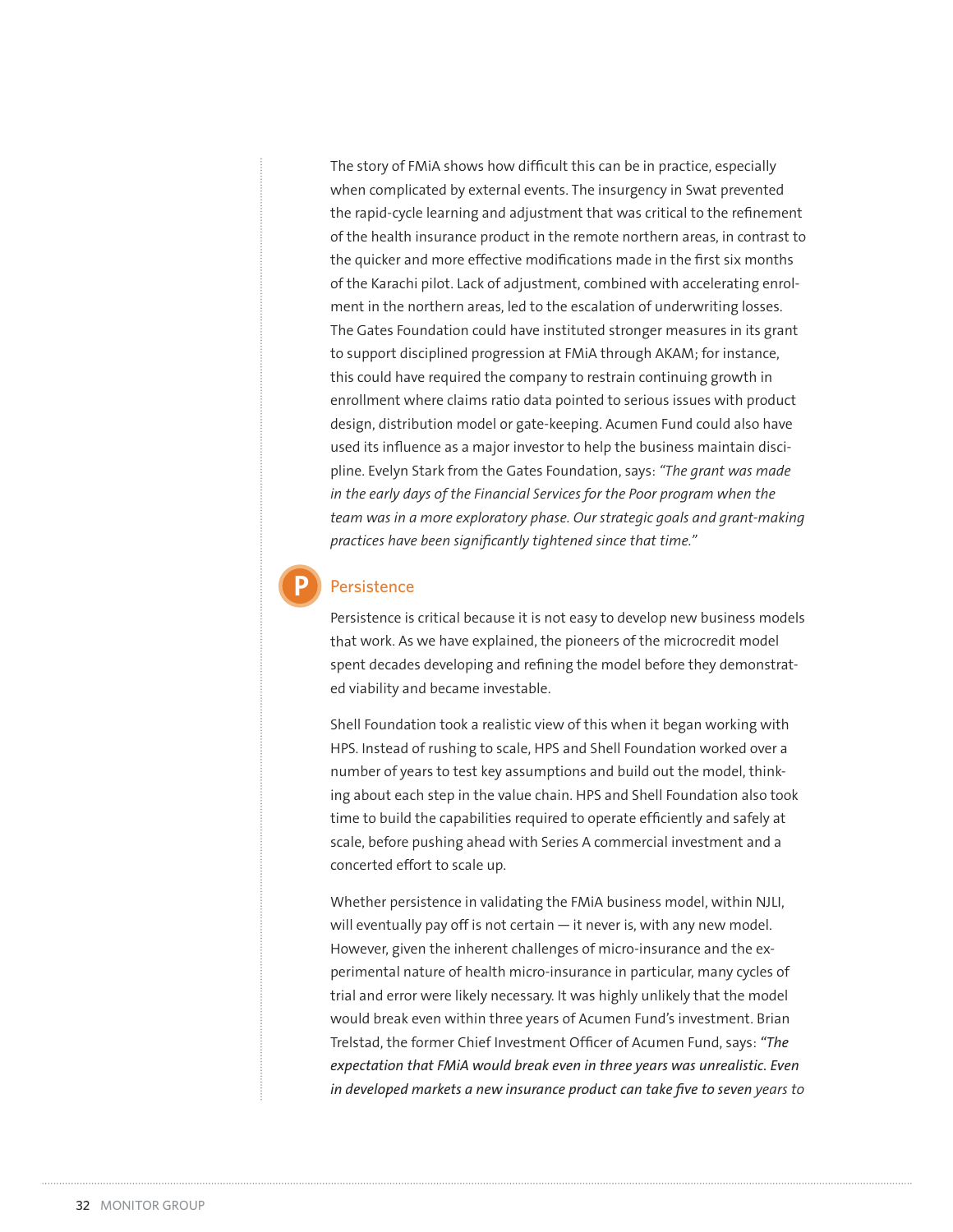*become profitable, and this was a much more uncertain environment where we were trying something no one had managed to do successfully before."*

Grant support, particularly where a single funder is providing a large proportion of the total funding needs of the business, can play an influential role in the early-stage development of the firm. It is no surprise then that the themes elucidated above seem as closely related to how an entrepreneur should set about building a viable business as to how funders and intermediaries should deploy their support.

Effective support at this early stage can help pioneer firms to tackle headon the tough questions that they face and really develop models that can generate financial surpluses, so that ultimately they can benefit from infusions of impact capital with which to drive towards sustainable scale. Alternatively, it may help some pioneers to realize that their ideas are not commercial in nature, and should be reframed and optimized as nonprofit models. Either way, effective support at this stage plays a crucial role in creating more effective solutions that can then harness the right resources to drive impact.

#### **DISCIPLINE AND PROGRESSION**

It may seem old-fashioned to suggest using grant features such as restriction, disbursement conditions (based on achieving specific milestones, for instance) and reporting requirements to help an enterprise make disciplined progression. The progressive view in nonprofit funding is towards a lower degree of restriction in funding, whereby funders should reduce the burden of reporting on grantees.

This situation in enterprise philanthropy is fundamentally different from that of funding nonprofits: grants and other charitable donations to traditional nonprofits are typically their main source of revenue (the equivalent of commercial revenue for a business), and less commonly a way of providing growth or development capital (the equivalent of equity or debt invested in a business). Therefore, giving unrestricted grants to a nonprofit frees them up to make their own decisions about how best to deliver (in the case of revenue funding) or invest against (in the case of capital funding) their mission, rather than tying them down to funders' ideas of what they should do.

Using grants to catalyze the early-stage development of a pioneer inclusive business is a fundamentally different activity. These businesses should generate revenues from customers and raise capital from investors, so grants are not intended as a direct substitute for these. Instead, grants are given to support a specific step-change in line with the needs of the business, and should therefore carefully designed to reinforce that focus. This could also prevent the business from inadvertently straying into a nonprofit mindset, defocusing from its customer-facing activities and becoming more focused on raising and servicing grant revenues.

Naturally, where there are multiple funders engaged with one company, it is important to align these design features across all relationships, in the same way that all key investors in a business should be agreed on the firm's business plan and objectives going forward.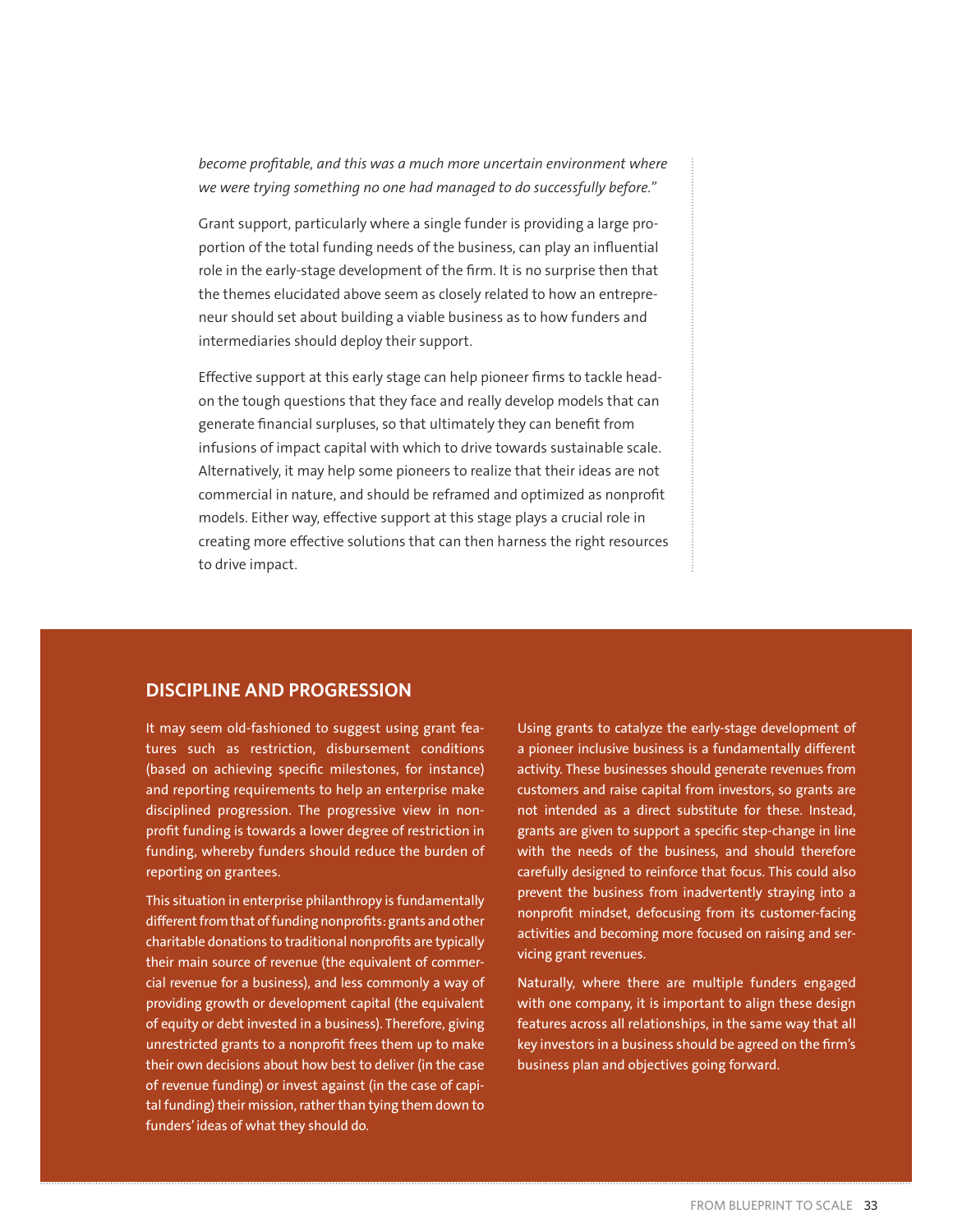# **Preparing Markets**



BoP markets are not always ready for the innovations that are introduced by pioneer firms, and this is often a barrier to successful growth of inclusive business models.



Customers in the BoP do not always readily desire and demand the products that could be highly beneficial to them, such as preventative healthcare or insurance. We

call these 'push' product categories, in contrast to 'pull' categories, such as housing and mobile phones. Distribution channels in the BoP do not always have the ability to get products to customers, especially in rural areas. And suppliers in the BoP sometimes do not have the ability to deliver the products that they should ideally produce. In these situations, markets need to be *prepared* in order to create the right conditions for activity. Enterprise philanthropy can play a vital role here.

In this section, we will discuss two grant-related case studies from the Acumen Fund portfolio, both drawn from the same sector but in two different countries and with different trajectories. We will also revisit and build on the Four Ps that we introduced in the previous section.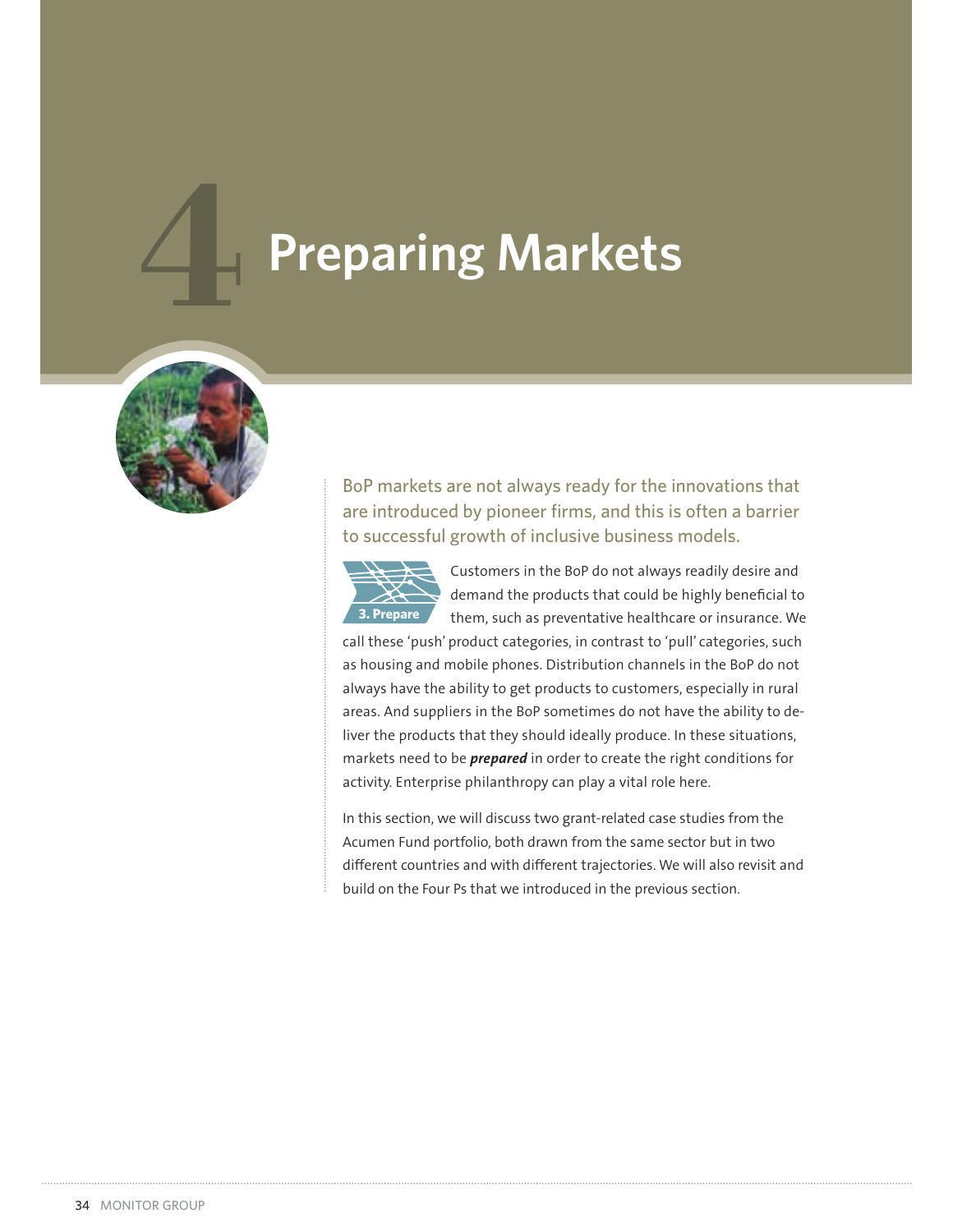#### **CASE STUDY: EASY WATER, BETTER LIVELIHOODS**



Using low-cost drip irrigation, Ramakrishna Mahajan has cut power use and increased yields from six acres of cotton and vegetables outside Aurangabad, India.

In 2002, International Development Enterprise India (IDEI), a nonprofit organization seeking to improve the productivity of the smallholder farmer, invented a promising product. The product looked unassuming — a thin but strong plastic tape with holes punched in it. However, it promised to bring drip irrigation, a valuable technology that had been previously available only at high cost to large farms, within reach of the smallholder farmer. Amitabha Sadangi, the head of IDEI, knew that this could have a dramatic impact on rural BoP livelihoods. By bringing water directly to the stalks of plants instead of flooding channels, crop yields could be increased by 50 percent and significant reductions could be achieved in water and energy use, leading to both cost savings and environmental benefits.

But how would he get the product to the smallholder farmer, and to as many as possible? While IDEI had always relied on grant funding from donors such as Swiss Agency for Development and Cooperation (SDC), Skoll Foundation and Lemelson Foundation for its R&D activities, Amitabha believed that the best route to scale for a strong product was a commercial one. He wished to avoid relying on on-going subsidies, which he viewed as distorting markets and encouraging corruption. He had already tried once before to commercialize a product — a treadle pump for irrigation — and saw no reason to proceed any differently with this new product.

*GEWP's promise was to bring drip irrigation within reach of the smallholder farmer with a dramatic impact on rural BoP livelihoods.*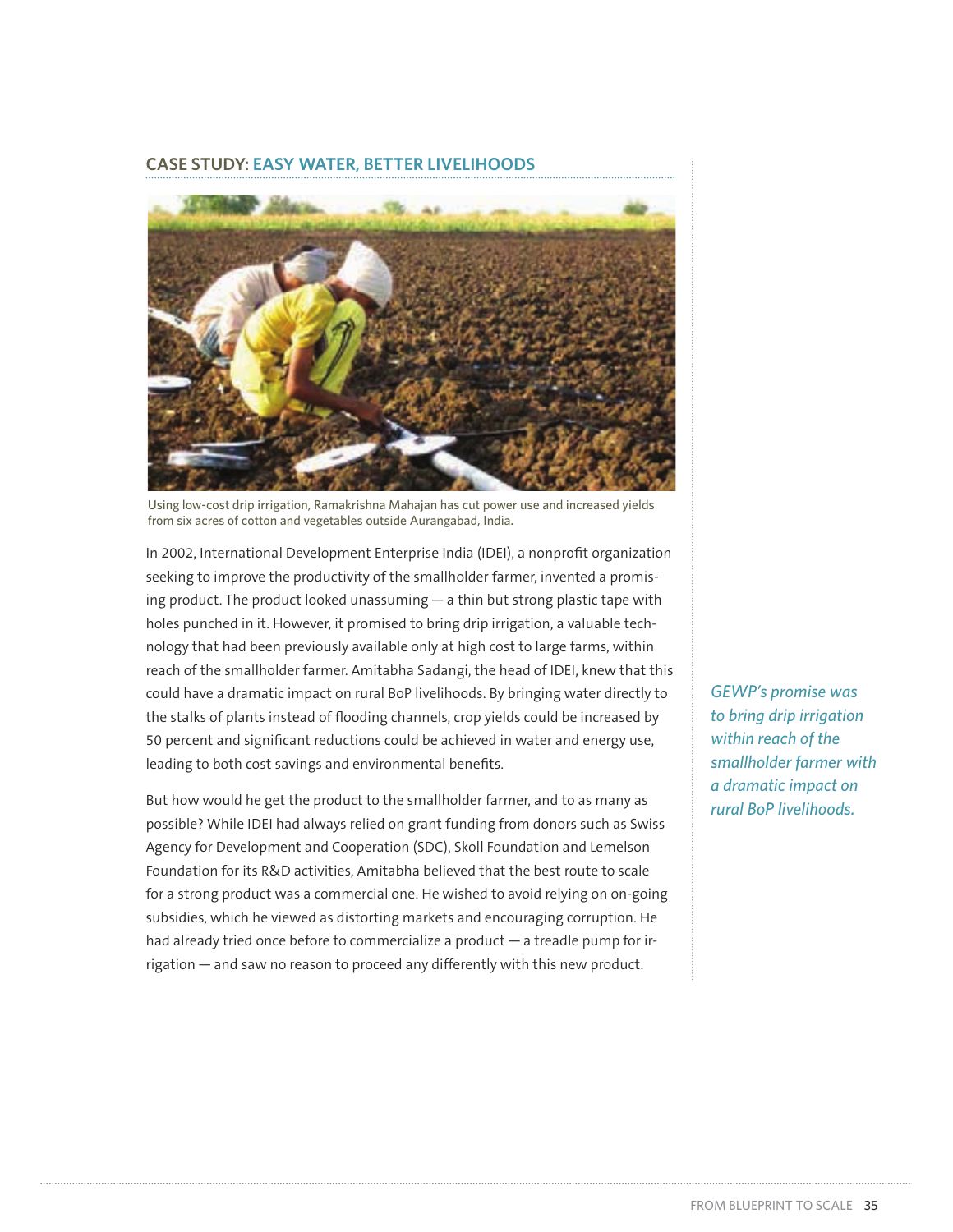#### **FIGURE 8:** Stages of Business Development of GEWP



Intrigued by the product's potential, Acumen Fund stepped in as funder, giving IDEI \$100,000 and technical assistance from Adrien Couton, an Acumen Fellow. This helped IDEI to further invest in product development, leading to the creation of two new product variants and to develop a business plan for a new company, Global Easy Water Products (GEWP), that would take the new *KB Drip* low-cost drip irrigation solution to scale. GEWP received investment from Acumen Fund and proceeded with *validating* its business model: developing its product offering, beginning contract manufacturing, configuring its distribution model, and, most importantly, proving that it could sell products at a commercial price to smallholder farmers.

However, it faced a tough problem. Smallholder farmers in India had no previous experience with drip irrigation and therefore had no appreciation of its benefits. IDEI and GEWP faced an uphill struggle trying to convince farmers that they should spend some of their scarce money on this new product that neither they nor anyone they knew had ever used before. The eager early adopters taken for granted in upper-income markets were nowhere to be found in this one. Meanwhile, the small agricultural dealerships that were distributing *KB Drip* were used to responding to customer requests, not to actively promoting specific products.

IDEI had been using donor and commercial funds since 2002 to create this new market, but the breakthrough came in November 2007, when the Bill & Melinda Gates Foundation committed \$16 million of funding to IDEI to specifically support the development of the low-cost drip irrigation program with a particular focus on *preparing* the market. Approximately \$11.5 million of the grant went towards increased demand stimulation activity, designed to make farmers more aware of the benefits of drip irrigation. Using this money, IDEI showed Bollywood-style films in villages, conducted product demonstrations, and installed demonstration plots in the fields of the most receptive farmers, which then generated word-of-mouth publicity about the

*The problem was that smallholder farmers in India had no previous experience with drip irrigation and therefore had no appreciation of its benefits.*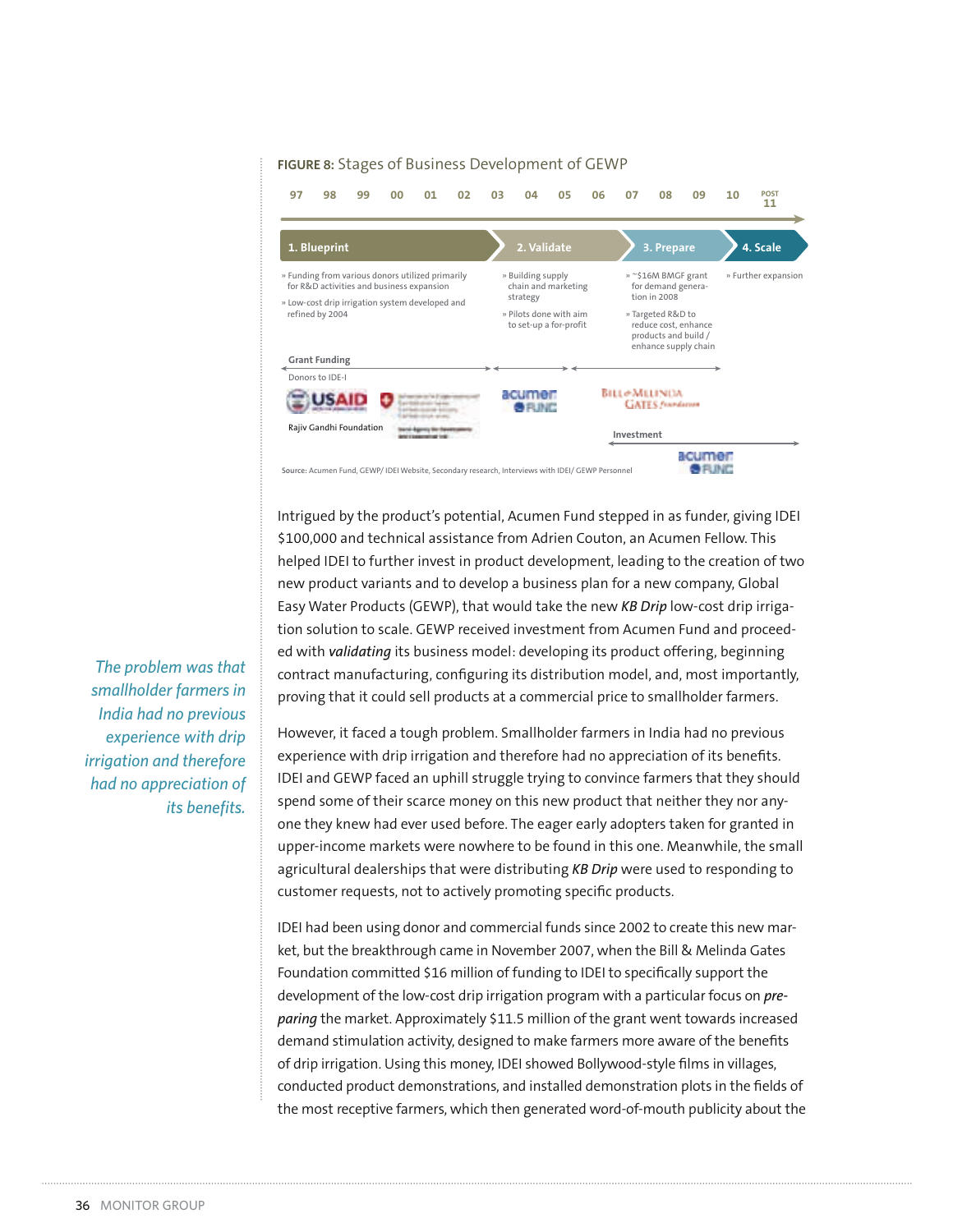product's benefits. The remainder of the grant funded further research and development to improve the product offering, and development of the supply chain.

The investment in generating customer awareness and demand resulted in acceleration of sales. The annual growth rate in sales increased from 40 percent in the years before the grant to 73 percent in subsequent years (see Figure 9).



**FIGURE 9:** Grant-Enabled Market Creation

GEWP's current trajectory is highly promising. In 2011, some 65,000 farmers purchased *KB Drip* products. With penetration in the 'prepared' districts still relatively low at five percent, there is considerable headroom for further growth and impact. However, despite the fundamental alignment in strategic intent between IDEI and GEWP, there are usual differences between them in day-to-day operations that one would expect between a mission-driven organization and a for-profit company. As such, it is encouraging that GEWP has now achieved full operational independence with the transfer of the remaining drip irrigation units from IDEI. The company has also hired a new managing director, O.P. Singh, who has a commercial background in rural and agricultural financial services, to strengthen the capabilities that the company will need as it pushes forward into *scaling*.

Perhaps the clearest sign of IDEI and GEWP's early success is the emergence of competitors in this market. Most of these are small local copycat producers, but one notable recent entrant is an American startup called Driptech, which has launched operations in India and China. In India, Driptech is headed by Pratyush Pandey, the former managing director of GEWP, and is targeting villages in districts where the Gates Foundation-funded demand stimulation activities have been conducted but penetration of low-cost drip irrigation is still minimal.

*The clearest sign of IDEI and GEWP's early success is the emergence of competitors in the market.*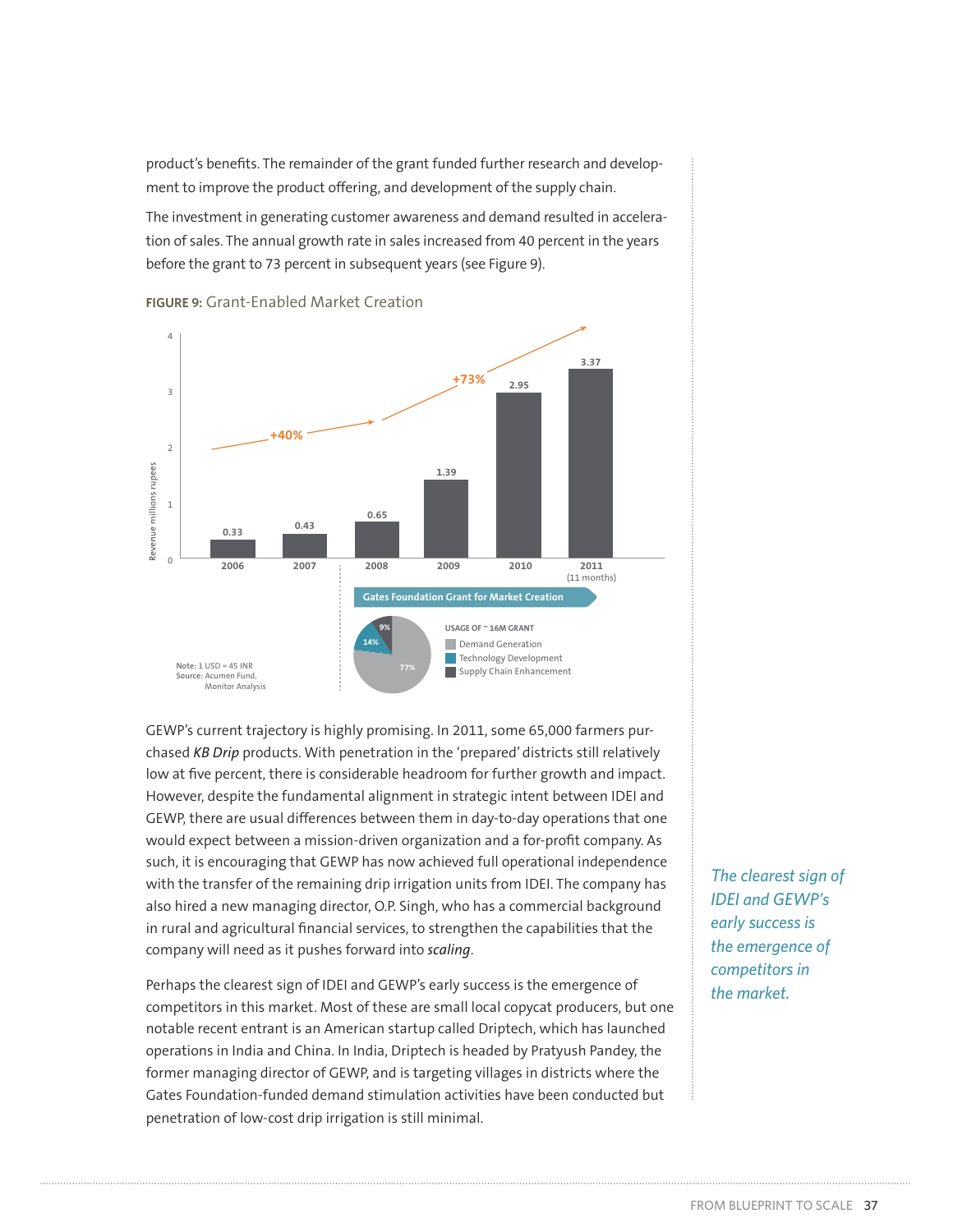*"All the players in the market have benefited from the Gates grant, because the market is now aware of the product. But farmers also now have a range of options instead of just one supplier, which has to be a good thing ultimately,"* says Pratyush. In effect, the Gates Foundation grant has helped to create a public good in the form of greater smallholder farmer awareness and receptiveness to drip irrigation products. Whether this grant achieves greater impact directly through GEWP or indirectly through players such as Driptech makes no difference to a philanthropic funder such as the Gates Foundation, whose interest in this situation is the benefit of the farmer rather than a private return on investment.

#### **CASE STUDY: THE STORY CONTINUES... IN PAKISTAN**



Zulfiqar Ali farms four acres in the village of Dabri, Punjab province, irrigated by MicroDrip irrigation kits.

The story of IDEI's invention extends beyond India's borders. In Pakistan, Thardeep Rural Development Program (TRDP) — led by Dr. Sono Khangharani, a passionate and charismatic non-governmental organization (NGO) leader — had been working with farmers in the Tharparkar desert and other arid areas of southern Pakistan. Since 2005, TRDP had been exploring ways to make drip irrigation accessible to the smallholder farmer, including early discussions with Unilever about bringing appropriate technology to Pakistan.

When Dr Sono heard from Acumen Fund about the promising work of IDEI and GEWP in India, he was intrigued by the prospect of replicating their model and their impact in Pakistan. Talks ensued and, in 2007, MicroDrip was incorporated to bring low-cost drip irrigation to Pakistan with TRDP and Acumen Fund as shareholders.<sup>21</sup>

21 While the company was incorporated in 2007, Acumen Fund's investment in MicroDrip was made in 2008.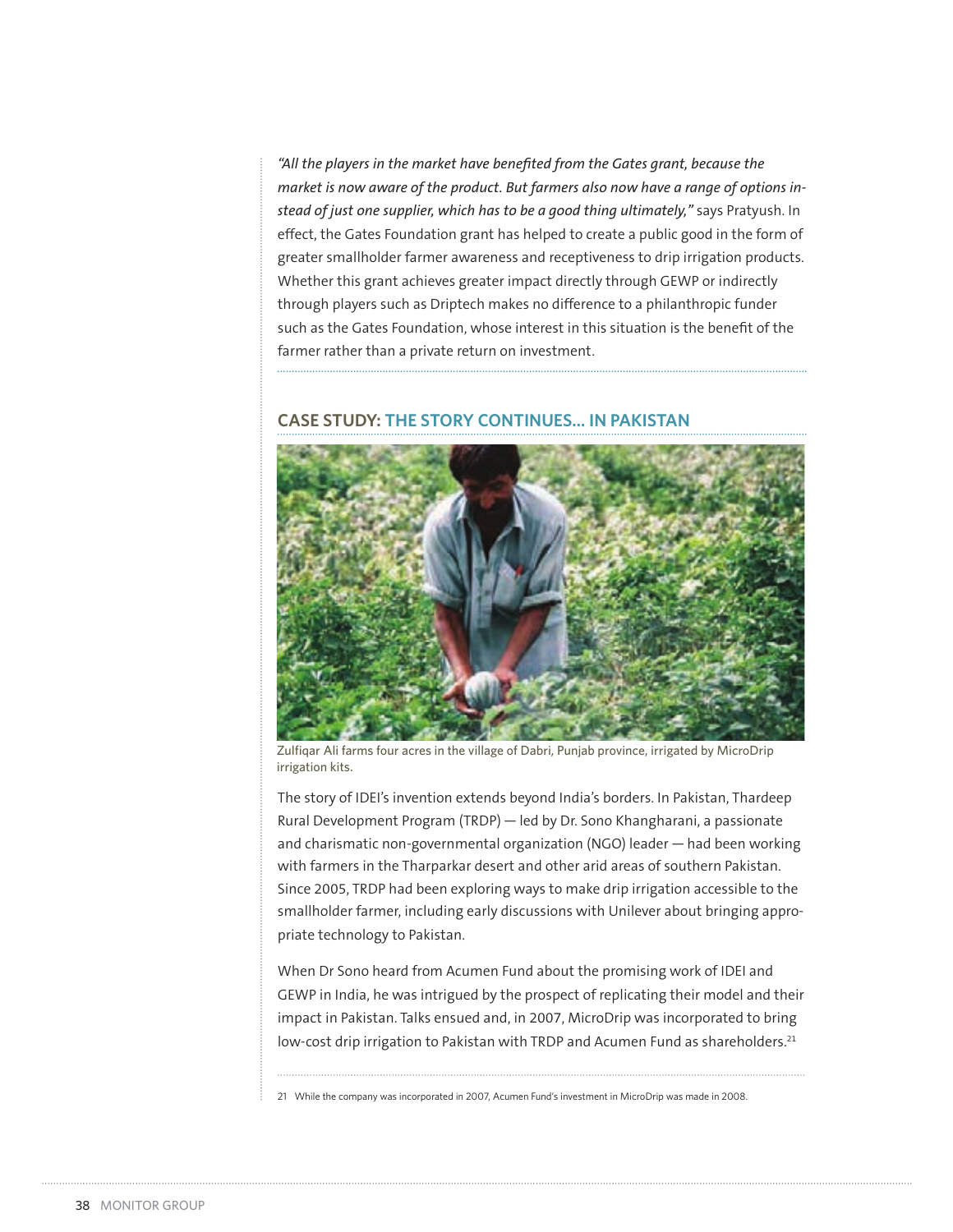The opportunity seemed straightforward. MicroDrip would begin its operations in the arid regions of Sindh, an area with a high degree of water scarcity and a large number of smallholder farmers, and therefore a clear need for drip irrigation solutions. The company would import the *KB Drip* tape and accessories from GEWP in India, and would then leverage connections with TRDP and other similar organizations (known as Rural Support Programs, or RSPs) to get those products into the hands of the smallholder farmer. By doing so, it also aimed to tap into the large pool of donor subsidies available to the RSPs and significantly reduce the price of the product to encourage adoption.

*MicroDrip aimed to tap donor subsidies to the RSPs to reduce price and encourage adoption.* 

#### **FIGURE 10:** Stages of Business Development of MicroDrip



**Source:** Acumen Fund, Monitor Analysis, Primary research

Such was the level of confidence following initial product trials in the *blueprint* stage that MicroDrip moved quickly through the *prepare* stage and into the *scale* stage (see Figure 10). Our research indicates that there was minimal work done on market research or testing in the *validate* stage. Neither was there much work done on *preparing* either the market (e.g., stimulating demand) or the supply chain (e.g., training distribution partner personnel).

It soon became apparent that this confidence had been misplaced. Even though Sindh was an area of high need, there was no ready demand for its products. Being an arid region, Sindh had never developed agriculture to the levels of more fertile regions like Punjab. Farmers were highly risk-averse and drip irrigation was even less familiar to them than it was to Indian farmers, which meant that MicroDrip had a real challenge on its hands trying to convince them to buy its new product.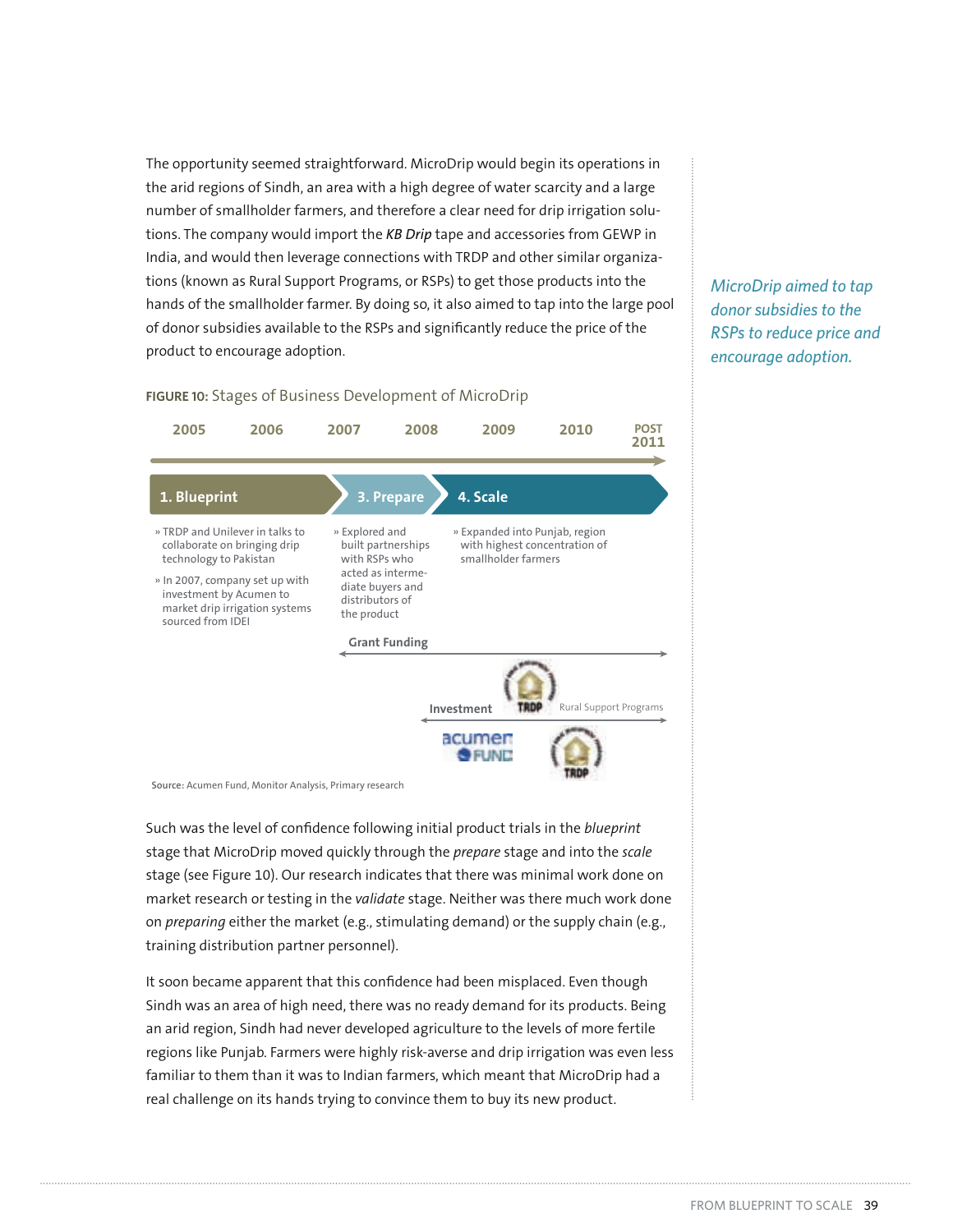Acumen Fund believed that the new business needed to be separated from TRDP so that it could develop a more independent, commercial culture while leveraging its vast rural network for marketing and distribution. Superficially, this was achieved: many of the MicroDrip team were hired from outside TRDP, and the new company was housed in a separate building. In reality, however, the ties between the parent not-for-profit and new for-profit were close and deep. In the short *prepare* stage of just over a year, TRDP was closely involved in every aspect of MicroDrip operations as the new organization was being assembled. Going forward, the active support of TRDP was essential to help MicroDrip promote and distribute the product to farmers.

Compared to IDEI in India, which had prior experience of selling products such as treadle pumps to farmers, TRDP had a more traditional nonprofit orientation, accustomed to providing free support to rural communities. Unsurprisingly, this shaped its approach to distributing MicroDrip's product. TRDP and the other donor-funded RSPs that distributed the product subsidized the price of the product by up to 80 percent in order to encourage farmers to take the product. They would often accept the farmer's labor in digging trenches and laying the pipes as in-kind payment for the remainder, such that in many cases there was no cash cost to the farmer. An estimated PKR 3.5 million (\$39,400) has been provided in price subsidies through TRDP alone.

At first glance, this approach appeared to be bearing fruit. By 2009, MicroDrip sales had grown to nearly PKR 9 million (\$100,000). However, the picture on the ground was less positive, as reports came in that farmers were not using the products they had bought. One of the problems was that smallholder farmers in Sindh typically had no access to tubewells or canal water, so they needed to run diesel pumps to draw water for irrigation. The MicroDrip system required pumps to be run daily for short durations rather than once a week for a longer time in order to flood the field, as farmers were used to doing. This required significantly greater effort from the farmer, both in running the pump multiple times a day and in the additional maintenance required of the KB drip system.

Many farmers received the product without sufficient training in how maintain it, and therefore did not see the benefits of the product. There were reports of installations failing after a period because pipes would become clogged up with minerals due to the harder groundwater, exacerbated by poor system maintenance. The former chief operating officer of MicroDrip says, *"I have had first-hand experience of these problems. I had a MicroDrip system that failed to work, and after several attempts to get it fixed, such as manually repairing tears and regularly flushing the laterals, I just gave up and pulled it all out. It now just sits there outside our house, unused. I fear that's what happened with many farmers who see too much effort and too little value of the product, and will probably never buy it again."*

The lack of training of both MicroDrip and RSP personnel has been identified as one cause of these problems. Another was the lack of market-specific customer research

*Usage of the subsidized product by farmers was limited as they were not used to the increased effort in running and maintaining the product.*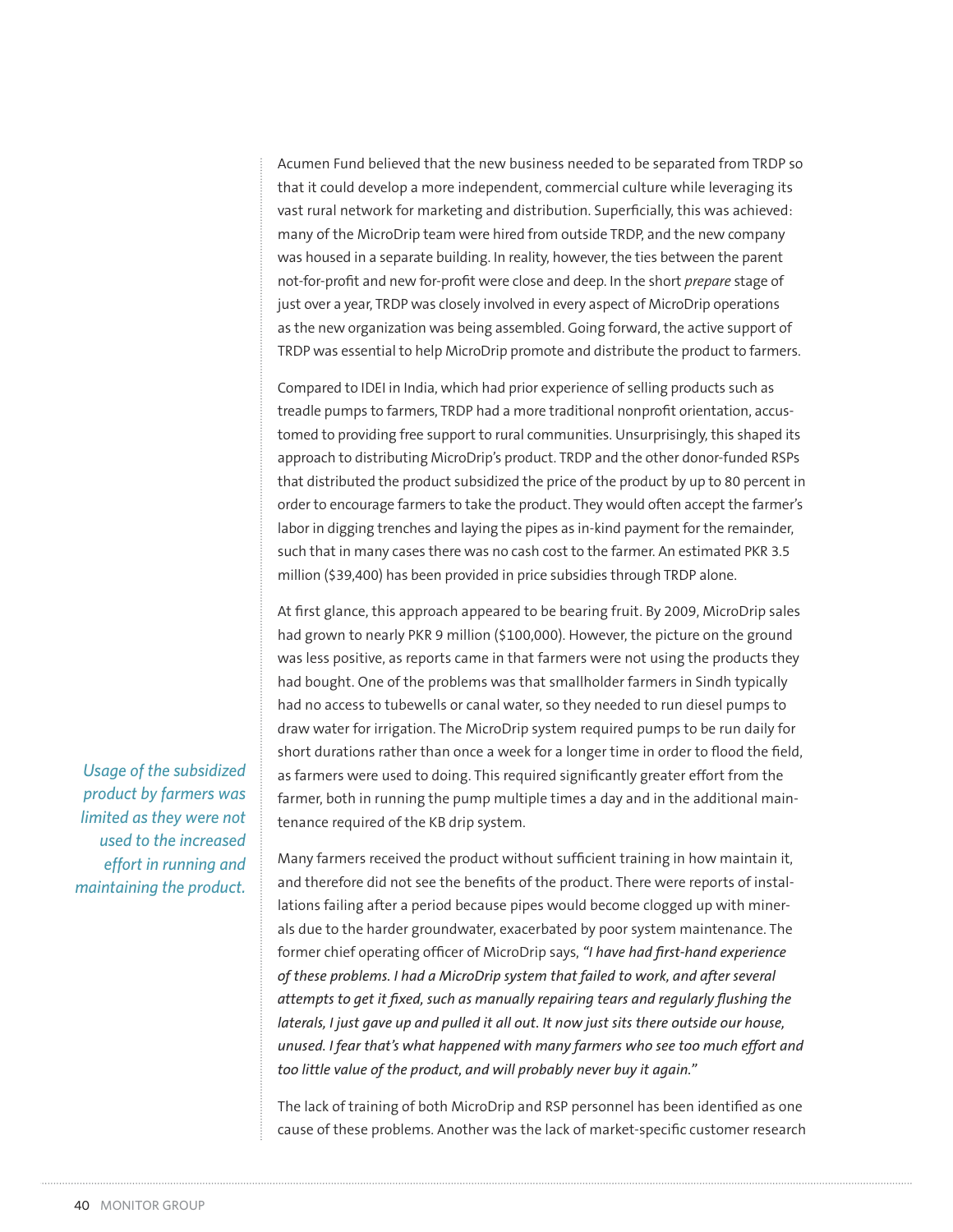and R&D to develop offerings tailored to the needs and conditions of the Pakistani smallholder farmer. More fundamentally, it now seems likely that MicroDrip and its distribution partners suffered from a misguided focus on selling the hardware (i.e., drip irrigation tape and accessories) into as many smallholder farms as possible through deep price subsidies, instead of on delivering value to the customer through a complete proposition that delivered satisfactory levels of performance and was backed up by strong service elements.<sup>22</sup> The fact that it chose to focus on the tougher, albeit needier, region of Sindh rather than Punjab made matters worse.

In 2010, MicroDrip finally accepted the commercial logic of focusing on the more fertile and developed province of Punjab, which also has the highest density of smallholder farmers, moving its base to Lahore, the capital of Punjab. Significant investment has also been made into market research and product R&D, and the company now offers a revised range of products that are more tailored to local preferences and affordability constraints, including product options with motorized accessories to help draw water.

The problem of the firm's reliance on RSP partners and their subsidies has also proven to be a weak point in 2011, as massive floods in Pakistan caused the partners to redirect a significant portion of their funding to relief, rescue and rehabilitation work, rather than to subsidizing MicroDrip's products. This has caused sales for the year to fall significantly below expectations. Sales growth rates in recent years have been in the low single digits, a far cry from the dramatic growth rates posted by GEWP in India.

# THE 4Ps REVISITED

These case studies illustrate the critical difference that can be made by appropriate grant support in *preparing* the market for new 'push' product categories. We have identified some key learnings for funders and intermediaries: these recap the Four Ps we introduced in the previous section — Purpose, Profitable Proposition, Progression and Persistence.

#### Purpose **P**

Alignment between funder, investor and company is critical to the fundamental aim of creating an investable business that sells products to customers with a specific social benefit, rather than one that gives things away to beneficiaries. The Bill & Melinda Gates Foundation and IDEI not only shared a focus on impact on smallholder farmers in the BoP, they also shared a vision of scale for GEWP that was based on sustainability without

22 Our discussions with GEWP in India suggest that some 40 percent of the product's direct cost relates to the service rather than hardware elements.

*MicroDrip focused on selling the hardware through deep price subsidies, instead of delivering value to the customer through a complete proposition.*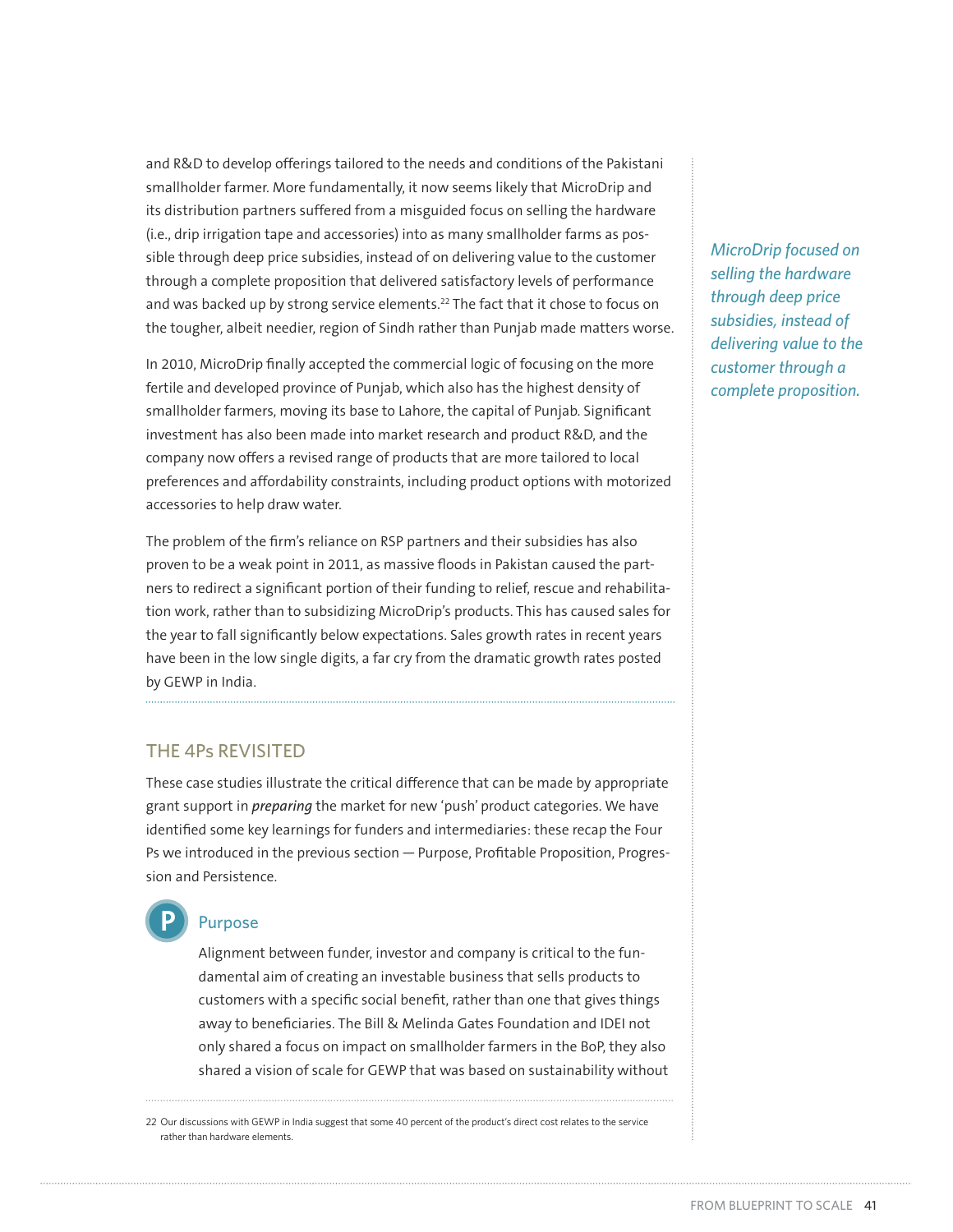on-going subsidy and the potential to attract investor capital in time. Past activity can be a good guide to future expectations: a market-based, rather than charitable, approach had been reflected in IDEI's track record on the treadle pump product that preceded its innovation in drip irrigation.

In contrast, TRDP was a traditional nonprofit that was more accustomed to responding directly to the social need of beneficiaries, rather than to creating a commercial business that could grow without subsidies, as Acumen Fund intended. Despite the steps taken to separate MicroDrip from TRDP and set it on a commercial trajectory, the critical decision to launch in Sindh rather than Punjab indicates a primary concern with social need rather than commercial factors, and one that was ultimately not sustainable in business terms.

## Profitable Proposition

**P**

From the outset, GEWP charged a price for its products that it expected to be able to sustain on a commercial basis over the longer term; meanwhile, its parent organization, IDEI, invested heavily in building customer awareness and cultivating demand. This was accompanied by a significant R&D effort to enhance its product offering.

MicroDrip took a different approach, relying on deep price concessions through TRDP and other RSP channels, instead of stimulating genuine customer demand. This was effective in terms of driving hardware sales but resulted in insufficient attention being paid to delivering a proposition that customers really valued. This was reflected in problems across a range of areas including product design, installation, maintenance and customer training. This practice also established price points in the market that would not be possible to maintain without increasing the amount of subsidy proportionally in line with sales.

#### Progression

**P**

It is clear that GEWP progressed distinctly through the *blueprint, validate*  and *prepare* stages, and with each step the firm moved closer towards the eventual goal of sustainable scale. In the *prepare* stage in particular, the substantial investment in the market and the firm enabled by Gates Foundation led to marked improvements in sales and have likely created a strong foundation for further scaling.

On the other hand, MicroDrip relied too heavily on the Indian precedent and failed to *validate* the assumptions supporting its business model in Pakistan. MicroDrip then failed to invest in demand stimulation, R&D and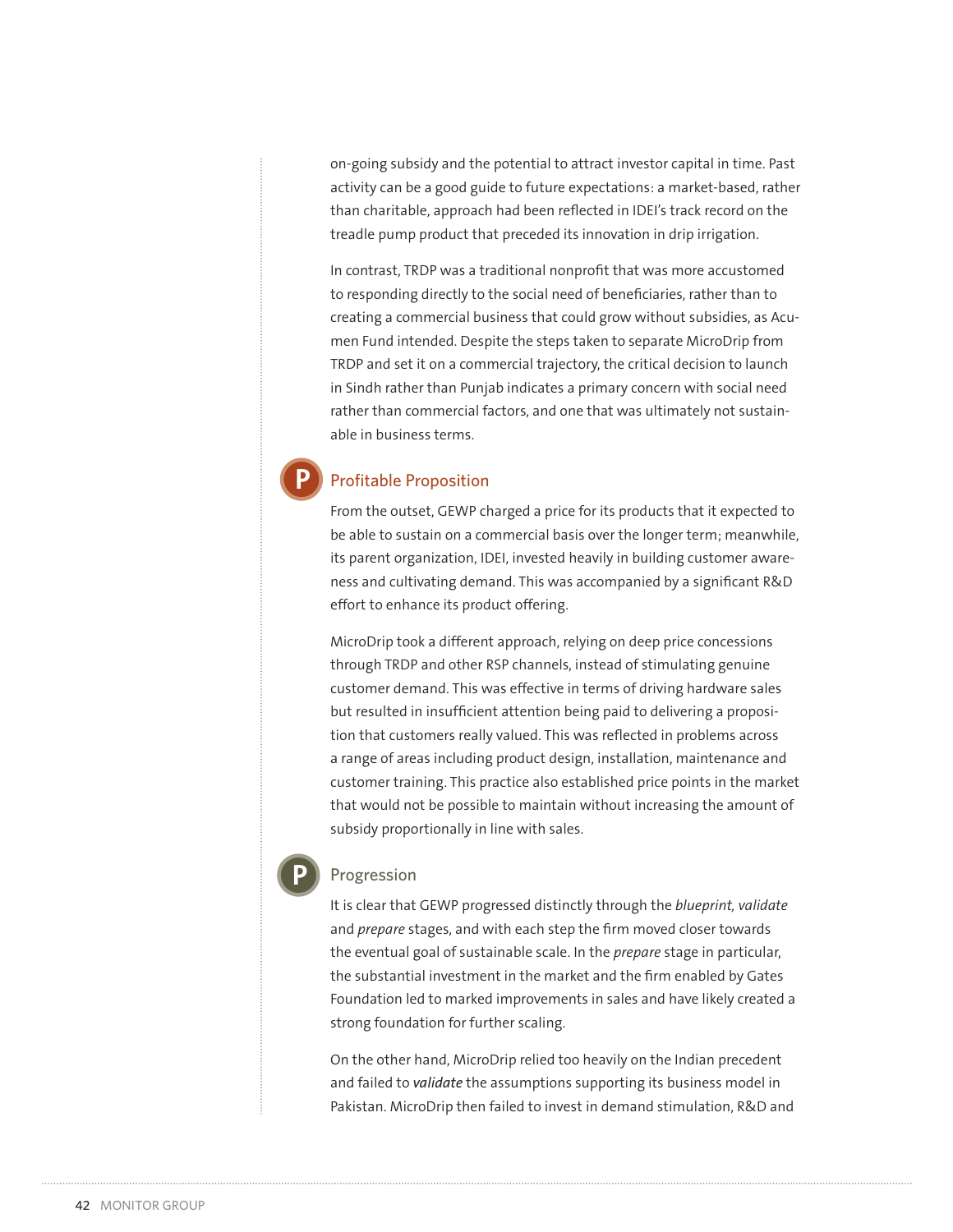supply chain development in the *prepare* stage, which were precisely the areas that had received investment in India. As a result, MicroDrip faces an even harder challenge going forward than it did when it started, as the company seeks to overcome negative customer perceptions due to poor product performance and lack of perceived value.

The case of MicroDrip also holds a cautionary lesson for those interested in porting products or business models from one country to another: just because it works in one country does not mean it will work in another, or even in a different part of the country. The rigorous testing and refinement of the *validate* stage is skipped at one's peril, as is the investment in the market and the firm at the *prepare* stage if the target customer is not yet familiar with the value of the product one is selling.

## Persistence

**P**

The work of educating potential customers and building supply chains in the BoP in the *prepare* stage cannot be accomplished overnight; instead, it requires persistent focus and resources over time. In the case of IDEI-GEWP, each district required targeted and sustained effort over three to six years in order to build genuine customer understanding and demand; only then could GEWP generate a reasonable return on its sales efforts in those areas. Conversely, the story of MicroDrip to date shows that, while direct price subsidies can give businesses a more immediate boost in getting products into the hands of the target customer, such subsidies do not create the conditions for — and might even hinder — longer-term success in both financial and impact terms.

Because the work of *preparing* market demand and supply may not produce sufficient private financial return within five to ten years, if ever, a dependence on return-seeking capital alone may come up short. This is particularly true in situations with 'push' categories that are novel in the BoP market and do not enjoy ready effective demand from customers, and where suppliers and distributors are underdeveloped and inadequate for the requirements of the new business model.

In situations like these, where investor capital is unlikely to meet business needs, enterprise philanthropy can have critical and lasting impact. Enterprise philanthropy can take a broad view of impact beyond the individual firm to encompass whole markets, and provide funding to build the right demand- and supply-side conditions in these markets so that pioneer firms — and those that follow them — can truly scale their activities and impact.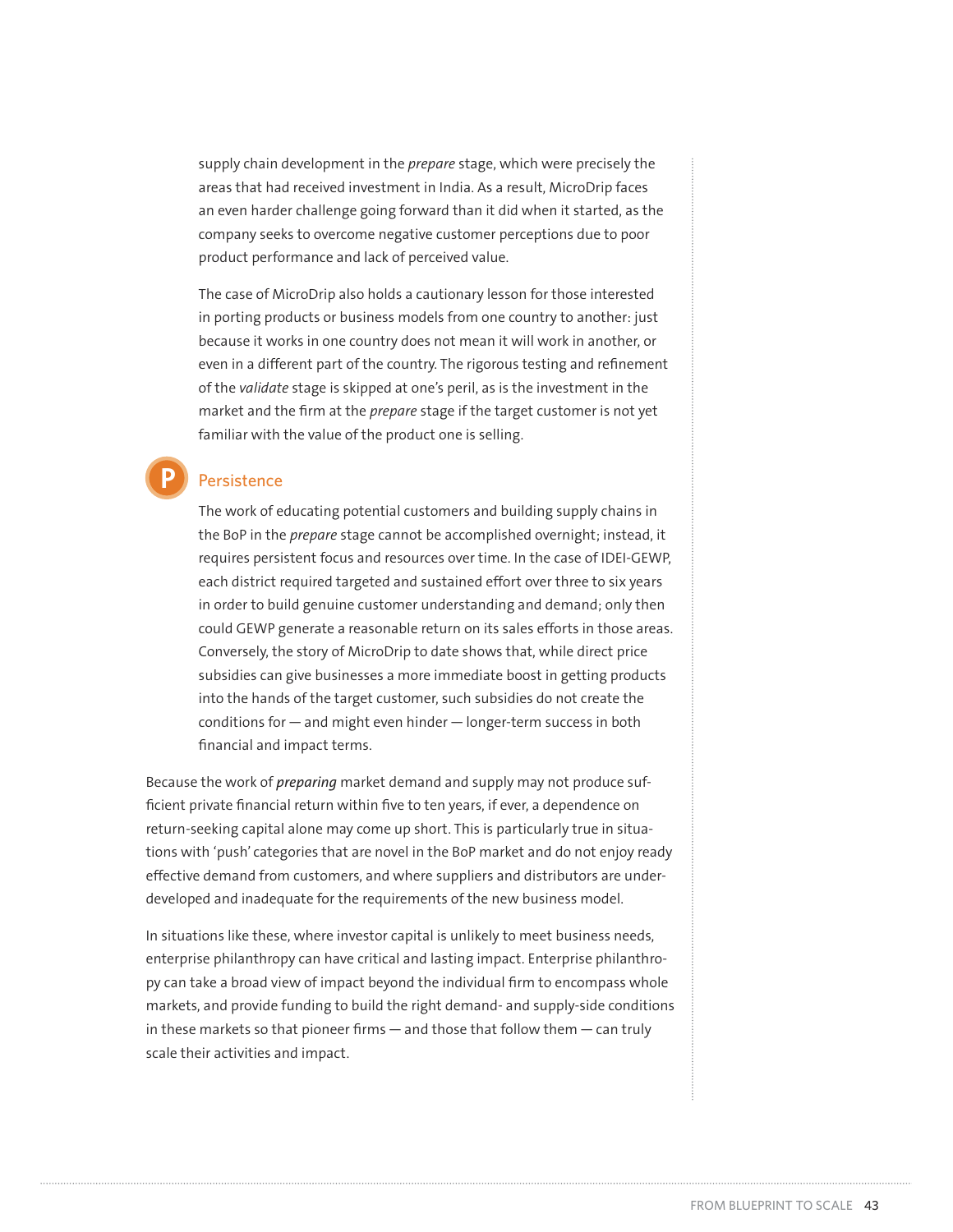# **Closing The Pioneer Gap**



*Interested funders can consider a range of approaches, and potentially in tandem with investing strategies.*

Enterprise philanthropy can play an important role in closing the pioneer gap between *Blueprint* and *Scale*, turning the promise of inclusive business impact into reality. We set out six initial recommendations for funders and investors to help develop this nascent practice.

FOR PHILANTHROPIC FUNDERS:

#### 1. Consider moving into enterprise philanthropy through a range of approaches

More enterprise philanthropy is needed to unlock the potential of inclusive business, and interested funders can consider a spectrum of approaches as described in Table 3. One route is what we have called 'classic' enterprise philanthropy as exemplified by the work of Shell Foundation (described in section 3). Another is to give grants to nonprofits that are already engaged in inclusive business development as the Bill & Melinda Gates Foundation does (described in sections 3 and 4). Across the spectrum collaboration with established players or with networks such as Toniic (a global impact angel investing network) could help seek out promising opportunities to fund.

Philanthropic funding does not have to be deployed in isolation from investment capital. In fact, two of the approaches in Table 3 blend or 'layer' grants with capital to create hybrid models that target high-risk situations. Another uses grants to deliver much-needed capacity building (or technical assistance) to overcome the inherent disadvantages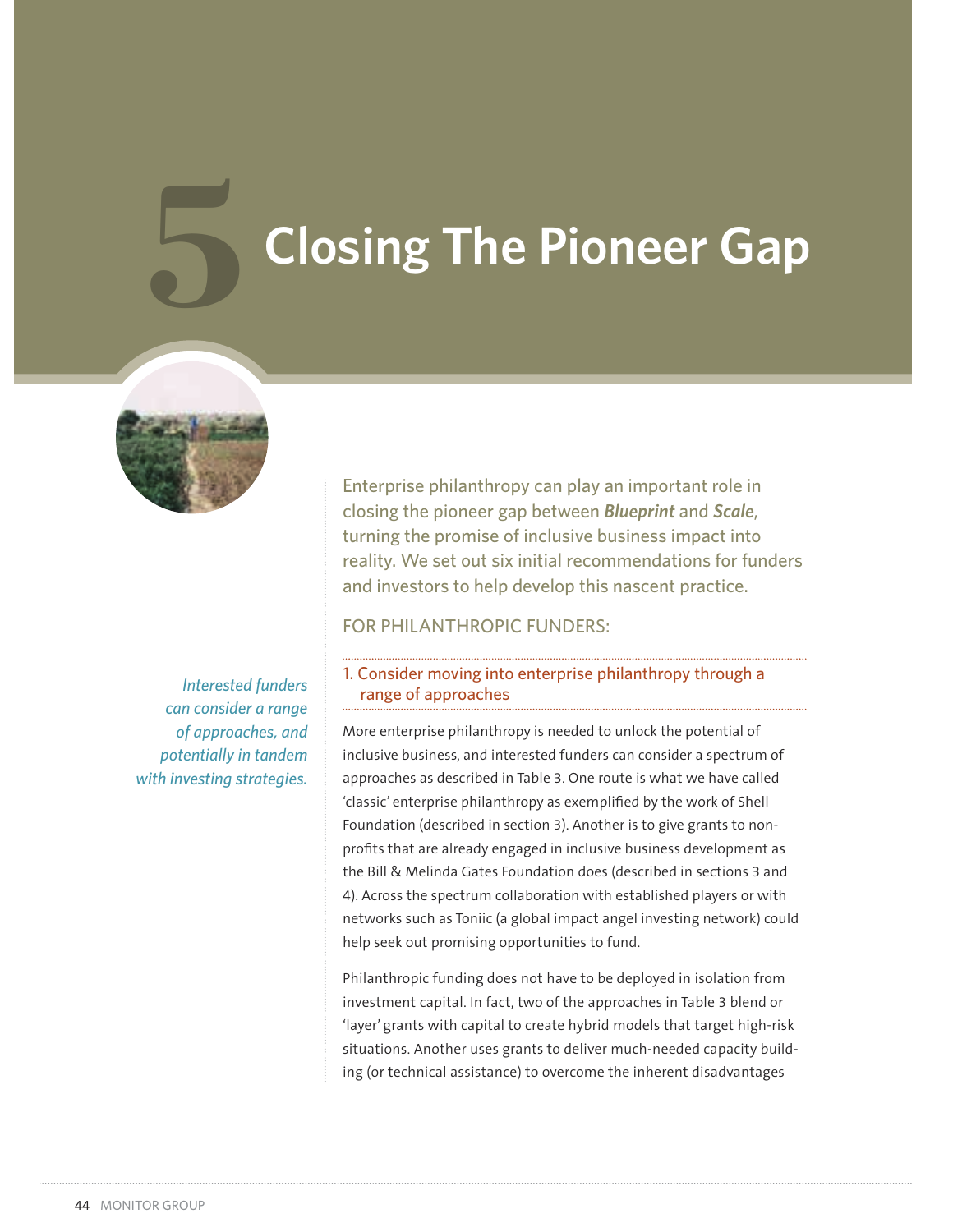#### **TABLE 3:** The Enterprise Philanthropy Spectrum — Potential Approaches for Interested Funders

|                | <b>APPROACH</b>                                          | <b>DESCRIPTION</b>                                                                                                                                                                                                         | <b>OPTIONS FOR</b><br><b>NEW FUNDERS</b>                                                | <b>EXAMPLES</b>                                                                                                                                                                   |
|----------------|----------------------------------------------------------|----------------------------------------------------------------------------------------------------------------------------------------------------------------------------------------------------------------------------|-----------------------------------------------------------------------------------------|-----------------------------------------------------------------------------------------------------------------------------------------------------------------------------------|
| 1              | Grants to firms,<br>including for-<br>profits            | 'Classic' enterprise<br>philanthropy direct to<br>inclusive businesses in<br>less-developed coun-<br>tries                                                                                                                 | • Build own<br>capability<br>• Collaborate/<br>co-fund with<br>established<br>players   | <b>Shell Foundation</b><br>Lemelson Foundation<br>Africa Enterprise<br>Challenge Fund<br><b>KL Felicitas Foundation</b>                                                           |
| $\overline{2}$ | Grants to<br>nonprofit hosts or<br>intermediaries        | Grantmaking to non-<br>profits incubating or<br>otherwise developing<br>inclusive<br>businesses                                                                                                                            | · Seek own<br>opportunities<br>• Collaborate/<br>co-fund with<br>established<br>players | Bill & Melinda Gates Founda-<br>tion - AKAM, IDEI<br>(see sections 3 and 4)                                                                                                       |
| 3              | Philanthropic<br>funds deployed as<br>equity or debt     | Investing debt or eq-<br>uity into businesses in<br>higher-risk situations,<br>aiming for 1x return                                                                                                                        | · Build own<br>capability<br>• Fund or co-fund<br>with established<br>players           | Acumen Fund                                                                                                                                                                       |
| 4              | Early-stage<br>accelerators                              | Layering grant funding<br>with investment capital<br>to pursue high-risk,<br>early-stage situations,<br>with significant capacity<br>building support for<br>investees                                                     | • Build own<br>capability<br>• Fund established<br>players                              | First Light Accelerator<br>Village Capital<br><b>ACCION Venture Lab</b>                                                                                                           |
| 5              | Technical<br>assistance/<br>capacity building<br>adjunct | Grant funding to<br>enable investee capac-<br>ity building, alongside<br>return-capital invest-<br>ment operation                                                                                                          | • Build own<br>capability<br>• Fund established<br>players                              | <b>Grassroots Business Fund</b>                                                                                                                                                   |
| 6              | Market/ecosystem<br>development                          | Grant funding to<br>develop a range of com-<br>plementary business<br>models and promote<br>wider conditions (e.g.<br>standards, regulation)<br>needed for sustainable<br>impact at scale - fo-<br>cused on a given sector | • Build own<br>capability<br>• Fund or co-fund<br>with established<br>players           | Shell Foundation<br>$-$ clean burning<br>cookstoves<br>Omidyar Network-<br>microfinance<br>Michael & Susan Dell<br>Foundation - clean water<br>Gatsby Foundation -<br>agriculture |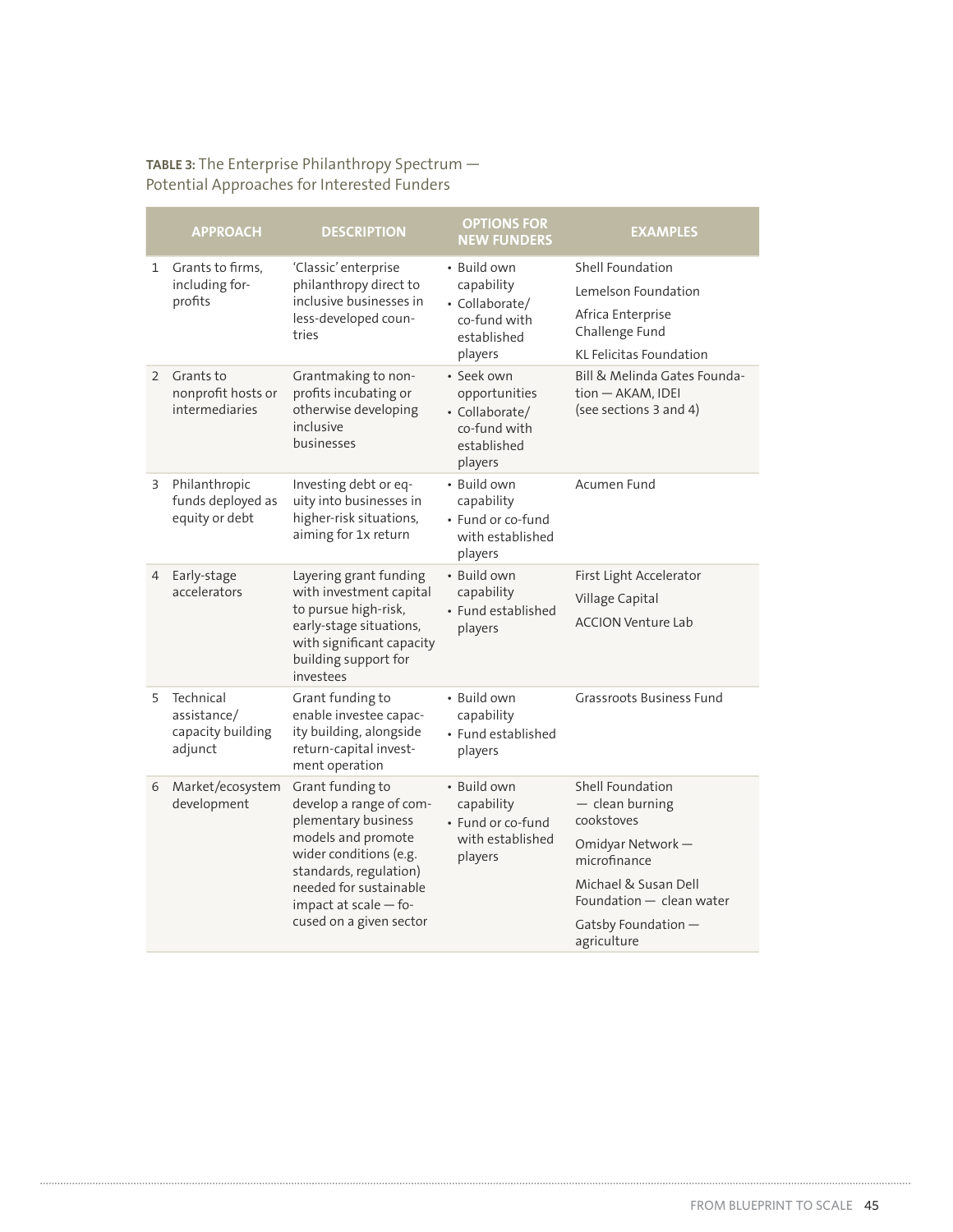of the BoP business environment, alongside a return-capital investment model. Even where funding ultimately flows through as a grant to the pioneer firm or a nonprofit, funders could deploy complementary mission investing strategies.<sup>23</sup>

However, moving to enterprise philanthropy will be challenging for most funders. It aims to shape the working of market forces that may be unfamiliar, and in contexts that are not only less-developed but physically and culturally remote. It requires the blending of a resolute focus on impact with the ability to adopt an investor's perspective on business models, management teams and performance. Some funders will be confident in building their own capabilities, but many others will prefer to fund or co-fund with established players who already have such capabilities.

#### 2. Create and back new specialist intermediaries

We believe that more players with specialist enterprise philanthropy capabilities need to emerge. In particular, we see a critical lack of specialist intermediaries to connect mainstream philanthropic resources to the practice of 'classic' enterprise philanthropy, in contrast to the 200 impact investing funds that have emerged. We believe that funders interested in this emerging field should support the creation of new specialist intermediaries for enterprise philanthropy, in much the same way as leading funders interested in impact investing, such as The Rockefeller Foundation, helped to create Acumen Fund over ten years ago. These new intermediaries would accept funding from a wide range of foundations and aid donors, and develop strong in-market capabilities in order to deploy grant funding and capacity building into the pioneer gap.

Of course, these new intermediaries will face tough questions and challenges. Enterprise philanthropy is not a familiar concept, and these new funds will need to clearly distinguish themselves from impact investors and venture philanthropy funds. They will need to develop strong on-the-ground capabilities in less-developed countries — hiring staff, building networks, finding opportunities, delivering technical assistance, managing portfolios and measuring impact — and maintain a strong connection to funders that are predominantly based in more-developed countries. The good news is that they will be entering at a time when groups such as the Aspen Network of Development Entrepreneurs and the Global Impact Investing Network are beginning to invest significantly in building the field infrastructure and skills on which to scale up their operations.

*Funders should support the creation of new specialist intermediaries for enterprise philanthropy, in much the same way as leading funders helped to create Acumen Fund over ten years ago.*

<sup>23</sup> Discussion of the practice of 'mission investing' by foundations is beyond the scope of this report. We refer funders based in the United States to Stetson A. and Kramer M. (2008), Risk, Return and Social Impact: Demystifying the Law of Mission Investing by U.S. Foundations, FSG Social Impact Advisors. Funders in Europe could read Bolton M. (2006), Foundations and Social Investment in Europe, European Foundation Centre, and consult the directory of resources prepared by the European Foundation Centre's Social Investment Group http://www.efc.be/Networking/InterestGroupsAndFora/ SocialInvestment/Pages/KnowledgeResources.aspx.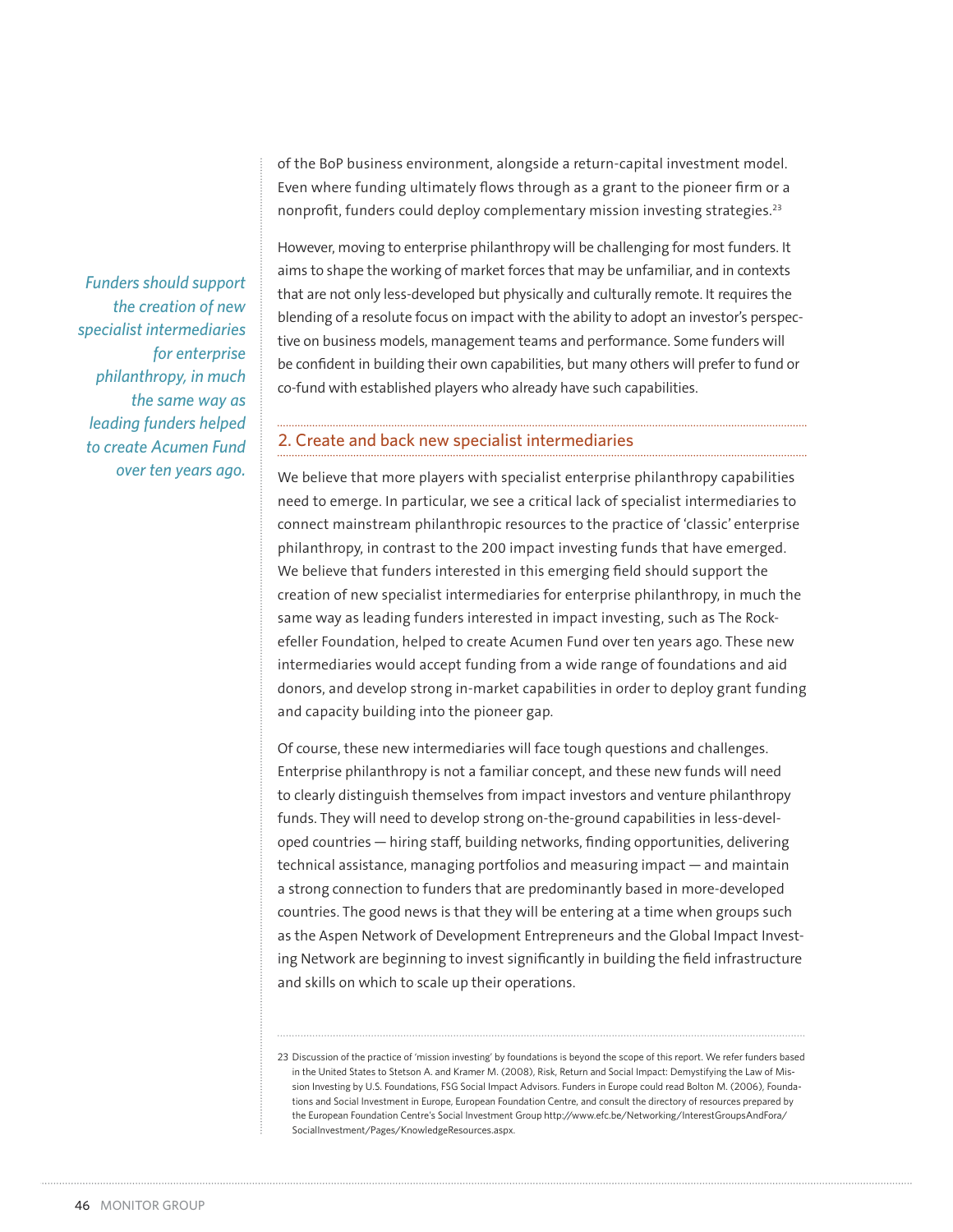#### 3. Embrace risk and acknowledge failures

Working at the frontier of inclusive business in the hope of breakthrough impact is an inherently risky endeavor that will see significant, if not high, rates of setback and failure: we need to acknowledge and accept this. Much of the support that is utilized in these situations will not result in business success, which mirrors the experience of venture capital (VC) investors in developed markets. However — unlike VCs who expect a high rate of failure and sometime even prefer to invest in entrepreneurs only after they have tried and failed — funders may struggle to reconcile this with the traditional concept of accountability and good stewardship in philanthropy. We encourage enterprise philanthropists to take risks with new models and new markets, *and* to be open about their experiences of failure as well as of success so that learning can be maximized for the field.

#### 4. Expand perspective to encompass markets and ecosystems

Experienced philanthropic funders may find the entire approach of this report somewhat strange: why are we so focused on the individual firm? History does not suggest that successful individual ventures, either for-profit or non-profit, are sufficient for driving large-scale social impact, because of the complex and systemic nature of entrenched problems. What we *have* observed is the powerful change that can result from the aligned activity of many players, on issues such as civil rights in the United States and the immunization of children in poor countries.

Meanwhile, we have also observed that vibrant and increasingly global markets in goods and services (and talent and capital) are influencing the way we live, work and relate to others. Markets do this in ways that cannot be attributed entirely to individual companies; even companies like Apple and Facebook, which are exerting significant influence on both popular culture and the evolution of their industries, have relied on  $-$  and been shaped by  $-$  their suppliers, customers, competitors and precursors.

In the same way, the impact of any market-based solution, at its fullest potential, will be achieved by a multiplicity of actors working in a given market, and not just within the private sector. The microfinance sector illustrates this well: in addition to a competitive array of microfinance institutions lending to end customers, there is a wider ecosystem of funders, investors, investment funds, ratings agencies, research bodies, conveners, regulators and policymakers that is shaping the evolution of the market and, ultimately, its impact on poor households.

Philanthropic funders are uniquely placed to take this perspective and work at a range of points across the market and ecosystem in order to enhance the conditions for eventual impact at scale. Investors, even impact-focused inves*Philanthropic funders are uniquely placed to take a broader perspective and work at a range of points across the market and ecosystem.*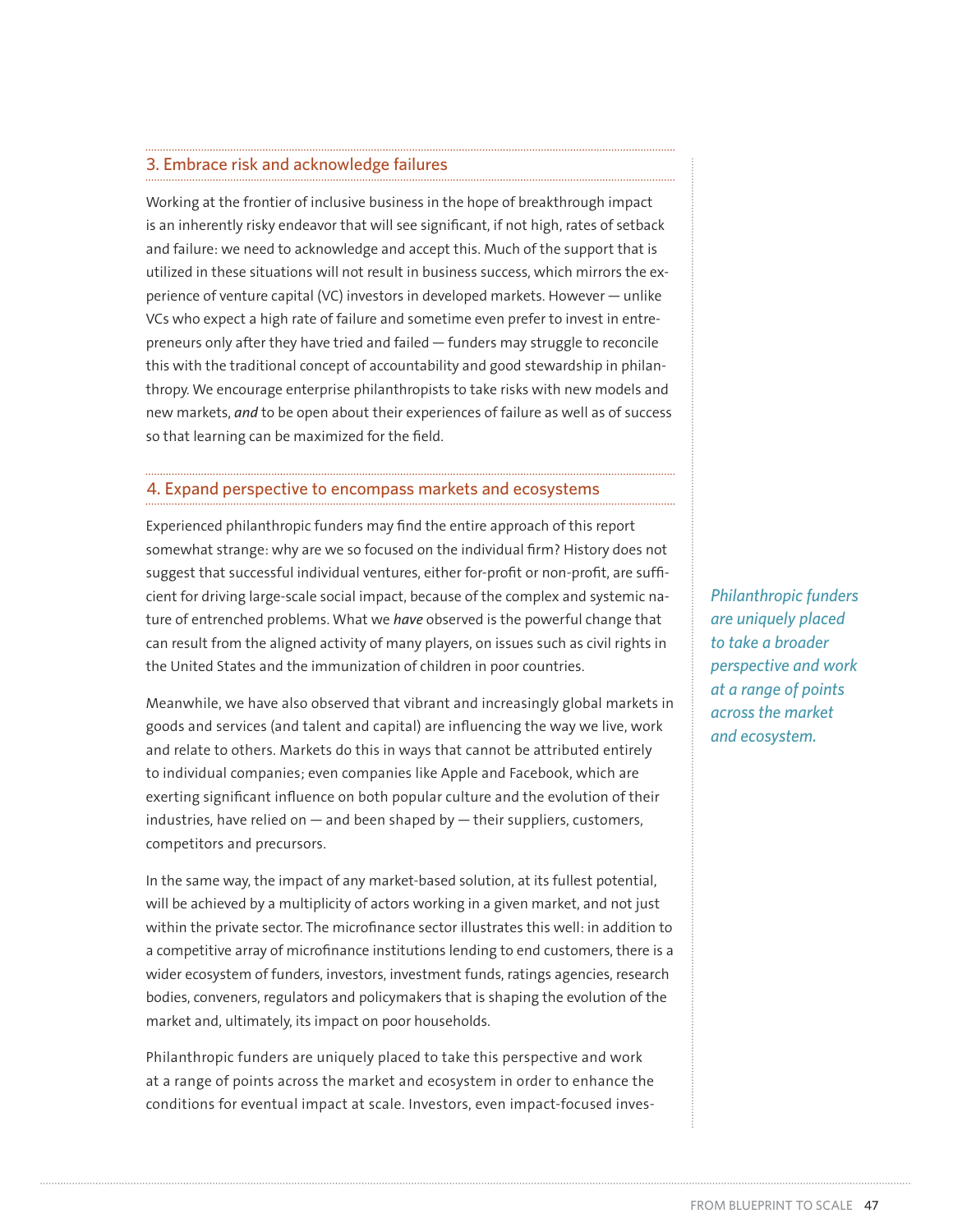tors, must keep their eye trained on the performance of their own companies first and foremost, and their interest in the broader issues will be shaped largely by this lens. We believe that this perspective is vital and that is why we have included market and ecosystem approaches in the spectrum of enterprise philanthropy in Table 3. In particular, we believe there is an opportunity to take the emerging lessons of microfinance<sup>24</sup> to shape the market-based solutions of tomorrow for the greatest possible impact.

## FOR IMPACT INVESTORS:

#### 5. Collaborate with funders on new business models

Impact investors, particularly those seeking innovative solutions to the problems of poverty, will continue to face serious challenges with deal flow. It is imperative that investors recognize the crucial role that funders can play in building the pipeline in these situations by cultivating pioneer firms and ecosystems. Investors could engage more with those funders working upstream of or alongside them, and explore the potential for collaboration in order to establish new models and markets. Some investors, particularly those investing in the early stage, may even pursue layered capital approaches as described in Table 3. At the very least, impact investors should clearly and proactively communicate their requirements and criteria for investment so that active enterprise philanthropists are fully aware of them and can guide early-stage pioneer firms towards true investability.

#### 6. Align investment strategies with aims and expectations

More fundamentally, impact investors need to realistically appraise their own investing strategies and ensure that there is alignment with their expectations for risk, return and impact. Pursuing new business models to tackle the toughest social problems affecting the poorest communities will not generate high risk-adjusted returns, and in fact may not even generate 1x return. On the other hand, investing in proven business models (such as microcredit), or in businesses that serve both BoP and non-BoP populations, could potentially allow the achievement of higher risk-adjusted returns. We strongly encourage investors to be consistent in making these choices, and to be honest in the way that these choices are communicated and expectations set with investors and partners.

24 For an excellent summary of this, see Cheng P., Hodgkinson R., and Lord C., Ed. (2011) *The Impact Investor's Handbook: Lessons from Microfinance*, CAF Venturesome: Market Insights Series.

*Investors should engage more with those funders working upstream of or alongside them to establish new models and markets.*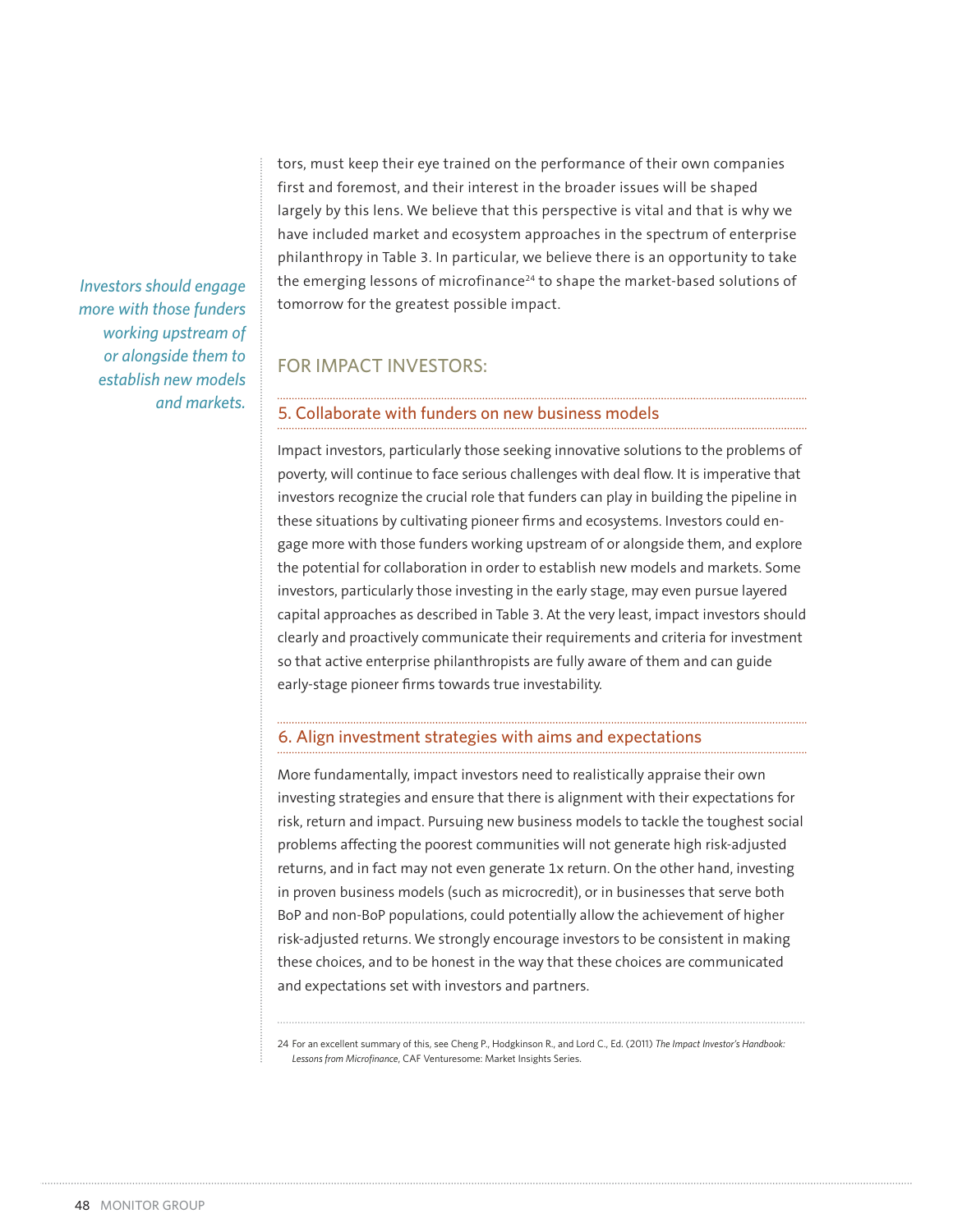# CLOSING THE GAP

Inclusive business has the potential to transform the lives and livelihoods of the poor, but the field is young and many models are as yet unproven. The long road to establishing any new model begins with the audacious efforts of the lonely pioneer firm: without the right funding and support in bridging the pioneer gap, the exciting promise of this field will remain just that. The good news is that there is already a small group of enterprise philanthropists that are leading the way. However, many more need to join them, to create a truly vibrant ecosystem that can offer the full range of capital, funding and support that inclusive business pioneers need. Many pioneers will fail, but some will succeed and establish, in time, effective marketbased models into which billions of dollars of impact capital can be directed to improve the health, education, livelihoods and security of our poorest and most vulnerable communities.

In doing this, enterprise philanthropy draws fully on the best of philanthropy as it has already been practised for decades: the bold and persistent support of radical innovations and visionary leaders over long time horizons, often building whole fields not just single organizations, and with the ultimate goal of achieving profound and lasting change for millions of people. **It is this very same combination of philanthropic foresight, ambition and courage that will be the key to truly realizing the 'impact' in impact investing, by helping many more inclusive business pioneers get from blueprint to scale.** 

## **FURTHER STUDY**

Our work has pointed to a number of areas that required further study but fell outside the scope of this report.

- An analysis of supply-side barriers and constraints for enterprise philanthropy, and recommendations for interested funders, including detailed consideration of how effective and sustainable intermediaries might be established.
- An in-depth review of whole market and ecosystem approaches to enterprise philanthropy to draw out the emerging lessons from those practices and provide concrete recommendations for interested funders.
- A collaborative, data-driven review of the enterprise grant experience base to date to provide more granular best-practice guidance to interested funders in areas including entrepreneur due diligence/selection, design of grants (and other instruments) and performance management, and as well as benchmarks for funding and time scales by geography and sector.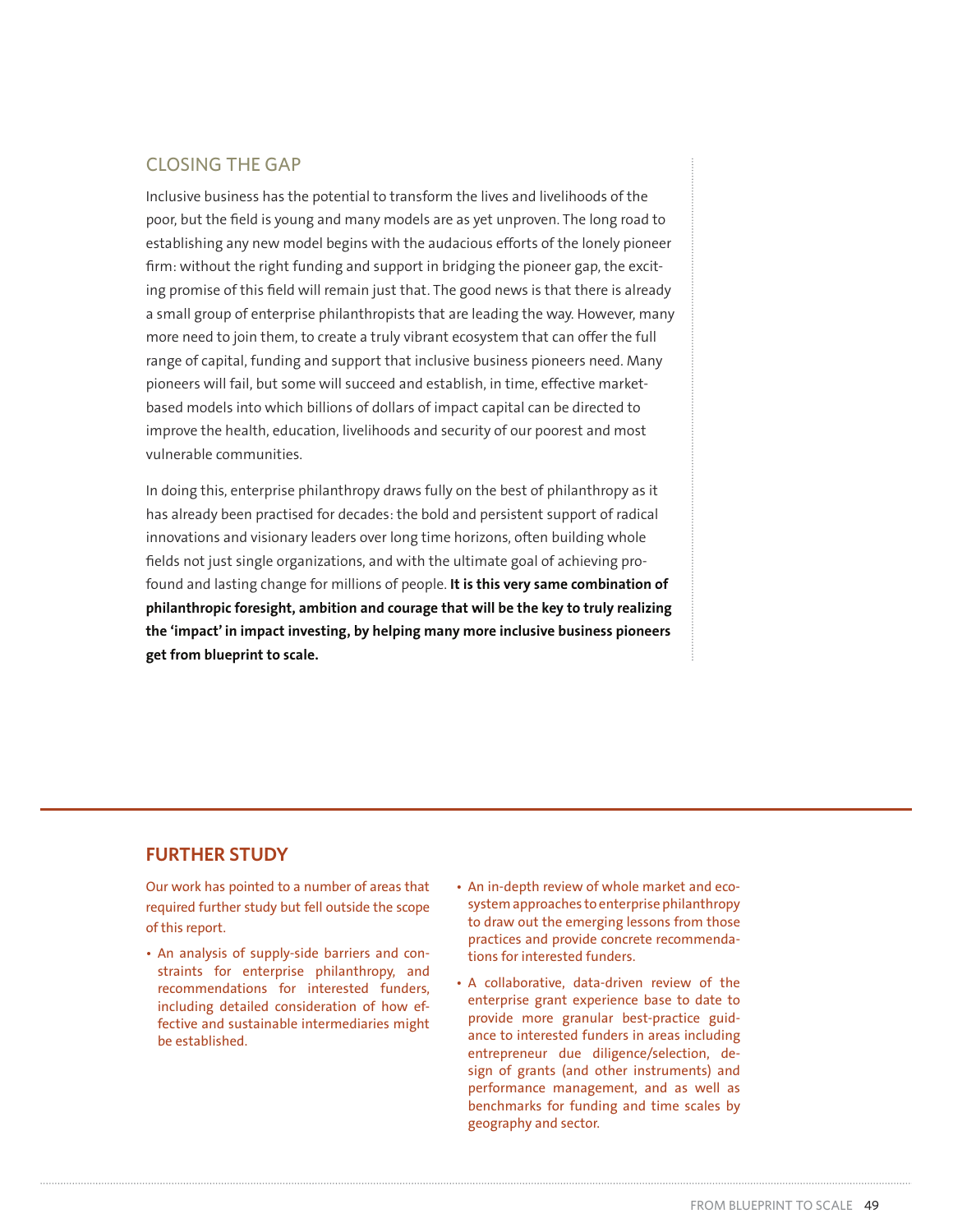

While the design of grantmaking programs is beyond the scope of this report, we have a number of ideas emerging from our research.

#### **FUNDING IDEAS**



In the *validate* stage, funders could:

- Support testing and refinement of inclusive business models, both in nonprofits and for-profits
- Support nonprofits in hosting and incubating early-stage enterprises with commercial potential
- Provide targeted technical assistance, particularly to new ventures with few resources and enterprises founded by nonprofits, focused on validating business model viability



In the *prepare* stage, funders could:

- Support category marketing and education campaigns to drive awareness among BoP customers and create desire for new beneficial products
- Upgrade BoP supplier or labor force capabilities through training programs, information provision, certification and/ or fixed asset building
- Upgrade infrastructure for distributing products to the BoP customer
- Strengthen management teams and systems within enterprises

As this shows, funders who are only able to give grants to organizations that are officially recognized as nonprofits or charities, need not feel excluded from participation in this field. As illustrated by the example of the Bill & Melinda Gates Foundation and IDEI in section 4, nonprofit organizations can often be a key player in helping to pioneer inclusive business models.

Important questions should always be asked up-front to ensure that enterprise grants flow to the right opportunities and minimize the risk of merely providing a cheap substitute for impact capital.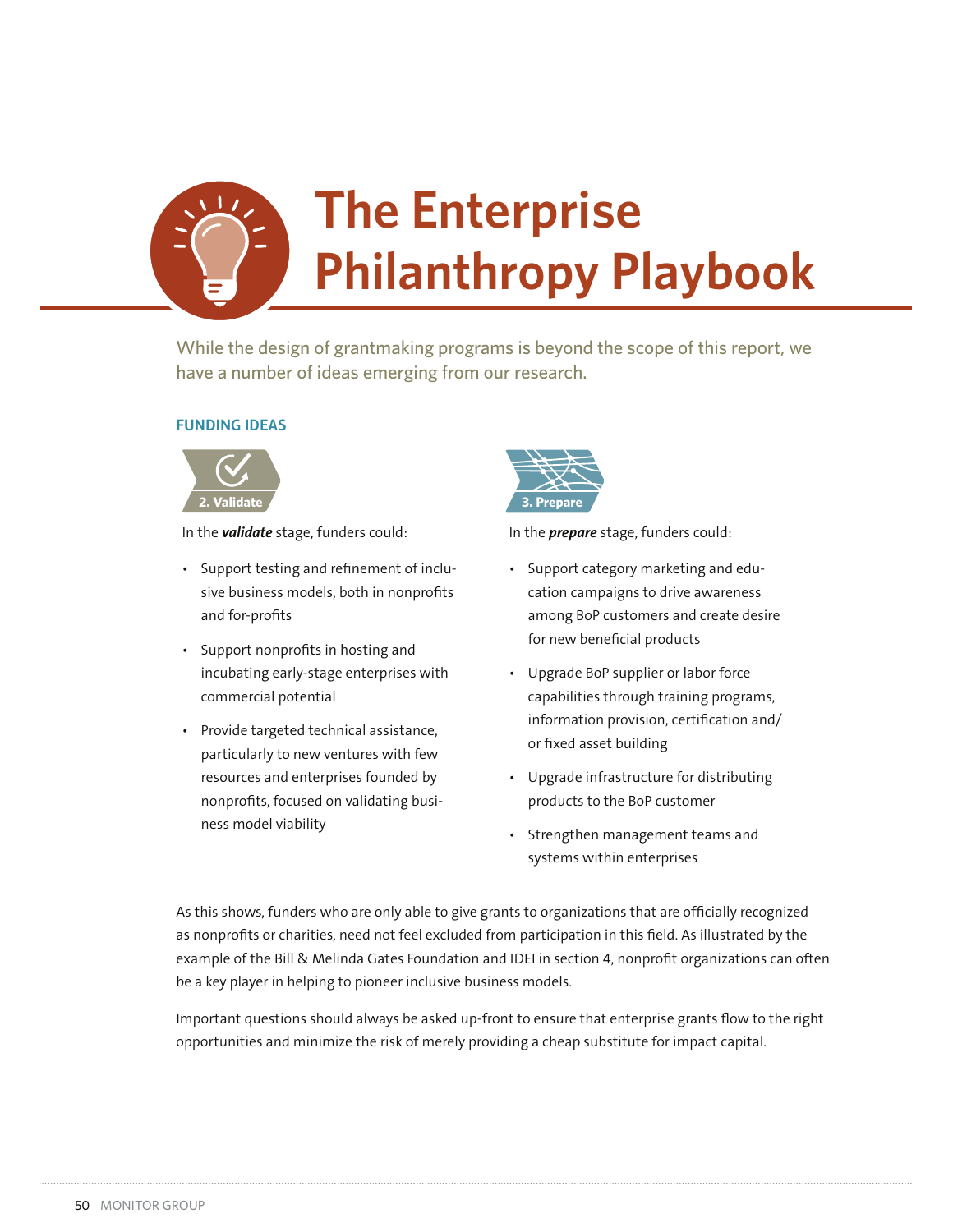

## **BLUEPRINT FOR IMPACT**

While not the focus for this report, the **Blueprint** stage also provides opportunities for grantmakers to stimulate the creation of promising inclusive business models. Specifically, funders could:

- Support foundational research into customer or supplier needs in the BoP which could then be released into the public domain as a basis for business innovation
- Encourage established corporations to explore inclusive extensions to their current business
- Encourage nonprofit organizations to develop commercializable impact ideas and supporting technologies
- Build stronger innovation capabilities within organizations that have good understanding of BoP needs and potential to generate solutions
- Strengthen the pipeline for entrepreneurial talent with the right perspective, motivation and skills to create and scale inclusive business models

#### **QUESTIONS TO ASK**



In the *validate* stage, ask:

- Is this an inclusive business model that will help better address the problems of poverty? Does it generate greater social benefit in the BoP than established businesses that also engage the BoP as customers or suppliers?
- Is there a need to validate this new business model because there is high uncertainty as to its viability?
- Does this uncertainty seem to be a barrier to generating sufficient investor interest in the pioneer firm?



In the *prepare* stage, ask:

- Is this a push product without sufficient ready demand from BoP customers despite producing clearly superior social benefits while staying within affordability constraints? Is there a requirement for a large one-time investment in stimulating demand?
- Are supplier, labor force, distribution channel or other infrastructure constraints a critical (but addressable) barrier to the firm's sustainable growth? Is there a requirement for a one-time investment in improving these conditions?
- Is any required investment so large, or the benefit from that investment so likely to be diffused across multiple parties, or both, that investor capital is unlikely to adequately meet that need?

Where the answers to these questions are in the affirmative, funders can have greater confidence that their grants are playing an important, value-adding role that is distinct from that played by investor capital.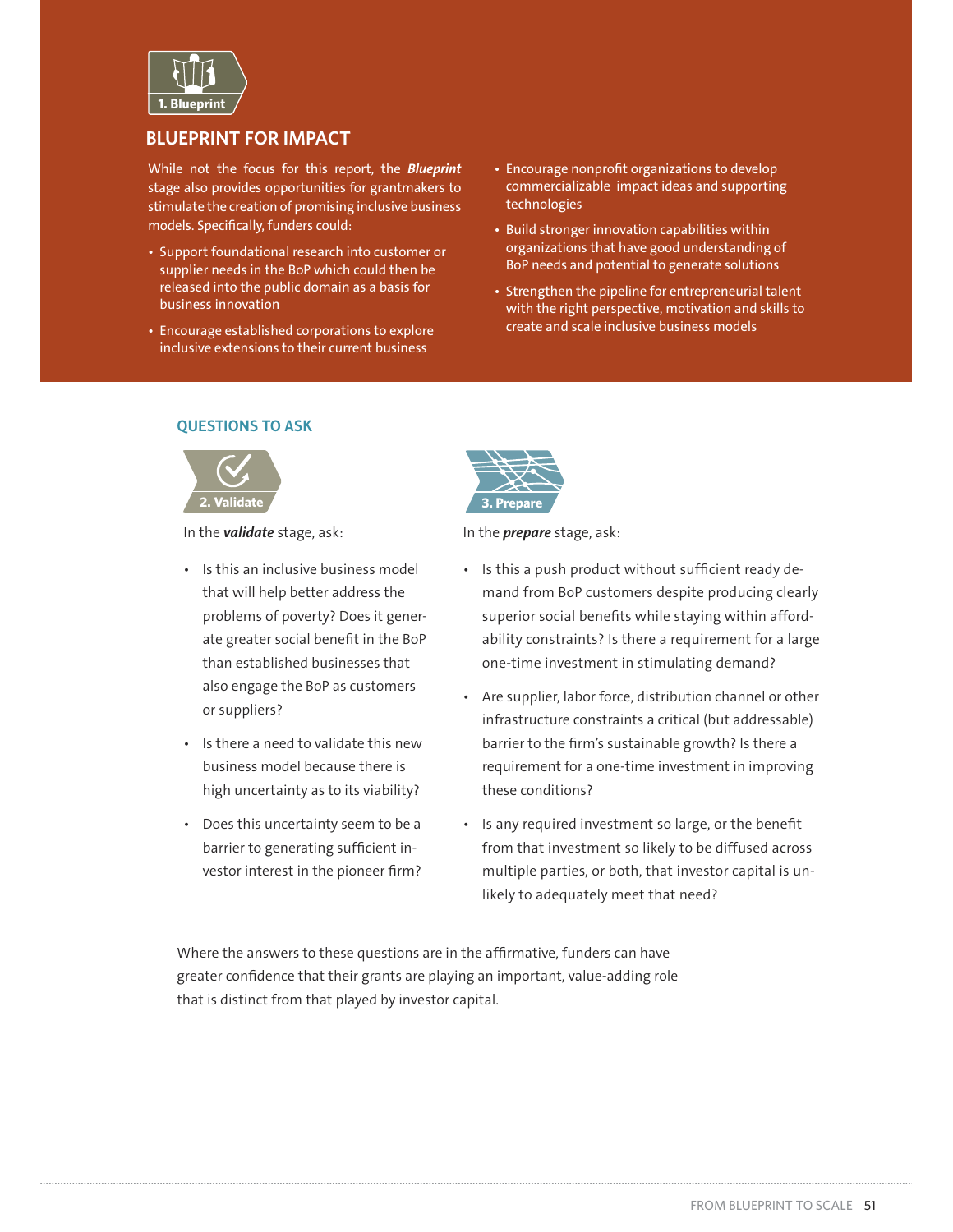# APPLYING THE FOUR Ps IN PRACTICE

But this is not just about *what* we fund, it's about *how* we fund. In previous sections, we described the Four Ps that characterize effective enterprise philanthropy practice. How should we put them into practice? Here are some suggestions.



**P**

#### **1. Purpose: Ensuring aligned purpose towards building investable businesses** *that produce specific social impact*

Speak to management and key investors and funders: ask them about how they define as success for the business and what metrics or milestones they would use to track success by their definition.

Look at their past track record: past behavior is a good predictor of future intent.

Discuss 'what-if' scenarios: 'What if the product loses money? What if customers don't buy the product? What if a better product comes along from a competitor?' These discussions can tease out significant differences in aims and expectations between the parties. After all, it is when things go wrong, or serious challenges (or opportunities) arise, that alignment of purpose is really tested.

## **2. Profitable Proposition:** Driving a focus on profitable propositions for *customers and suppliers*

Push for rigorous testing of profitability: because many inclusive business promoters come from non-BoP backgrounds, there is a tendency to 'overfeature' or just 'over-cost' products, in the hope that some combination of customer preference, scale economies and on-going subsidies will make the product viable in the long run.

Invest effort up-front to clearly define the standards for profitability, and help the firm design and run valid market trials. It is not always easy to agree the conditions for viability, and test for them, in the early stages of a new business model. For instance, companies commonly expect significant scale economies which would bring down unit cost as production increases, which could make it difficult to determine the long-term sustainable unit price at which to run market trials, especially because there are no benchmarks from similar companies already operating at scale.

Invest in helping the company track and analyze their unit profitability: many early-stage businesses do not have well-developed capabilities in this respect.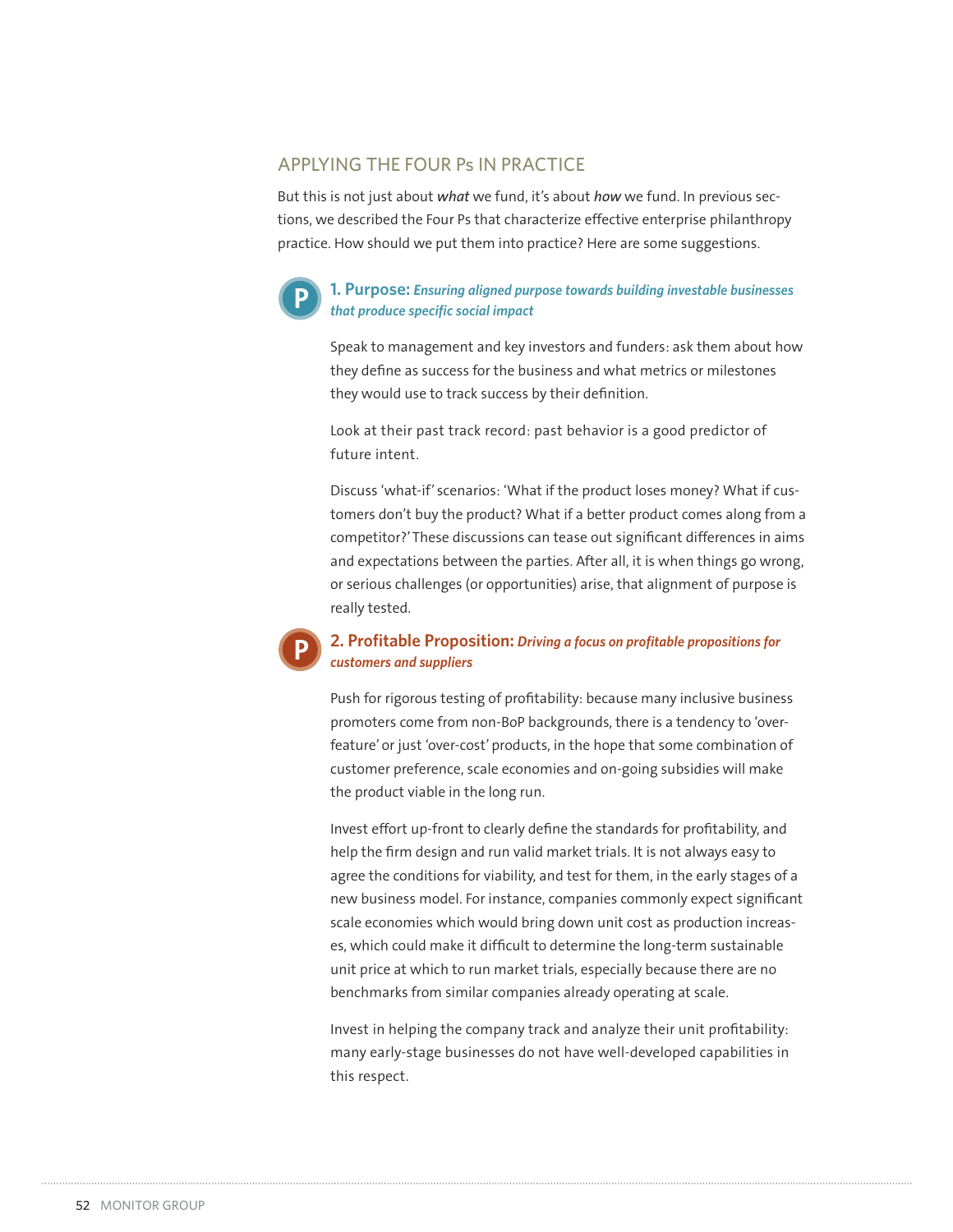Avoid constraining the set of customers the business is allowed to serve. Monitor's research suggests that many viable models serve a range of customers at various income levels in the BoP or even outside the BoP.

#### **3. Progression: Encouraging progression through key stage gates** *towards investability*

**P**

**P**

Develop a team with the right skills and experience to help the firm navigate its progression, identify the critical step changes ahead, and support management in achieving those. Not all of these people need to be on your staff; in fact, given the range of challenges the firm will face, it is a good idea to develop a strong network of capable, trusted advisors who can be called on to assist as needs arise.

Design features into the grant to help the firm maintain discipline on achieving key step changes in its business. This needs to be done *with* the company, not *to* it, because grants can only be an enhancer of discipline, not a substitute for it. And these design features should allow some flexibility, in terms of timing for instance. Where there are multiple enterprise philanthropists engaged with one company, these design features should be aligned across all relationships, in the same way that all key investors in a business should be aligned on the firm's business plan and objectives going forward.

Be disciplined yourself. The temptation to forgive business model issues when we see clear potential for impact is strong indeed.

Encourage honest and open consideration of the paths forward. Many interesting impact models will not turn out to be great business ideas but they may well have strong potential to develop and grow as nonprofits.

4. Persistence: Expecting and supporting persistence in overcoming the chal*lenges inherent in pioneering new models and new markets*

Plan for multiple cycles of business model testing, learning and refinement. The world's toughest development challenges are unlikely to be solved on the first attempt. Looking to previous attempts to solve similar problems or meet similar needs can provide some guidance on how much time, money and effort will be required.

Be realistic about time frames. Monitor's research suggests that it is not uncommon for the firm's journey to viability and scale to take five to ten years. Pushing a pioneer firm to scale before the model is worked out or the distribution infrastructure developed is a recipe for disaster.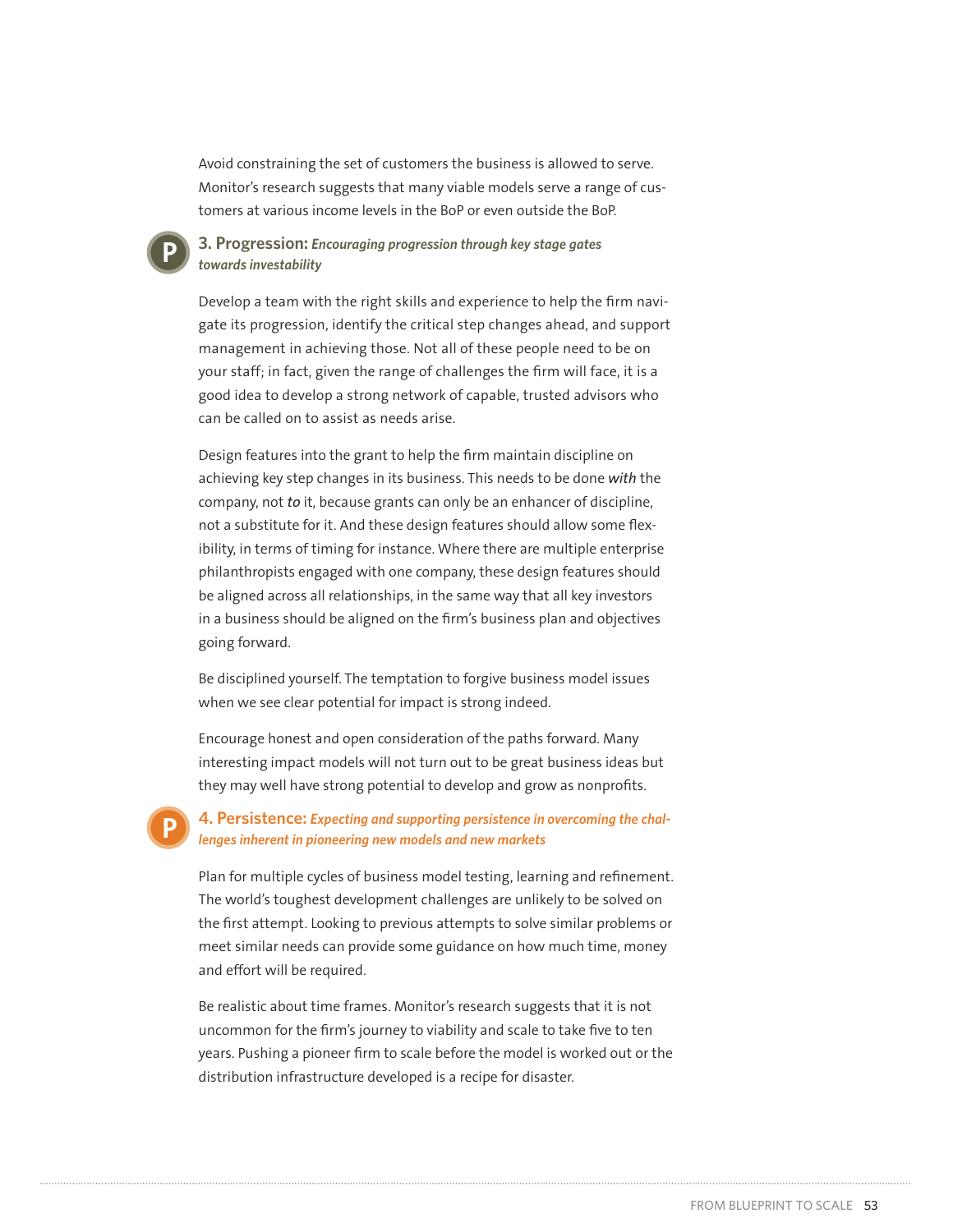# **CASE STUDY: MODEL VISION**



Toti and Omprakash's vision had been deteriorating, to the extent that their last crop was lost because they never saw the insects that were ravaging their fields. After receiving vision screenings through VisionSpring, they each bought a pair of glasses. Story time is once again a nightly tradition for their grandchildren and the two have a healthy crop nearly ready for harvest.

VisionSpring is a pioneering inclusive business founded in New York in 2001 by Dr. Jordan Kassalow and Scott Berrie to manufacture and sell affordable eyeglasses to BoP communities in the less-developed world. Jordan, a qualified optometrist, had seen first-hand the widespread lack of access by the rural poor to eyesight correction during his year volunteering at the Aravind Eye Hospital in India. By bringing reading glasses to the rural poor where they lived, he hoped to improve their lives through better eyesight.<sup>1</sup>

Jordan explained: *"The idea was to reach tens of millions of people, using philanthropic capital to kick start the business but ultimately scaling through market forces."* VisionSpring was

established using grants from funders such as the Open Society Institute, Draper Richards Kaplan Foundation and Skoll Foundation, but the model had always been intended to be commercially sustainable from sales revenues. It also aimed to deliver dual social impact: through the improved vision of rural lowincome customers, and through the improved livelihoods of Vision Entrepreneurs (VE), who are typically women drawn from the same rural poor communities, specially trained to sell VisionSpring glasses.

When Monitor first studied VisionSpring in India in 2007, it was clear that there was a problem with VE channel economics. The approach was door-to-door, raising awareness among customers, conducting spot eye tests and selling reading glasses priced at Rs. 150–200 (\$3–4) each. Typically, the first few months of a

<sup>1</sup> A study by the University of Michigan showed that the improved vision enabled by VisionSpring products increased customer incomes by 20 percent and their productivity by 35 percent.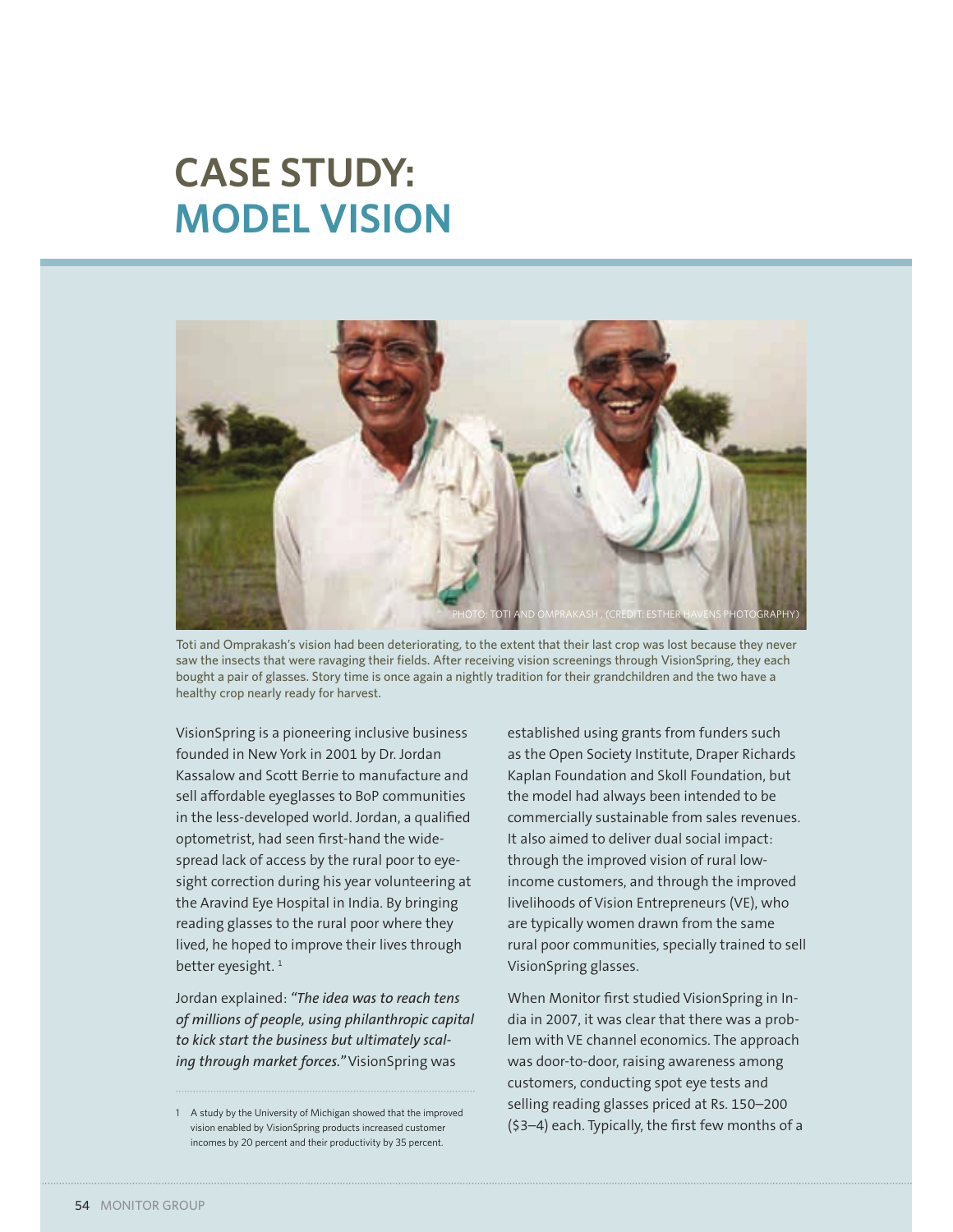VE's career would go well as she sold to family and friends in her home village. As the local pool of customers was tapped out, with little prospect of repeat sales, the VE would have to venture farther afield to make additional sales. This required greater effort and incurred travel costs, and yet sales were unlikely to reach the levels achieved initially; as a result, few VEs made this their primary livelihood. More importantly, it did not seem feasible to scale the VE approach into a model with break-even economics that would be sustainable in the long term, so VisionSpring management knew something needed to change with the product offering or the go-to-market strategy.

In response to these issues, VisionSpring developed new channel models with improved economics. In El Salvador, funded by a grant from the Inter-American Development Bank, the company expanded their pilot hub-and-spoke model, which was centered on a village store carrying a wider range of products including prescription eyewear. This new approach led to an eightfold increase in revenue from 2010 to 2011, with five stores at the end of the period running at over 90 percent of costs covered by sales. Thanks to the catalytic effect of the IDB grant of validating the business model, the company is now looking to scale the model across the country.

In India, VisionSpring created a new channel in which mobile vans visit villages to run communication activities, conduct eye camps, and sell glasses. This has been enabled by grant funding from Mulago Foundation and the Jasmine Charitable Trust, among others. Results from the initial fleet of 20 vans have been positive,

with a doubling of sales from 30,000 eyeglasses in 2010 to 65,000 in 2011, and there are plans to grow the mobile van network substantially in 2012.

These examples of what VisionSpring calls 'strategic philanthropy' are now helping the company to validate its business model and move closer towards full commercial viability. It estimates that 55 percent of revenues will be from sales (as opposed to grant subsidies) in 2011, compared to 23 percent two years before.

Over the years, VisionSpring has also sought to consolidate and align the support coming from grant funders towards their long-term goals. Jordan explains: *"The Foundation side of the organization was consumed with fundraising, often in painfully small increments. Given our small team, in the early years, this distracted from the critical business mechanics that needed to be hammered out. To make matters worse, many funders were only interested in funding programs, not in building a robust organization with the capacity to provide those programs in perpetuity."*

In an effort to get some control back, Vision-Spring issued an 'investor prospectus' in 2007 to gather a small group of key grant funders who would provide growth capital and have standardized reporting requirements. Within a 12 month period, VisionSpring attracted over \$3 million in philanthropic capital from lead investors including the Skoll Foundation, The Lavelle Fund for the Blind and The Peery Foundation. In 2011, the company reported that it had already exceeded all of its 2012 goals.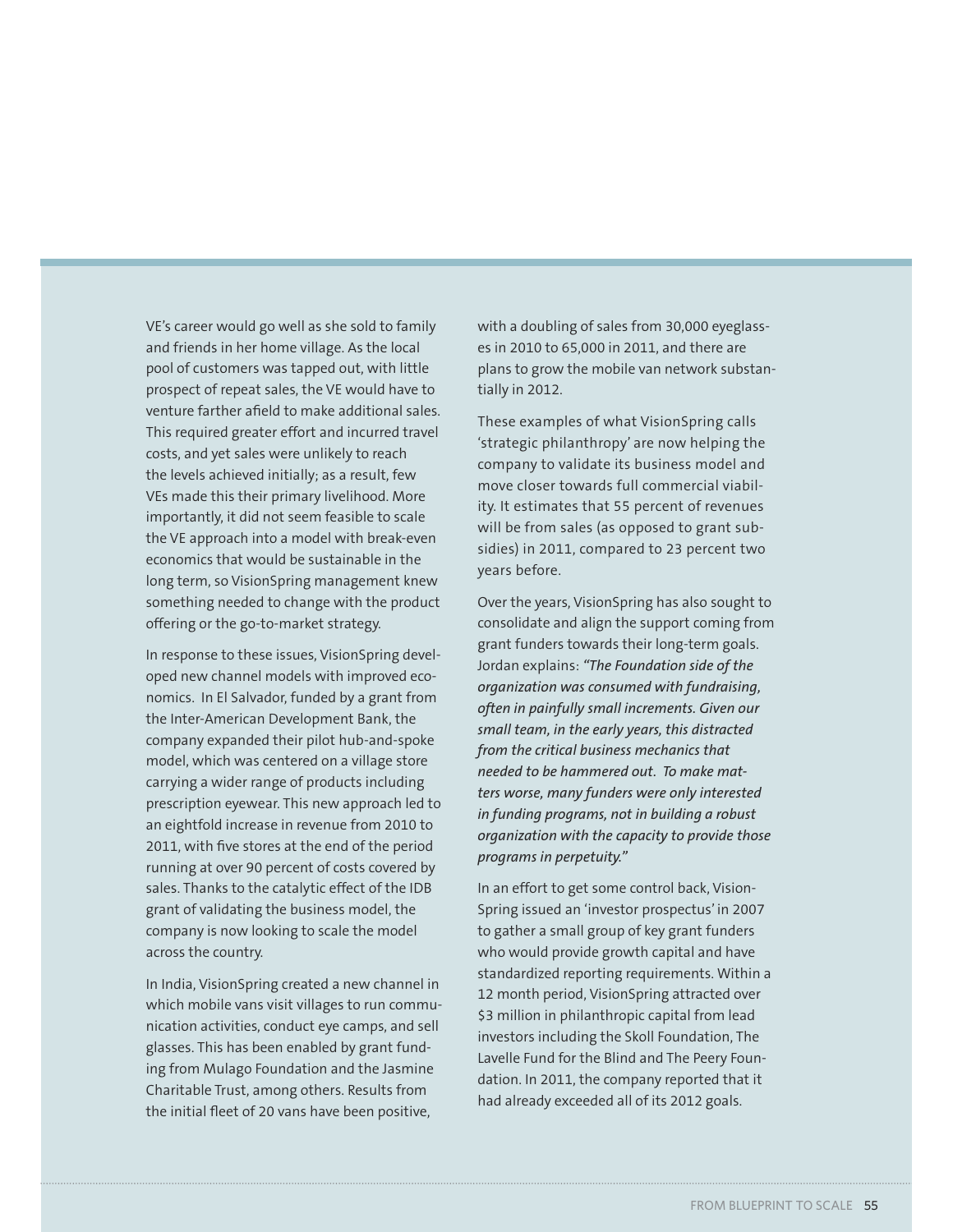# **CASE STUDY: POST-CONFLICT ORGANIC**



After 20 years in internally displaced persons camps in Uganda, Basil is now making a living from cotton and sesame with the support of GADC

Founded in 2009 by South African entrepreneur Bruce Robertson, Gulu Agricultural Development Company (GADC) is a for-profit cotton ginnery operating in the war-torn districts of Gulu and Amuru in Uganda. By the time he started GADC, Bruce was already an experienced cotton entrepreneur, having run similar businesses in Uganda since 1995, as well as in Zimbabwe, Mozambique and Malawi.

GADC is a commercial business that has enjoyed a strong start, achieving positive net income and cashflow in its first year of operations. It has also substantially improved the economic situation of more than 30,000 smallholder farmers in Gulu and Amuru by rebuilding a local cotton industry that had been destroyed by 25 years of armed rebel conflict in the area.

The Danish International Development Agency (DANIDA) quickly saw an opportunity in GADC to further improve farmers' livelihoods. Many of the cotton farmers around Gulu were already farming without chemical inputs and, because the land had been fallow for many years, the soil was free of contami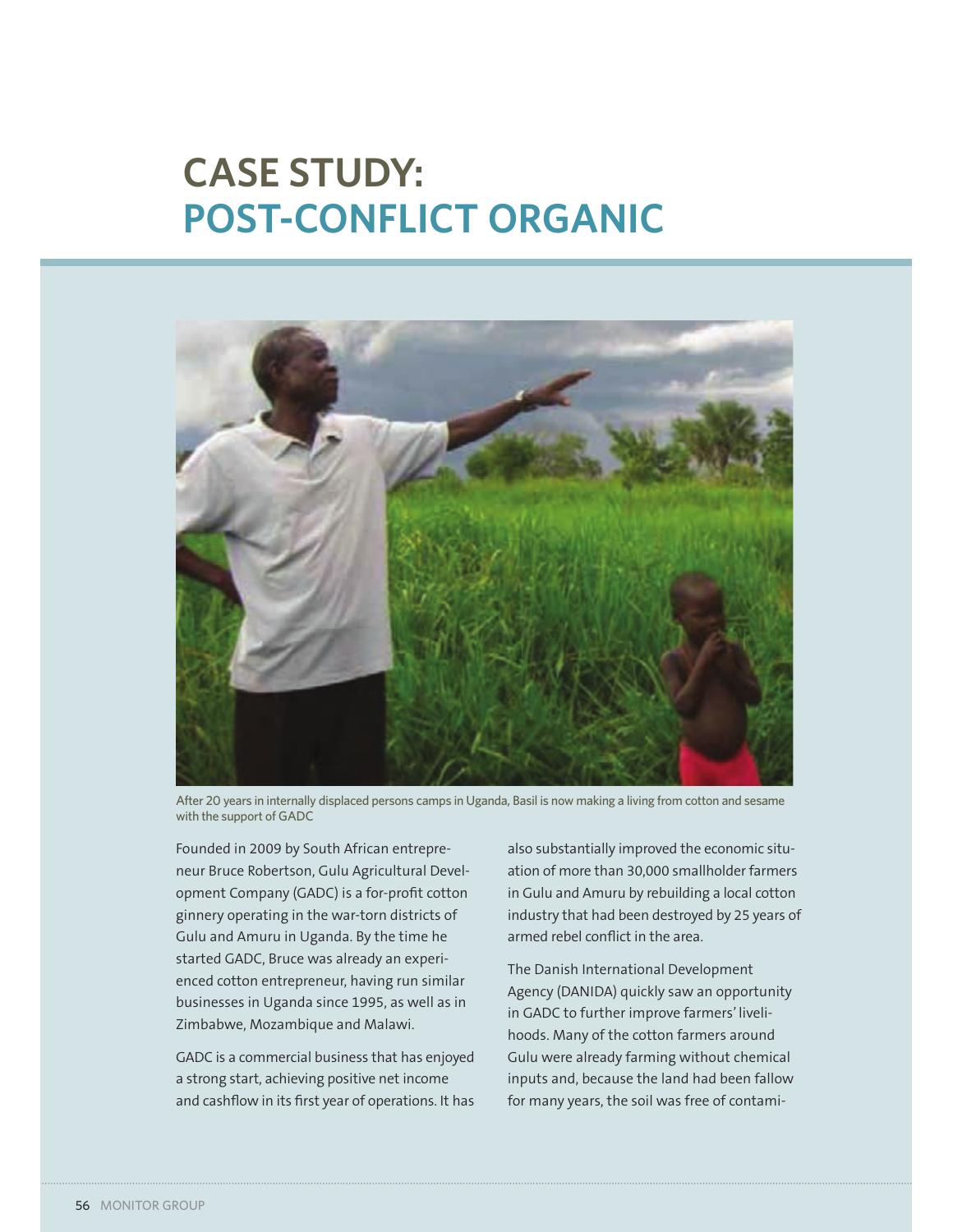nants. However, because they were not part of a certified-organic program linked to a foreign buyer, they were not able to capture the significant premium of up to 30 percent paid for organic cotton. Farmers also lacked some of the required practices: for instance, they were not documenting their usage of inputs nor had they adopted rigorous measures to prevent cross-contamination.

Eager to facilitate a move to certified organic production, DANIDA offered an \$800,000 grant to GADC to fund extension services that would provide training to farmers to help them make the switch. DANIDA also offered to link GADC with a Danish business partner, Illuminati Noir. They could assist with organic certification, and also be a ready buyer for the company's organic cotton output.

GADC decided to take up the offer. Bruce says, *"GADC is a commercial company that also produces a social benefit. We need to make money, so that is how we make our decisions. We could see that moving to organic would be good for the farmer, but without the DANIDA grant, we couldn't run the extension services as we wouldn't make enough additional money from the business to justify the upfront investment."*

Since then, the grant-funded extension services have helped more than 7,000 farmers move to certified organic production of cotton, as well as to begin planting an additional organic crop—sesame. This has resulted in average crop yield from a two-acre plot increasing from \$500 a year to around \$1,200 a year, an improvement of 140 percent. By the end of 2012, GADC expects that the extension services will have helped 10,000 farmers move to certified organic production and consequently enjoy dramatically improved livelihoods.

The support from DANIDA falls in the *prepare* stage, as it focuses on improving the capabilities of suppliers in order that GADC can scale up production of a more socially beneficial product line. We saw in the case of IDEI-GEWP that the level of investment required to prepare the market in this stage could be prohibitively high from the firm's perspective, but could be very attractive from the perspective of the aid donor, and so it is in this case: figures show that the overall income uplift for GADC organic farmers due to the DANIDA grant in just one season is \$2.4m, four times the value of the grant (see Figure 11).

**FIGURE 11:** Grant Expenditure vs Additional Income Earned per Participating Farmer



**Spending and Income per Farmer**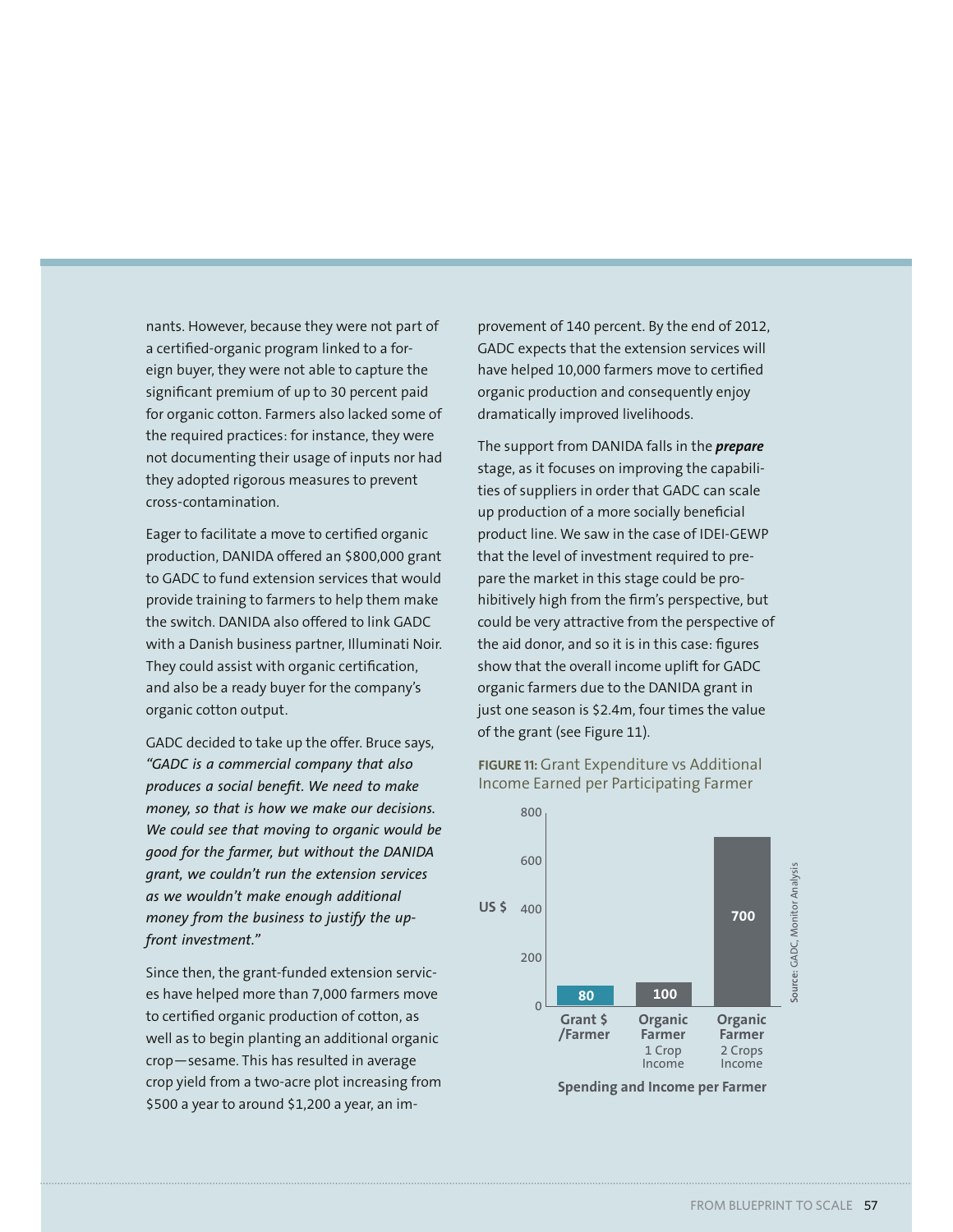# **Glossary of Terms**

- BoP: The term 'Base (or Bottom) of the Pyramid' (BoP) popularized by the late Professor C.K. Prahalad<sup>1</sup> in his book is widely used to refer to low-income communities that have historically been excluded from formal markets. The World Resources Institute reports that there are 4 billion people in the BoP, with incomes below \$3,000 in local purchasing power. Their incomes in 2002 PPP dollars are less than \$3.35 a day in Brazil, \$2.11 in China, \$1.89 in Ghana, and \$1.56 in India. BoP markets are often rural, poorly served, dominated by the informal economy, and are therefore relatively inefficient and uncompetitive. Despite this, the BoP constitutes a \$5 trillion global consumer market in aggregate.<sup>2</sup>
- **· INCLUSIVE BUSINESS:** A business that provides a product or service that is clearly socially beneficial to the BoP, based on a business model that is commercially viable and ideally scalable.
- **IMPACT INVESTING:** Actively placing capital in businesses and funds that generate social and/or environmental good and at least return nominal principal to the investor. This report is particularly interested in the placement of capital in inclusive businesses and funds that invest in them.
- **GRANT:** A monetary or in-kind award provided to an organization, typically to achieve a defined social or environmental benefit, with no expectation of financial return.
- **t CAPACITY BUILDING/TECHNICAL ASSISTANCE:** An in-kind award to an organization to support the building of organizational capability and capacity, and/or enable project delivery. This might take the form of business advisory services, technical advisory services, research services, organization-building activities or facilitation of linkages with partners, among others.
- **PHILANTHROPIC FUNDER/DONOR:** An organization that provides grants and/or capacity building to achieve social or environmental impact objectives. This would include private or public philanthropic foundations, aid donors (bilateral or multilateral) and development finance institutions.
- **COMMERCIAL VIABILITY:** A commercially viable firm or business model is one that is able to sustain itself and attract investment because earned revenues from sales to customers exceed costs, over time.
- **OPERATING AT SCALE:** Serving a large number of target customers or suppliers within a given geographic context. Previous Monitor reports on inclusive business have considered a firm serving BoP customers to be at scale in Africa if it has reached 100,000 customers per year, and in India, if it has reached 1 million customers per year. Likewise, a firm engaging with BoP suppliers is considered to be at scale in Africa if it is serving 10,000 suppliers per year in Africa, and in India, if it is serving 30,000 suppliers per year.

<sup>2</sup> Hammond, A., Kramer W. J., Tran J., Katz R., Walker C. (2007), *The Next 4 Billion: Market Size and Business Strategy at the Base of the Pyramid*, World Resources Institute/International Finance Corporation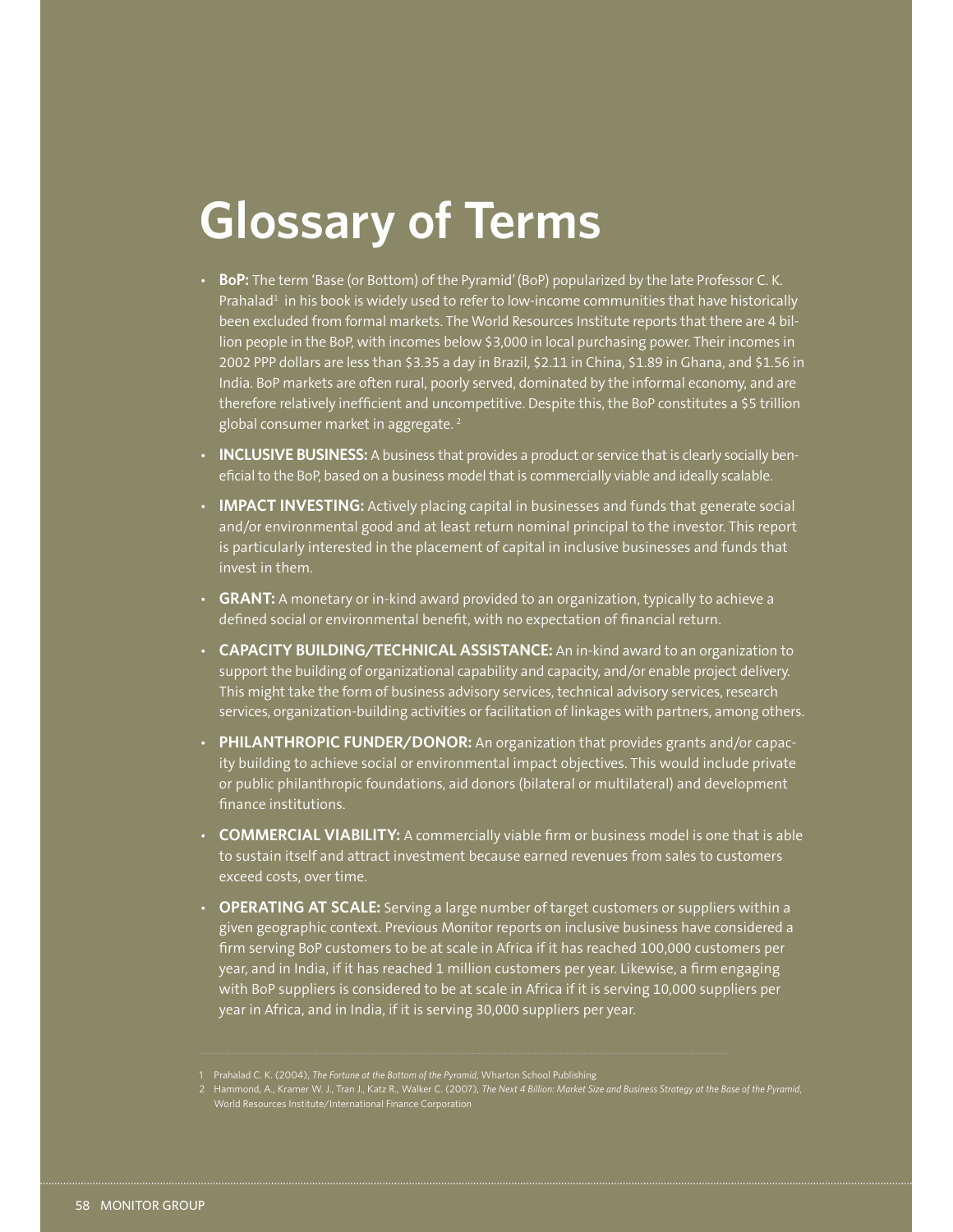# **Individuals & Organizations Interviewed for this Study**

#### GENERAL

- Abby Sarmac, Lemelson Foundation
- Ajit Kanitkar, Ford Foundation
- Amit Bouri, *Global Impact Investing Network*
- Andres Rico, TechnoServe
- Andrew Farnum, Bill & Melinda Gates Foundation
- Anil Sinha, *International Finance Corporation*
- Antony Bugg-Levine, Nonprofit Finance Fund
- Audrey Selian, Rianta Capital
- Charly Kleissner, KL Felicitas Foundation
- Chris West, Shell Foundation
- David Porteous, Bankable Frontier Associates
- David Robinson, Fuqua School of Business, *Duke University*
- Durreen Shahnaz, Impact Investment *Exchange Asia*
- $\cdot$  Erik Simanis, Center for Sustainable Global *Enterprise, Cornell University*
- Fred Ogana, TechnoServe
- Geeta Goel, Michael and Susan Dell Foundation
- Guy Stallworthy, Bill & Melinda Gates Foundation
- Harold Rosen, Grassroots Business Fund
- Homi Kharas, Brookings Institution
- Kelly Clark, Marmanie Consulting Ltd.
- Lester Coutinho, Packard Foundation
- Louis Boorstin, Bill & Melinda Gates Foundation
- Matt Bannick, Omidyar Network
- Mona Kachhwaha, Caspian Advisors
- Neera Nundy, Dasra
- Oliver Karius, LGT Venture Philanthropy
- Patrick Maloney, Imprint Capital
- Puneet Jhaharia, Grassroots Business Fund
- Reuben Abraham, Indian School of Business
- Robert Kraybill, *Impact Investment Exchange Asia*
- Sandeep Farias, *Elevar Equity Advisors*
- Simon Bishop, Shell Foundation
- Varun Sahni, Impact Investment Partners
- Vijay Mahajan, BASIX India
- Vineet Rai, Aavishkaar
- Vishal Mehta, Lok Capital
- Wolfgang Hafenmeyer, LGT Venture Philanthropy

#### COMPANY ANALYSIS

- Al Doerksen, *International Development Enterprises*
- Amitabha Sadangi, IDEI and GEWP
- Suresh Subramanian, IDEI and GEWP
- Om Prakash Singh, GEWP
- Pradip Nawale, GEWP
- Karthik Janakiraman, ex-Acumen Fellow at GEWP
- Kathy Lombardo, Bill & Melinda Gates Foundation
- **· Bruce Robertson, Gulu Agricultural** *Development Company*
- Warwick Thomson, DANIDA
- Dr. Jordon Kassalow, VisionSpring
- Peter Eliassen, VisionSpring
- Pritpal Marjara, VisionSpring
- Vikram Raman, ex-Acumen Fund Health Manager
- Laura Hattendorf, Mulago Foundation
- Dr. Sono Khangarani, MicroDrip
- Saqib Khan, ex-COO MicroDrip
- Joel Montgomery, ex-Acumen Fellow at MicroDrip
- Tariq Khan Baluch, ex-FMiA CEO
- Michael McCord. MicroInsurance Centre
- Marianne Vermeer, ex-Senior Acumen
- *Fellow at FMiA* • Evelyn Stark, Bill & Melinda Gates Foundation
- 
- John Pott, Former Project Director at Aga Khan *Agency for MicroInsurance*
- Peter Wrede, International Labour Organization
- Gyanesh Pandey, Husk Power Systems
- Simon Desjardins, Shell Foundation
- Mario Ferro, ex-Acumen Fellow at Husk *Power Systems*
- Nat Robinson, Juhudi Kilimo
- Rashid Bajwa, National Rural Support Program *(Pakistan)*
- Pratyush Pandey, DripTech
- David Kuria, *Ecotact*
- Khurram Hussain, ex-Acumen Fellow at Ecotact
- Saleem Ismail, Western Seed Company
- Shane Heywood, ex-Acumen Fellow at *Western Seed Company*
- Satyan Mishra, Drishtee
- Justin DeKoszmovszky, SC Johnson
- Chuck Slaughter, Living Goods
- Laurie Thomsen, KickStart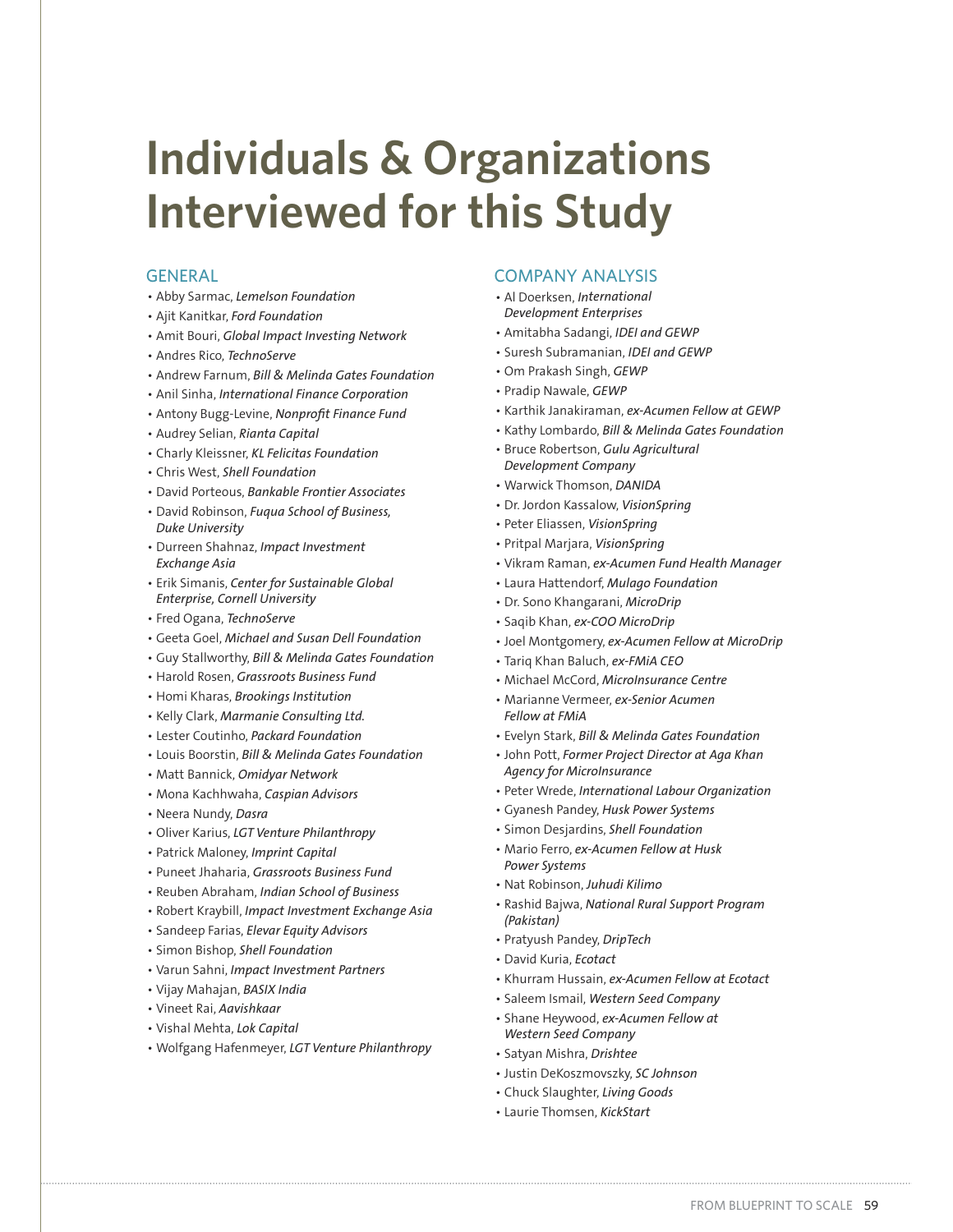# **Recommended Reading**

# MONITOR PUBLICATIONS



**Investing for Social and Environmental Impact: A Design for Catalyzing an Emerging Industry** *Jessica Freireich, Katherine Fulton (January 2009)*

This report examines impact investing and explores how leaders could accelerate the industry's evolution and increase its ultimate impact in the world. It explores how impact investing has emerged and how it might evolve, including profiles on a wide range of impact investors. The report also provides a blueprint of initiatives to catalyze the industry.



# **Emerging Markets, Emerging Models**  *Ashish Karamchandani, Mike Kubzansky, Paul Frandano (March 2009)*

This report focuses on the actual behaviors, economics, and business models of successful 'market-based solutions' in India. Findings were based on more than 600 in-person interviews with low-income customers and small suppliers, and detailed interviews with and research on over 270 social enterprises.



# **Promise and Progress: Market-Based Solutions to Poverty in Africa**

*Mike Kubzansky, Ansulie Cooper, Victoria Barbary (May 2011)*

This report provides a comprehensive analysis of financially sustainable enterprises that address challenges of poverty. It is the result of a 16-month research project on the operations of 439 enterprises across 14 sectors, in nine sub-Saharan nations. The focus is on understanding the behaviors, economics, and business models of successful inclusive enterprises.

TO DOWNLOAD THE ABOVE REPORTS, GO TO WWW.MIM.MONITOR.COM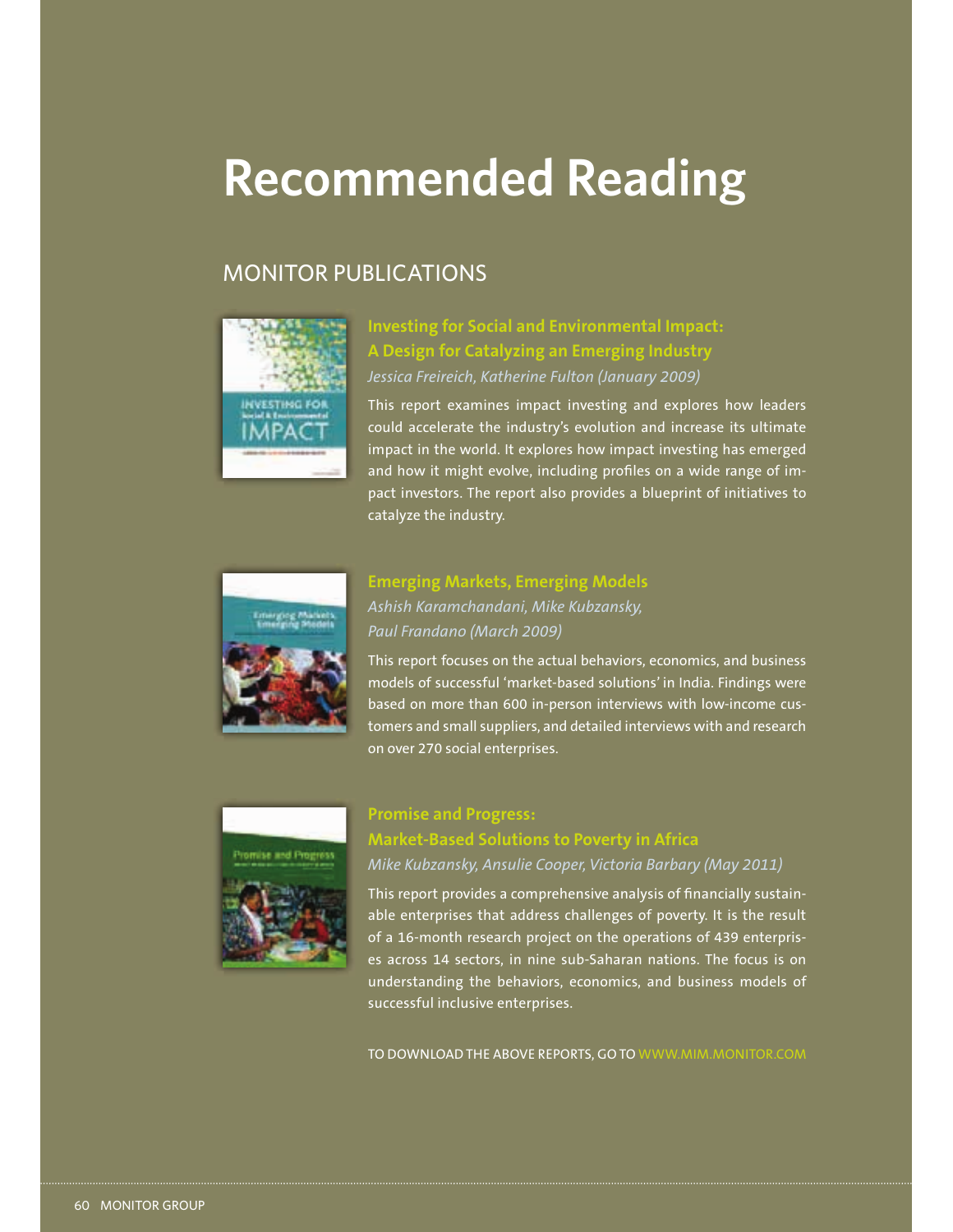# OTHER PUBLICATIONS

**The Fortune at the Bottom of the Pyramid** *C.K. Prahalad* (Wharton School Publishing, 2004)

**The Next 4 Billion: Market Size and Business Strategy at the Base of the Pyramid** *Allen Hammond, William J Kramer, Julia Tran, Robert Katz, Courtland Walker* (World Resources Institute/IFC, 2007)

# **Impact Investing: Transforming How We Make Money While Making a Difference**

*Antony Bugg-Levine, Jed Emerson* (Jossey-Bass, 2011)

**Coordinating Impact Capital: A New Approach to Investing in Small and Growing Businesses** *John Kohler, Thane Kreiner, Jessica Sawhney* (Santa Clara University, 2011)

**Innovations, September 2011 – SOCAP11 Impact Investing Special Edition** *Philip E. Auerswald, Iqbal Z. Quadir (Editors)* (MIT Press, 2011)

**The Impact Investor's Handbook: Lessons from the World of Microfinance** *Paul Cheng (Editor)* (CAF Venturesome, 2011)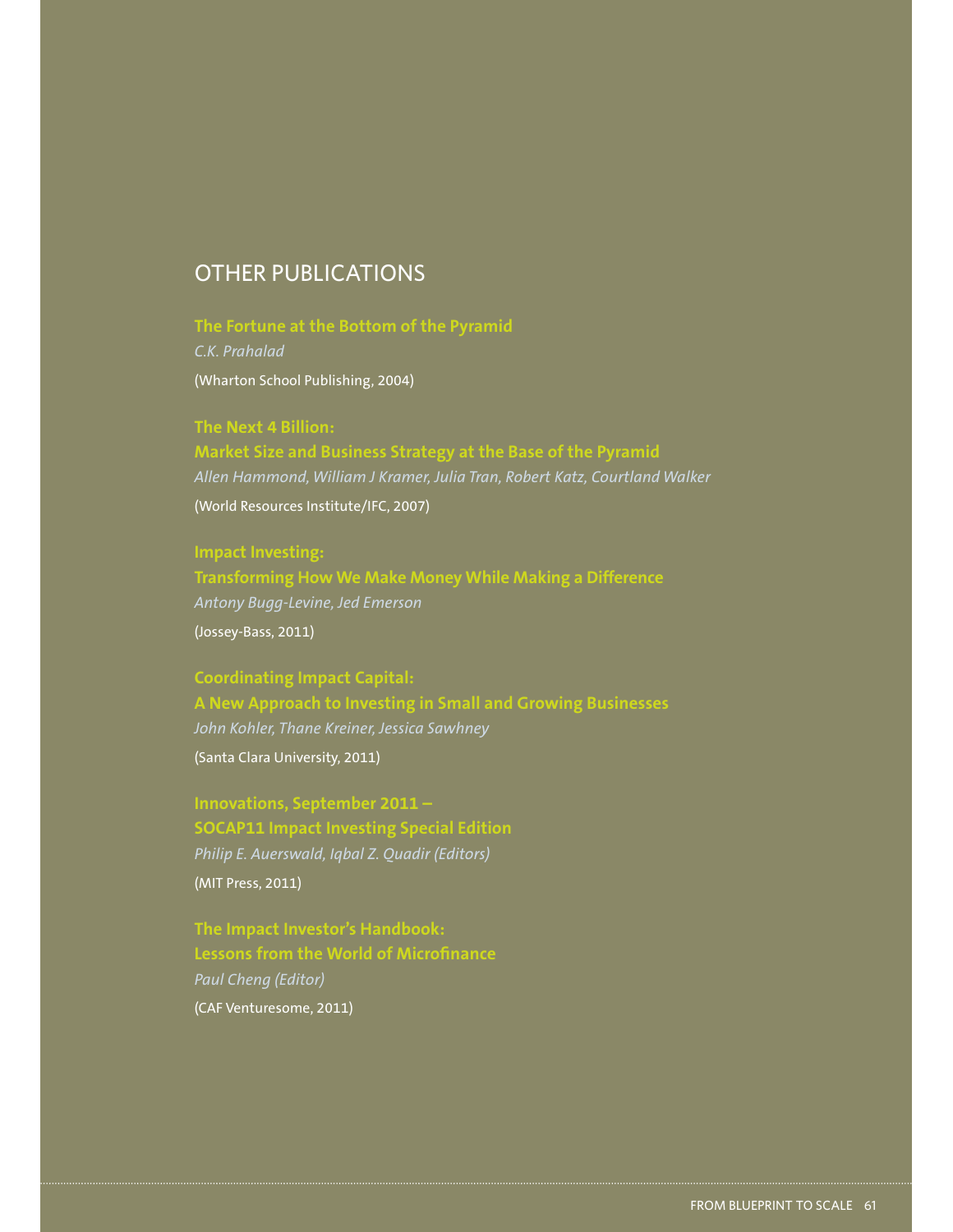#### **THE AUTHORS WISH TO EXPRESS THEIR HEARTFELT GRATITUDE TO:**

THE BILL & MELINDA GATES FOUNDATION, for making this study possible through their funding, and for their candor in sharing their experiences regarding the companies we have studied

THE ACUMEN FUND team for their generosity in sharing their perspectives and giving us access to their portfolio companies for in-depth study, and for their pioneering spirit in developing the inclusive business and impact investing space

The expert practitioners, advisers, researchers and commentators who contributed valuable observations, opinions and anecdotes, and helped to shape our thinking

Our advisory group of Brian Trelstad, Katherine Fulton and Mike Kubzansky, who provided wise and considered counsel at every stage

Our reviewers Amy Klement, Anna Wolf, Carolien De Bruin, Dana Boggess, David Carrington, Deirdre Mortell, Louis Boorstin, Matt Bannick, Michael Alberg-Seberich, Nate Laurell, Nishant Lalwani, Peter Cain and Sasha Dichter for their timely and insightful commentary

Our editor Vicky Anning, and Julia Frenkle and Lily Robles from the design team at Opus Design LLC.

Kashmira Ranji and Parendim Bamji for vital administrative support

Most of all, the pioneering firms, funders and investors who are already engaging the poor in inclusive business—we salute them for showing the way with their imagination, courage and determination.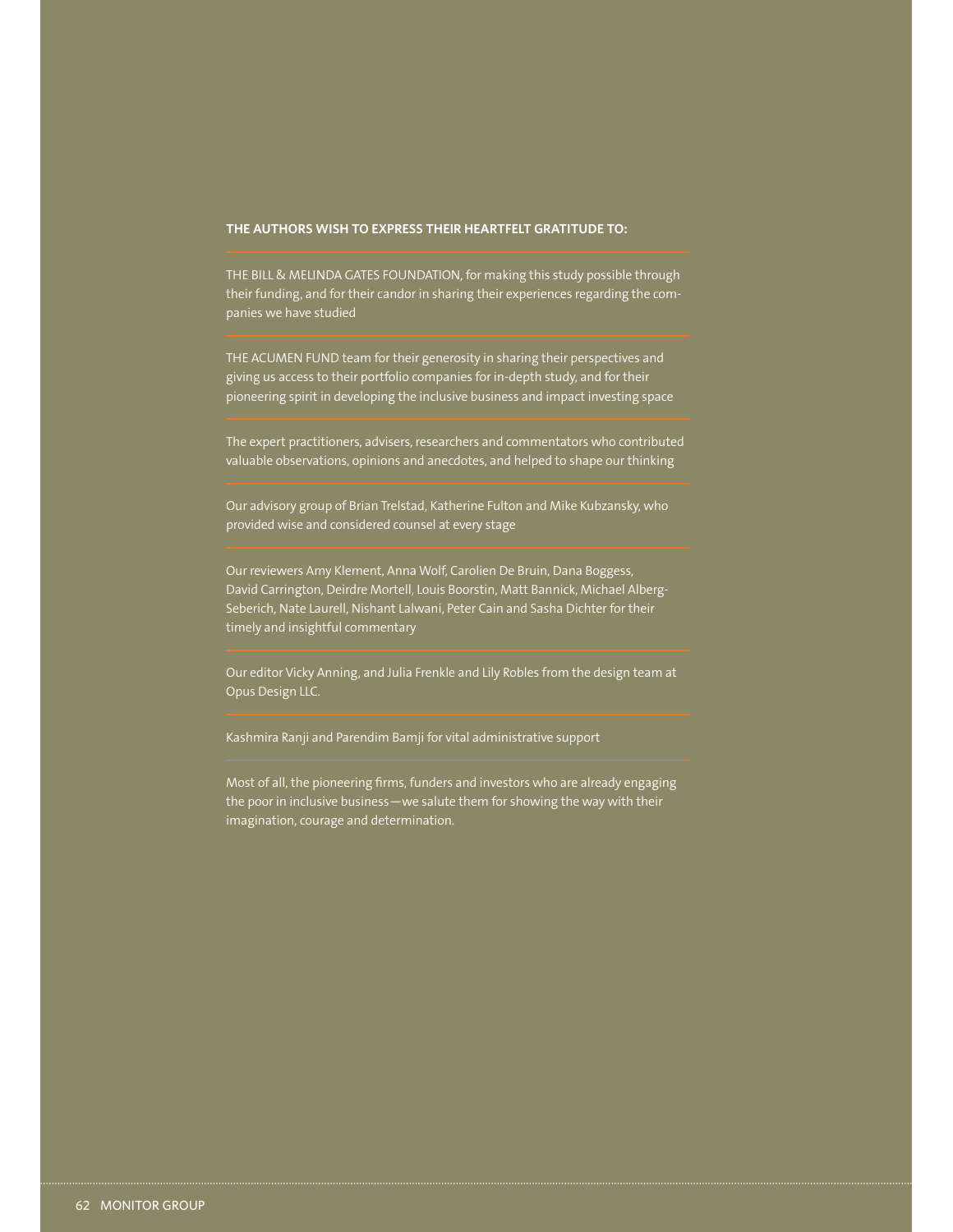**ASHISH KARAMCHANDANI** is a Partner at Monitor Group based in Mumbai. After seven years of leading Monitor's consulting business in India, Ashish founded Monitor Inclusive Markets (MIM) to catalyze market-based solutions to create social change. He has led MIM's extensive efforts over five years to kick start the low-income ownership housing market representing untapped commercial potential of over \$220 billion, working with entrepreneurs, developers, finance companies and major corporates. In 2008, Ashish coled a foundational study of inclusive business models in India, looking at over 300 enterprises across sectors including healthcare, water, education and livelihoods, culminating in the groundbreaking Emerging Markets, Emerging Models report. Ashish has a B.Tech from IIT Bombay, a M.S. from Berkeley and a PhD. from Stanford University. With his wife Vibha Krishnamurthy, Ashish also runs Ummeed, a nonprofit organization for children with developmental disabilities.

**HARVEY KOH** is an Associate Partner at Monitor Group based in Mumbai. Harvey is a leader in the Monitor Inclusive Markets (MIM) India unit with responsibilities in the low-income housing and clean drinking water programs. Previously at Monitor, Harvey was a senior manager based in London focusing on competitive and growth strategy for corporate clients across a range of industries. He also worked on public policy issues in the UK and elsewhere. For four years, Harvey was the founding head of programs at Private Equity Foundation, a venture philanthropy and social investment fund established in London by leading U.S. and European private equity firms. Harvey has also worked with The One Foundation, a pioneering European venture philanthropy fund, and social sector advisors New Philanthropy Capital. Harvey was born and raised in Malaysia, and educated at Cambridge University.

**ROBERT KATZ** is Knowledge Manager at Acumen Fund based in Mumbai (until February 2012). Rob leads Acumen's efforts to understand where markets work—and where they don't—in helping to solve the problems of poverty. In practice, Rob is responsible for applied research and writing efforts across the firm, and also oversees Acumen's knowledge management systems. Before Acumen Fund, Rob worked with the Markets and Enterprise Program of the World Resources Institute (WRI), where he began his work on 'Base of the Pyramid' business approaches to poverty alleviation. At WRI, he co-authored The Next 4 Billion: Market Size and Business Strategy at the Base of the Pyramid, and co-founded www.NextBillion.net, a web site and blog about enterprise and development. Rob earned his B.A. in Political Economy from Georgetown University.

*This report is based on research funded by the Bill & Melinda Gates Foundation. The findings and conclusions contained within are those of the authors and do not necessarily reflect positions or policies of the Bill & Melinda Gates Foundation.*